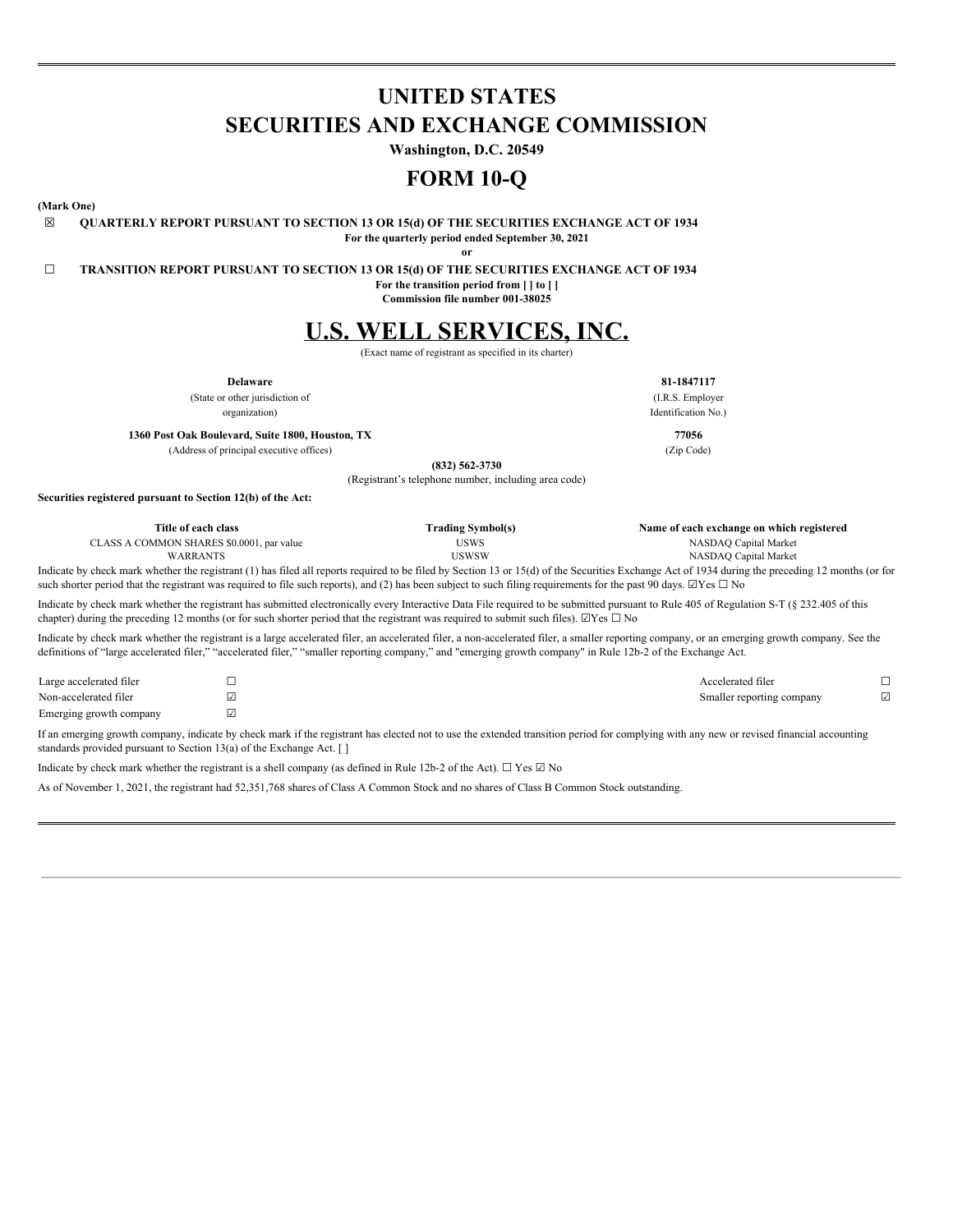# **TABLE OF CONTENTS**

|                   |                                                                                       | Page No. |
|-------------------|---------------------------------------------------------------------------------------|----------|
| PART I            | <b>FINANCIAL INFORMATION</b>                                                          |          |
| Item 1.           | Financial Statements (Unaudited)                                                      |          |
|                   | <b>Condensed Consolidated Balance Sheets</b>                                          | 3        |
|                   | <b>Condensed Consolidated Statements of Operations</b>                                | 4        |
|                   | <b>Condensed Consolidated Statements of Cash Flows</b>                                | 5        |
|                   | <b>Condensed Consolidated Statements of Stockholders' Deficit</b>                     |          |
|                   | <b>Notes to Condensed Consolidated Financial Statements</b>                           | 9        |
| Item $2.$         | Management's Discussion and Analysis of Financial Condition and Results of Operations | 30       |
| Item 3.           | Quantitative and Qualitative Disclosure about Market Risk                             | 36       |
| Item 4.           | <b>Controls and Procedures</b>                                                        | 36       |
| <b>PART II</b>    |                                                                                       |          |
| Item 1.           | <b>Legal Proceeding</b>                                                               | 38       |
| Item 1A.          | <b>Risk Factors</b>                                                                   | 38       |
| Item $2.$         | Unregistered Sales of Equity Securities and Use of Proceeds                           | 38       |
| Item 3.           | <b>Defaults Upon Senior Securities</b>                                                | 38       |
| Item 4.           | <b>Mine Safety Disclosures</b>                                                        | 38       |
| Item 5.           | <b>Other Information</b>                                                              | 38       |
| Item 6.           | Exhibits                                                                              | 39       |
| <b>SIGNATURES</b> |                                                                                       | 40       |
|                   |                                                                                       |          |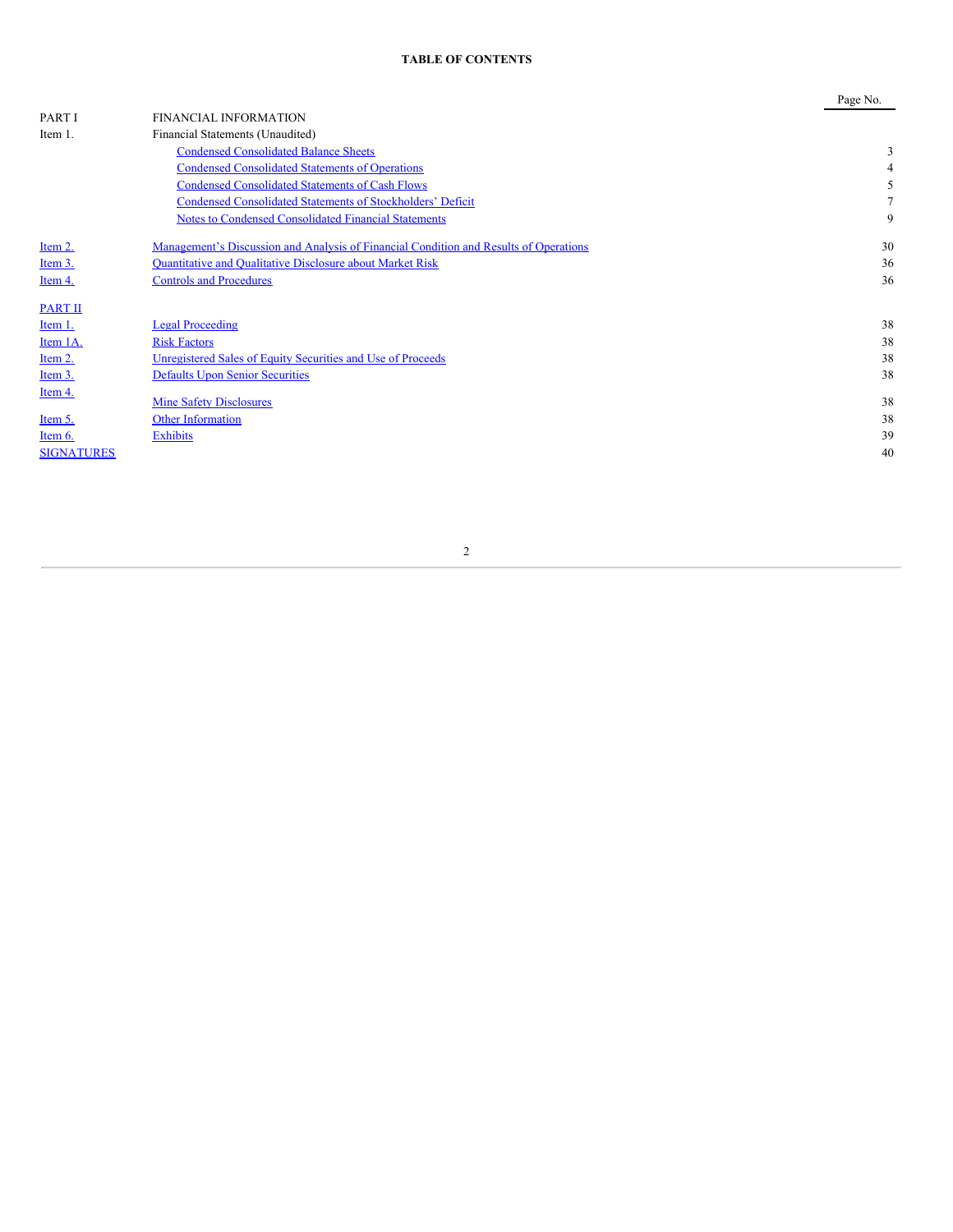#### **PART I**

# **U.S. WELL SERVICES, INC.**

**CONDENSED CONSOLIDATED BALANCE SHEETS** *(in thousands, except share and per share amounts)*

*(unaudited)*

<span id="page-2-0"></span>

|                                                                                                                                                                                                                                                                                                                                                            |               | September 30, 2021 |              | December 31, 2020 |
|------------------------------------------------------------------------------------------------------------------------------------------------------------------------------------------------------------------------------------------------------------------------------------------------------------------------------------------------------------|---------------|--------------------|--------------|-------------------|
| <b>ASSETS</b>                                                                                                                                                                                                                                                                                                                                              |               |                    |              |                   |
| Current assets:                                                                                                                                                                                                                                                                                                                                            |               |                    |              |                   |
| Cash and cash equivalents                                                                                                                                                                                                                                                                                                                                  | $\mathbb{S}$  | 29,860             | $\mathbb{S}$ | 3.693             |
| Restricted cash                                                                                                                                                                                                                                                                                                                                            |               | 735                |              | 1.569             |
| Accounts receivable (net of allowance for doubtful accounts of \$0 and \$12,000 as of September 30, 2021 and December 31,<br>2020, respectively)                                                                                                                                                                                                           |               | 38,362             |              | 44,393            |
| Inventory, net                                                                                                                                                                                                                                                                                                                                             |               | 5,571              |              | 7,965             |
| Assets held for sale                                                                                                                                                                                                                                                                                                                                       |               | 16,687             |              |                   |
| Prepaids and other current assets                                                                                                                                                                                                                                                                                                                          |               | 10,034             |              | 10,707            |
| Total current assets                                                                                                                                                                                                                                                                                                                                       |               | 101,249            |              | 68,327            |
| Property and equipment, net                                                                                                                                                                                                                                                                                                                                |               | 217,883            |              | 235,332           |
| Intangible assets, net                                                                                                                                                                                                                                                                                                                                     |               | 12.742             |              | 13,466            |
| Goodwill                                                                                                                                                                                                                                                                                                                                                   |               | 4,971              |              | 4,971             |
| Other assets                                                                                                                                                                                                                                                                                                                                               |               | 1,505              |              | 1,127             |
| <b>TOTAL ASSETS</b>                                                                                                                                                                                                                                                                                                                                        | \$            | 338,350            | \$           | 323,223           |
| <b>LIABILITIES, MEZZANINE EQUITY AND STOCKHOLDERS' DEFICIT</b>                                                                                                                                                                                                                                                                                             |               |                    |              |                   |
| Current liabilities:                                                                                                                                                                                                                                                                                                                                       |               |                    |              |                   |
| Accounts payable                                                                                                                                                                                                                                                                                                                                           | $\mathsf{\$}$ | 33,455             | $\mathbb S$  | 36,362            |
| Accrued expenses and other current liabilities                                                                                                                                                                                                                                                                                                             |               | 11,963             |              | 14,781            |
| Notes payable                                                                                                                                                                                                                                                                                                                                              |               | 3,848              |              | 998               |
| Current portion of long-term debt                                                                                                                                                                                                                                                                                                                          |               | 5,000              |              | 10,000            |
| Current portion of equipment financing                                                                                                                                                                                                                                                                                                                     |               | 3,658              |              | 3,519             |
| Current portion of capital lease obligations                                                                                                                                                                                                                                                                                                               |               | 484                |              | 54                |
| Total current liabilities                                                                                                                                                                                                                                                                                                                                  |               | 58,408             |              | 65,714            |
| Warrant liabilities                                                                                                                                                                                                                                                                                                                                        |               | 6,867              |              | 1,619             |
| Long-term debt                                                                                                                                                                                                                                                                                                                                             |               | 242,460            |              | 274,555           |
| Convertible senior notes                                                                                                                                                                                                                                                                                                                                   |               | 100,863            |              |                   |
| Long-term equipment financing                                                                                                                                                                                                                                                                                                                              |               | 6,552              |              | 9,347             |
| Long-term capital lease obligations                                                                                                                                                                                                                                                                                                                        |               | 1,309              |              |                   |
| Other long-term liabilities                                                                                                                                                                                                                                                                                                                                |               | 7,524              |              | 3,539             |
| <b>Total liabilities</b>                                                                                                                                                                                                                                                                                                                                   |               | 423,983            |              | 354,774           |
| Commitments and contingencies (NOTE 17)                                                                                                                                                                                                                                                                                                                    |               |                    |              |                   |
| Mezzanine equity:                                                                                                                                                                                                                                                                                                                                          |               |                    |              |                   |
| Series A Redeemable Convertible Preferred Stock, par value \$0.0001 per share; 55,000 shares authorized; 19,610 shares and<br>50,000 shares issued and outstanding as of September 30, 2021 and December 31, 2020, respectively; aggregate liquidation<br>preference of \$26,225 and \$60,418 as of September 30, 2021 and December 31, 2020, respectively |               | 22,817             |              | 50,975            |
| Series B Redeemable Convertible Preferred Stock, par value \$0.0001 per share; 22,050 shares authorized; 0 shares and<br>22,050 shares issued and outstanding as of September 30, 2021 and December 31, 2020, respectively; aggregate liquidation<br>preference of \$0 and \$24,100 as of September 30, 2021 and December 31, 2020, respectively           |               |                    |              | 22,686            |
| Stockholders' deficit:                                                                                                                                                                                                                                                                                                                                     |               |                    |              |                   |
| Class A Common Stock, par value of \$0.0001 per share; 400,000,000 shares authorized; 52,352,178 shares and<br>$20,718,659$ shares issued and outstanding as of September 30, 2021 and December 31, 2020, respectively $^{(1)}$                                                                                                                            |               | 5                  |              | 2                 |
| Class B Common Stock, par value of \$0.0001 per share; 20,000,000 shares authorized; 0 shares and 2,302,936 shares issued<br>and outstanding as of September 30, 2021 and December 31, 2020, respectively                                                                                                                                                  |               |                    |              |                   |
| Additional paid in capital <sup>(1)</sup>                                                                                                                                                                                                                                                                                                                  |               | 261,837            |              | 217,217           |
| Accumulated deficit                                                                                                                                                                                                                                                                                                                                        |               | (370, 292)         |              | (322, 431)        |
| Total Stockholders' deficit                                                                                                                                                                                                                                                                                                                                |               | (108, 450)         |              | (105, 212)        |
| TOTAL LIABILITIES, MEZZANINE EQUITY AND STOCKHOLDERS' DEFICIT                                                                                                                                                                                                                                                                                              | $\mathbb{S}$  | 338,350            | \$           | 323,223           |
|                                                                                                                                                                                                                                                                                                                                                            |               |                    |              |                   |

(1) Prior periods have been adjusted to reflect the 1-for-3.5 reverse stock split on September 30, 2021. See Note 2, *Reverse Stock Split,* for details.

*The accompanying notes are an integral part of these condensed consolidated financial statements.*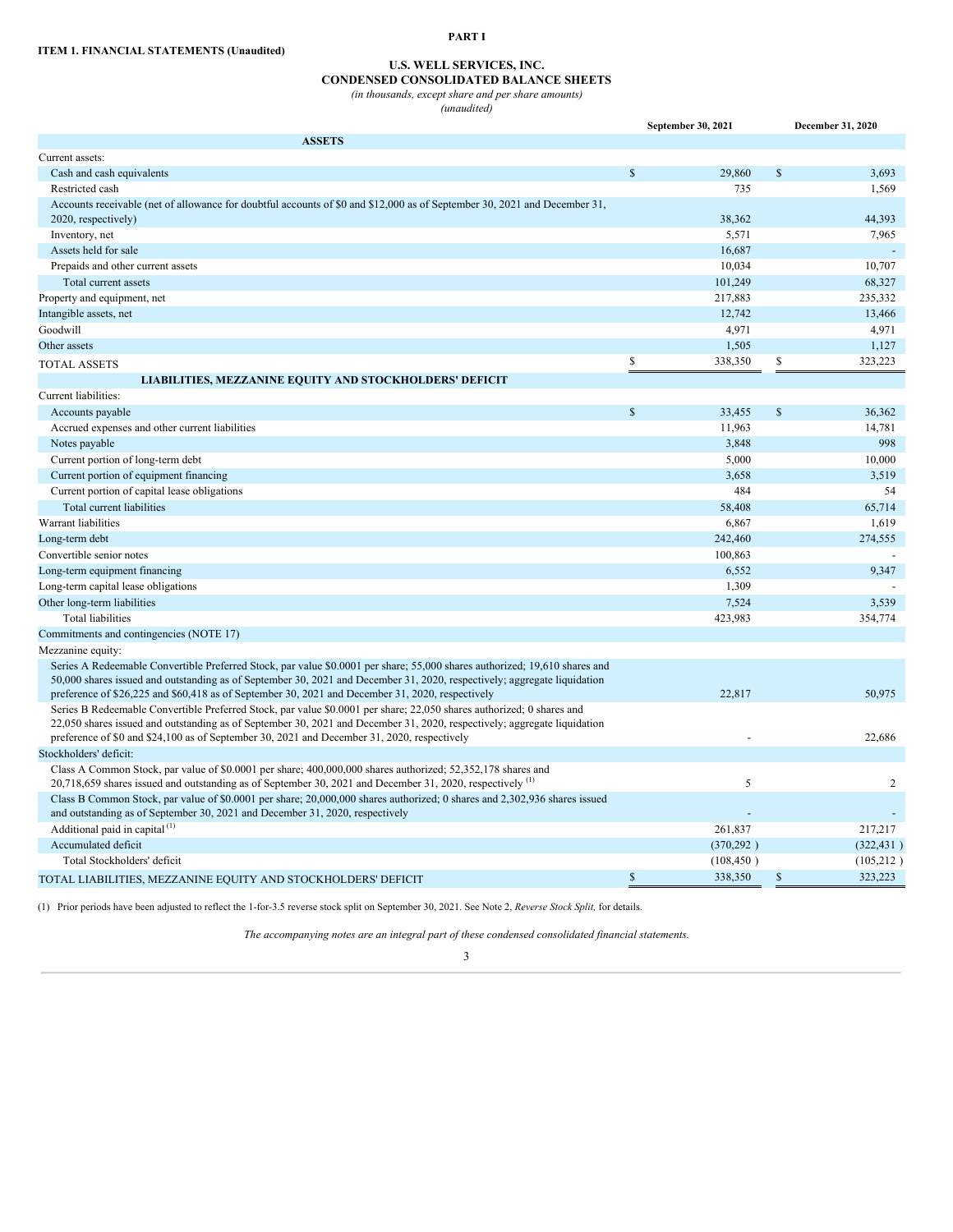### **U.S. WELL SERVICES, INC. CONDENSED CONSOLIDATED STATEMENTS OF OPERATIONS**

*(in thousands, except per share amounts)*

*(unaudited)*

<span id="page-3-0"></span>

|                                                                       |              | <b>Three Months Ended</b><br>September 30, | <b>Nine Months Ended</b><br>September 30, |           |                           |           |              |            |
|-----------------------------------------------------------------------|--------------|--------------------------------------------|-------------------------------------------|-----------|---------------------------|-----------|--------------|------------|
|                                                                       |              | 2021                                       |                                           | 2020      |                           | 2021      |              | 2020       |
| Revenue                                                               | $\mathbb{S}$ | 56,477                                     | $\mathbb{S}$                              | 44,042    | $\mathbb{S}$              | 211,534   | $\mathbb{S}$ | 195,914    |
| Costs and expenses:                                                   |              |                                            |                                           |           |                           |           |              |            |
| Cost of services (excluding depreciation and amortization)            |              | 58,115                                     |                                           | 31,157    |                           | 179,998   |              | 145,321    |
| Depreciation and amortization                                         |              | 6.980                                      |                                           | 16,393    |                           | 27,922    |              | 65,759     |
| Selling, general and administrative expenses                          |              | 11,142                                     |                                           | 6,098     |                           | 25,746    |              | 30,376     |
| Impairment of long-lived assets                                       |              |                                            |                                           |           |                           |           |              | 147,543    |
| Litigation settlement                                                 |              |                                            |                                           |           |                           | 35,000    |              |            |
| Loss (gain) on disposal of assets                                     |              | (12,001)                                   |                                           | 755       |                           | (10, 110) |              | 5,852      |
| Loss from operations                                                  |              | (7,759)                                    |                                           | (10, 361) |                           | (47,022)  |              | (198, 937) |
| Interest expense, net                                                 |              | (10, 634)                                  |                                           | (5,748)   |                           | (24, 150) |              | (19,369)   |
| Change in fair value of warrant liabilities                           |              | 2,052                                      |                                           | 1,783     |                           | (5,235)   |              | 6,972      |
| Patent license sales                                                  |              |                                            |                                           |           |                           | 22,500    |              |            |
| Gain on extinguishment of debt, net                                   |              | 6,645                                      |                                           |           |                           | 5,806     |              |            |
| Other income                                                          |              | 117                                        |                                           | 30        |                           | 169       |              | 81         |
| Loss before income taxes                                              |              | (9,579)                                    |                                           | (14,296)  |                           | (47,932)  |              | (211, 253) |
| Income tax benefit                                                    |              |                                            |                                           | (87)      |                           | (27)      |              | (824)      |
| Net loss                                                              |              | (9,579)                                    |                                           | (14,209)  |                           | (47,905)  |              | (210, 429) |
| Net loss attributable to noncontrolling interest                      |              |                                            |                                           | (51)      |                           | (44)      |              | (10,948)   |
| Net loss attributable to U.S. Well Services, Inc.                     |              | (9,579)                                    |                                           | (14, 158) |                           | (47, 861) |              | (199, 481) |
| Dividends accrued on Series A preferred stock                         |              | (997)                                      |                                           | (1,854)   |                           | (4,808)   |              | (5,450)    |
| Dividends accrued on Series B preferred stock                         |              | (3,069)                                    |                                           | (681)     |                           | (4,591)   |              | (1, 347)   |
| Deemed and imputed dividends on Series A preferred stock              |              |                                            |                                           | (464)     |                           | (750)     |              | (12,578)   |
| Deemed dividends on Series B preferred stock                          |              | (1,509)                                    |                                           | $\sim$    |                           | (7,178)   |              |            |
| Exchange of Series A preferred stock for convertible senior notes     |              |                                            |                                           |           |                           | 8,936     |              |            |
| Net loss attributable to U.S. Well Services, Inc. common stockholders | S.           | (15, 154)                                  | $\mathbb{S}$                              | (17, 157) | \$                        | (56, 252) | \$           | (218, 856) |
| Loss per common share (See Note 14):                                  |              |                                            |                                           |           |                           |           |              |            |
| Basic and diluted (1)                                                 | \$           | (0.50)                                     | $\mathbb{S}$                              | (0.88)    | $\boldsymbol{\mathsf{S}}$ | (2.14)    | -S           | (11.80)    |
| Weighted average common shares outstanding:                           |              |                                            |                                           |           |                           |           |              |            |
| Basic and diluted $(1)$                                               |              | 29.802                                     |                                           | 19,048    |                           | 25,919    |              | 18,123     |

(1) Prior periods have been adjusted to reflect the 1-for-3.5 reverse stock split on September 30, 2021. See Note 2, *Reverse Stock Split,* for details.

*The accompanying notes are an integral part of these condensed consolidated financial statements*.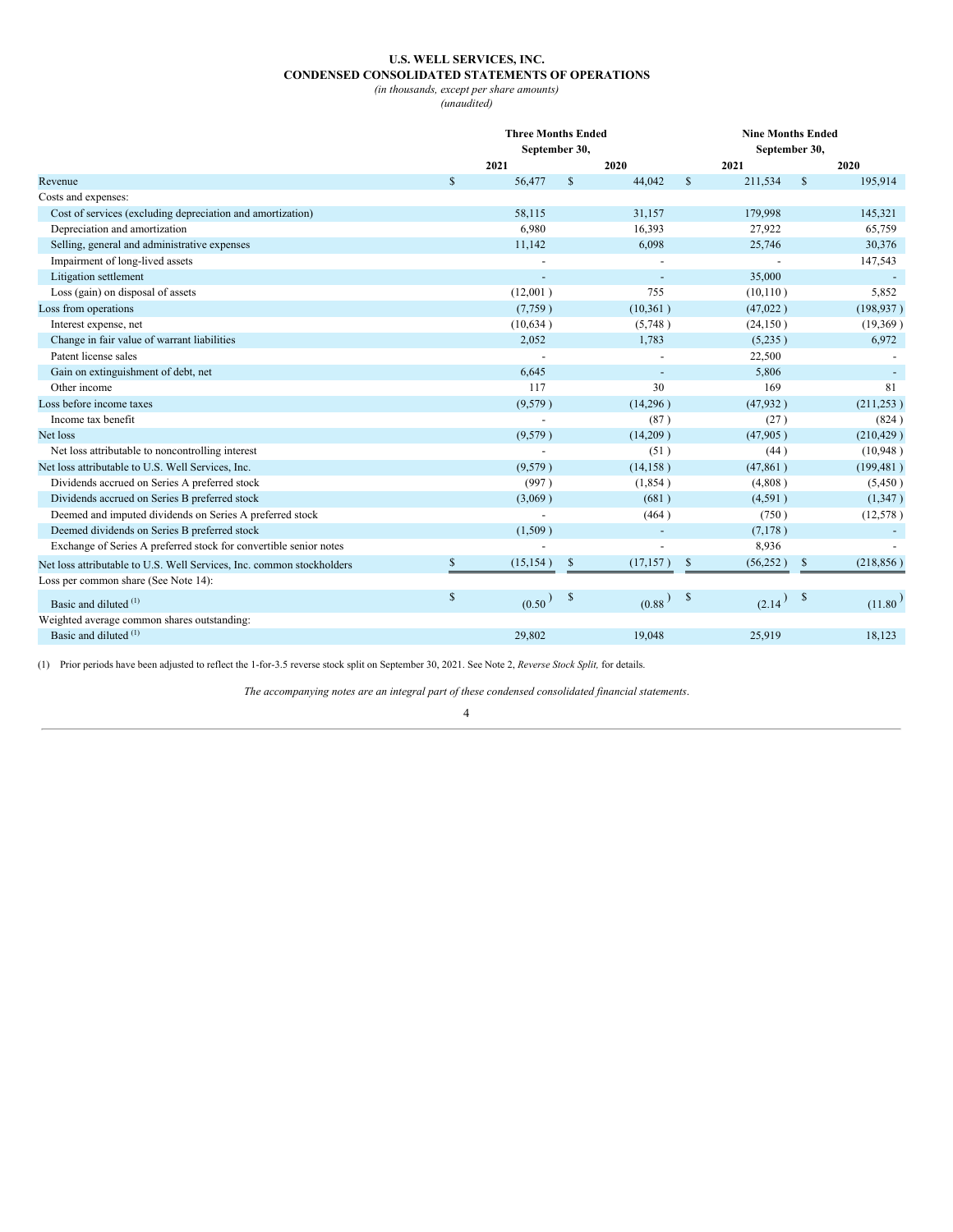### **U.S. WELL SERVICES, INC. CONDENSED CONSOLIDATED STATEMENTS OF CASH FLOWS** *(in thousands)*

*(unaudited)*

<span id="page-4-0"></span>

|                                                                                                         |              | <b>Nine Months Ended</b> |               |            |  |  |  |
|---------------------------------------------------------------------------------------------------------|--------------|--------------------------|---------------|------------|--|--|--|
|                                                                                                         |              | September 30,            |               |            |  |  |  |
|                                                                                                         | 2021         |                          |               | 2020       |  |  |  |
| <b>CASH FLOWS FROM OPERATING ACTIVITIES:</b>                                                            |              |                          |               |            |  |  |  |
| Net loss                                                                                                | \$           | (47,905)                 | <sup>\$</sup> | (210, 429) |  |  |  |
| Adjustments to reconcile net loss to cash provided by (used in) operating activities:                   |              |                          |               |            |  |  |  |
| Depreciation and amortization                                                                           |              | 27,922                   |               | 65,759     |  |  |  |
| Change in fair value of warrant liabilities                                                             |              | 5,235                    |               | (6,972)    |  |  |  |
| Impairment of long-lived assets                                                                         |              |                          |               | 147,543    |  |  |  |
| Provision for losses on accounts receivable                                                             |              | 9                        |               | 9,031      |  |  |  |
| Provision for losses on inventory obsolescence                                                          |              | 2,428                    |               | 603        |  |  |  |
| Loss (gain) on disposal of assets                                                                       |              | (10, 110)                |               | 5,852      |  |  |  |
| Convertible senior notes converted into sales of patent licenses                                        |              | (22,500)                 |               |            |  |  |  |
| Amortization of debt discount, premium and issuance costs                                               |              | 5,131                    |               | 3.372      |  |  |  |
| Paid-in-kind interest on convertible senior notes                                                       |              | 4,827                    |               |            |  |  |  |
| Gain on extinguishment of debt, net                                                                     |              | (5,806)                  |               |            |  |  |  |
| Share-based compensation expense                                                                        |              | 9,517                    |               | 4,519      |  |  |  |
| Changes in assets and liabilities:                                                                      |              |                          |               |            |  |  |  |
| Accounts receivable                                                                                     |              | 6,022                    |               | 34.096     |  |  |  |
| Inventory                                                                                               |              | (34)                     |               | 1,128      |  |  |  |
| Prepaids and other current assets                                                                       |              | (6,649)                  |               | 5,979      |  |  |  |
| Accounts payable                                                                                        |              | 3,408                    |               | (22, 375)  |  |  |  |
|                                                                                                         |              |                          |               |            |  |  |  |
| <b>Accrued</b> liabilities                                                                              |              | (3,213)                  |               | (8,360)    |  |  |  |
| Accrued interest                                                                                        |              | 11,465                   |               | (10,657)   |  |  |  |
| Net cash provided by (used in) operating activities                                                     |              | (20, 253)                |               | 19,089     |  |  |  |
| <b>CASH FLOWS FROM INVESTING ACTIVITIES:</b>                                                            |              |                          |               |            |  |  |  |
| Purchase of property and equipment                                                                      |              | (47, 565)                |               | (43,948)   |  |  |  |
| Proceeds from sale of property and equipment and insurance proceeds from damaged property and equipment |              | 32,933                   |               | 15,778     |  |  |  |
| Net cash used in investing activities                                                                   |              | (14, 632)                |               | (28, 170)  |  |  |  |
| <b>CASH FLOWS FROM FINANCING ACTIVITIES:</b>                                                            |              |                          |               |            |  |  |  |
| Proceeds from revolving credit facility                                                                 |              | 28,589                   |               | 25,723     |  |  |  |
| Repayments of revolving credit facility                                                                 |              | (29,950)                 |               | (51,034)   |  |  |  |
| Proceeds from issuance of long-term debt                                                                |              | 3,004                    |               | 10,000     |  |  |  |
| Repayments of long-term debt                                                                            |              | (44,896)                 |               | (2,500)    |  |  |  |
| Payment of fees related to debt extinguishment                                                          |              | (523)                    |               |            |  |  |  |
| Proceeds from issuance of convertible senior notes                                                      |              | 97,500                   |               |            |  |  |  |
| Proceeds from issuance of notes payable                                                                 |              | 9,139                    |               |            |  |  |  |
| Repayments of notes payable                                                                             |              | (6,289)                  |               | (6,201)    |  |  |  |
| Repayments of amounts under equipment financing                                                         |              | (2,656)                  |               | (2,349)    |  |  |  |
| Principal payments under capital lease obligations                                                      |              | (205)                    |               | (4,272)    |  |  |  |
| Proceeds from issuance of common stock, net                                                             |              | 13,562                   |               | 19,596     |  |  |  |
| Deferred financing costs                                                                                |              | (7,057)                  |               | (20, 248)  |  |  |  |
| Net cash provided by (used in) financing activities                                                     |              | 60,218                   |               | (31, 285)  |  |  |  |
| Net increase (decrease) in cash and cash equivalents and restricted cash                                |              | 25,333                   |               | (40, 366)  |  |  |  |
| Cash and cash equivalents and restricted cash, beginning of period                                      |              | 5,262                    |               | 41,404     |  |  |  |
|                                                                                                         | $\mathbb{S}$ | 30,595                   | $\$$          | 1,038      |  |  |  |
| Cash and cash equivalents and restricted cash, end of period                                            |              |                          |               |            |  |  |  |

*The accompanying notes are an integral part of these condensed consolidated financial statements.*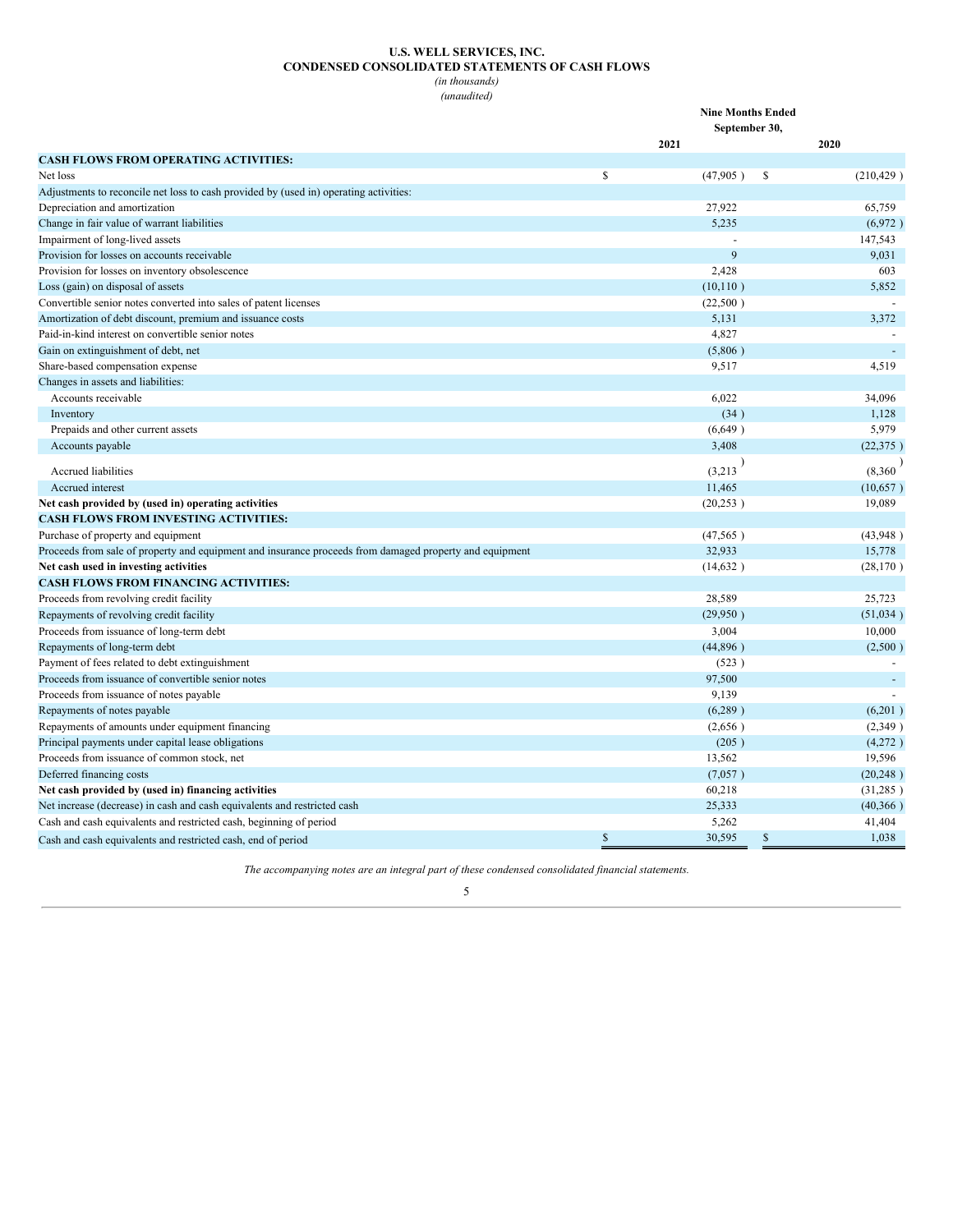# **U.S. WELL SERVICES, INC. CONDENSED CONSOLIDATED STATEMENTS OF CASH FLOWS (continued)**

*(in thousands) (unaudited)*

|                                                                          |   | <b>Nine Months Ended</b> |              |
|--------------------------------------------------------------------------|---|--------------------------|--------------|
|                                                                          |   | September 30,<br>2021    | 2020         |
|                                                                          |   |                          |              |
| Supplemental cash flow disclosure:                                       |   |                          |              |
| Interest paid                                                            | ъ | 2,004                    | \$<br>25,865 |
| Income tax paid                                                          |   | $\overline{\phantom{0}}$ | 144          |
| Non-cash investing and financing activities:                             |   |                          |              |
| Issuance of Class A common stock to senior secured term loan lenders     |   |                          | 1,438        |
| Issuance of Series B preferred stock to senior secured term loan lenders |   | $\overline{\phantom{0}}$ | 1,050        |
| Conversion of Series A preferred stock to Class A common stock           |   | $\overline{\phantom{0}}$ | 2,895        |
| Exchange of Series A preferred stock for convertible senior notes        |   | 24,780                   |              |
| Conversion of Series B preferred stock to Class A common stock           |   | 27,277                   |              |
| Deemed and imputed dividends on Series A preferred stock                 |   | 750                      | 12,578       |
| Accrued Series A preferred stock dividends                               |   | 4,808                    | 5,450        |
| Accrued Series B preferred stock dividends                               |   | 4,591                    | 1,347        |
| Changes in accrued and unpaid capital expenditures                       |   | 6,316                    | 12,149       |
| Assets under capital lease obligations                                   |   | 1,769                    |              |

*The accompanying notes are an integral part of these condensed consolidated financial statements.*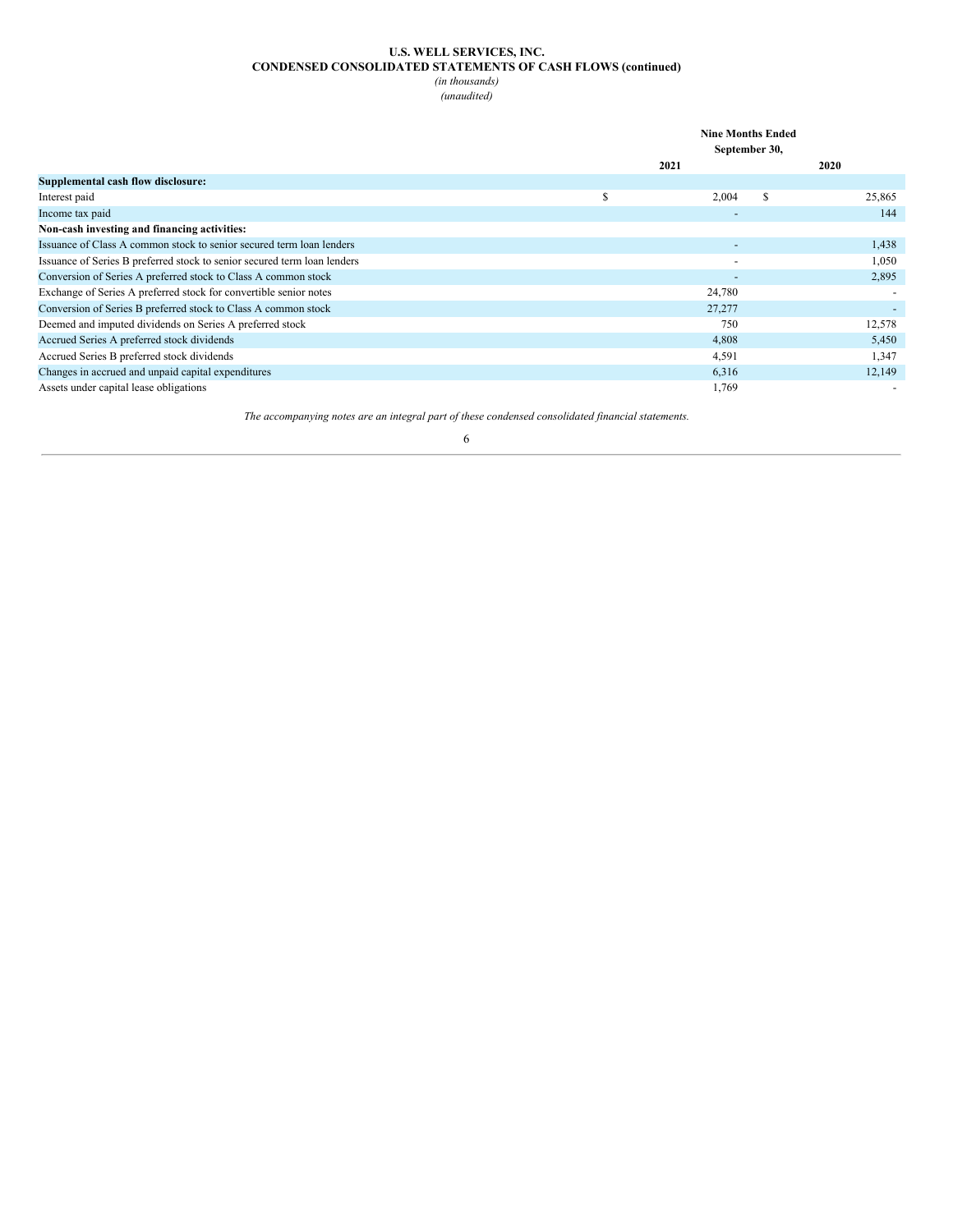### **U.S. WELL SERVICES, INC. CONDENSED CONSOLIDATED STATEMENTS OF STOCKHOLDERS' DEFICIT**

*(in thousands, except share amounts) (unaudited)*

<span id="page-6-0"></span>

|                                                                   |                                      |    |                          |                       | Three Months Ended September 30, 2021 |  |                          |          |                              |   |                 |  |                          |   |            |  |
|-------------------------------------------------------------------|--------------------------------------|----|--------------------------|-----------------------|---------------------------------------|--|--------------------------|----------|------------------------------|---|-----------------|--|--------------------------|---|------------|--|
|                                                                   | <b>Class A Common</b><br>Stock $(1)$ |    |                          | <b>Class B Common</b> | <b>Stock</b>                          |  |                          |          | <b>Additional</b><br>Paid in |   | Accumulated     |  | Noncontrolling           |   | Total      |  |
|                                                                   | <b>Shares</b>                        |    | Amount                   | <b>Shares</b>         |                                       |  | Amount                   |          | Capital $^{(1)}$             |   | Deficit         |  | <b>Interest</b>          |   | Deficit    |  |
| <b>Balance, June 30, 2021</b>                                     | 26,679,279                           | S. | 3                        |                       | $\sim$                                |  | $\sim$                   | <b>S</b> | 237,365                      | S | $(360,713)$ \$  |  | $\sim$                   |   | (123, 345) |  |
| Class A common stock issuance for reverse<br>stock split round up | 24,197                               |    |                          |                       | $\overline{\phantom{a}}$              |  | ۰                        |          | ٠                            |   |                 |  |                          |   |            |  |
| Conversion of Series B preferred stock to<br>Class A common stock | 25,565,707                           |    | 2                        |                       | $\overline{\phantom{a}}$              |  | $\sim$                   |          | 26,207                       |   |                 |  | $\overline{\phantom{a}}$ |   | 26,209     |  |
| Share-based compensation                                          | $\overline{\phantom{a}}$             |    | $\sim$                   |                       | $\sim$                                |  | ٠                        |          | 2,331                        |   |                 |  | ۰                        |   | 2,331      |  |
| Restricted stock grants                                           | 88,025                               |    | $\overline{\phantom{a}}$ |                       | $\overline{\phantom{a}}$              |  | ٠                        |          | ٠                            |   | <b>COL</b>      |  | $\overline{\phantom{a}}$ |   | $\sim$     |  |
| Restricted stock forfeitures                                      | (5,030)                              |    | $\sim$                   |                       | $\overline{\phantom{a}}$              |  |                          |          | ۰                            |   |                 |  | $\sim$                   |   |            |  |
| Accrued Series A preferred stock dividends                        | $\overline{\phantom{a}}$             |    | $\overline{\phantom{a}}$ |                       |                                       |  | $\overline{\phantom{a}}$ |          | (997)                        |   | ۰               |  | $\overline{\phantom{a}}$ |   | (997)      |  |
| Accrued Series B preferred stock dividends                        | ٠                                    |    | $\overline{\phantom{a}}$ |                       | $\overline{\phantom{a}}$              |  | ۰                        |          | (3,069)                      |   |                 |  | ۰                        |   | (3,069)    |  |
| Net loss                                                          | $\overline{\phantom{a}}$             |    | $\overline{\phantom{a}}$ |                       | $\overline{\phantom{a}}$              |  | ٠                        |          | ٠                            |   | (9,579)         |  | $\overline{\phantom{a}}$ |   | (9,579)    |  |
| Balance, September 30, 2021                                       | 52,352,178                           | S  | 5                        |                       | $\sim$                                |  | $\sim$                   | -S       | 261,837                      | S | $(370, 292)$ \$ |  | $\sim$                   | S | (108, 450) |  |

|                                            |                                      |    |                          |                          |                                       |                          |   | Three Months Ended September 30, 2020 |    |                 |  |                          |               |           |
|--------------------------------------------|--------------------------------------|----|--------------------------|--------------------------|---------------------------------------|--------------------------|---|---------------------------------------|----|-----------------|--|--------------------------|---------------|-----------|
|                                            | <b>Class A Common</b><br>Stock $(1)$ |    |                          |                          | <b>Class B Common</b><br><b>Stock</b> |                          |   | <b>Additional</b><br>Paid in          |    | Accumulated     |  | Noncontrolling           |               | Total     |
|                                            | <b>Shares</b>                        |    | Amount                   | <b>Shares</b>            |                                       | Amount                   |   | Capital <sup>(1)</sup>                |    | Deficit         |  | <b>Interest</b>          |               | Deficit   |
| Balance, June 30, 2020                     | 19,531,768                           | ъ. | $\overline{c}$           | 5,014,897                | \$.                                   | ٠                        | S | 213,596                               | S. | $(278, 414)$ \$ |  | $\sim$                   | $\mathcal{S}$ | (64, 816) |
| Class A common stock issuance              | 114                                  |    | $\sim$                   |                          |                                       | ٠                        |   | $\blacksquare$                        |    |                 |  | $\overline{\phantom{a}}$ |               |           |
| Conversion of Class B common stock to      |                                      |    |                          |                          |                                       |                          |   |                                       |    |                 |  |                          |               |           |
| Class A common stock                       | 774,846                              |    | $\sim$                   | (2,711,961)              |                                       | ٠                        |   |                                       |    | ٠               |  |                          |               |           |
| Conversion of Series A preferred stock to  |                                      |    |                          |                          |                                       |                          |   |                                       |    |                 |  |                          |               |           |
| Class A common stock                       | 149,707                              |    | $\overline{\phantom{a}}$ | $\overline{\phantom{a}}$ |                                       | $\overline{\phantom{a}}$ |   | 2,895                                 |    |                 |  |                          |               | 2,895     |
| Share-based compensation                   | $\sim$                               |    | $\overline{\phantom{a}}$ | $\sim$                   |                                       | ٠                        |   | 986                                   |    | н.              |  | 51                       |               | 1,037     |
| Restricted stock forfeitures               | (52, 477)                            |    | $\sim$                   | $\sim$                   |                                       | ۰                        |   | $\overline{\phantom{a}}$              |    | ÷.              |  | $\overline{\phantom{a}}$ |               |           |
| Deemed and imputed dividends on Series A   |                                      |    |                          |                          |                                       |                          |   |                                       |    |                 |  |                          |               |           |
| preferred stock                            | $\overline{\phantom{a}}$             |    | $\overline{\phantom{a}}$ | $\overline{\phantom{a}}$ |                                       | ٠                        |   | (464)                                 |    |                 |  | $\overline{\phantom{a}}$ |               | (464)     |
| Accrued Series A preferred stock dividends |                                      |    | ٠                        | $\overline{\phantom{a}}$ |                                       | ۰                        |   | (1, 854)                              |    |                 |  | $\overline{\phantom{a}}$ |               | (1,854)   |
| Accrued Series B preferred stock dividends | $\overline{\phantom{a}}$             |    | $\sim$                   | $\overline{\phantom{a}}$ |                                       | ٠                        |   | (681)                                 |    |                 |  | $\overline{\phantom{a}}$ |               | (681)     |
| Net loss                                   | $\overline{\phantom{a}}$             |    | $\overline{\phantom{a}}$ | $\overline{\phantom{a}}$ |                                       | ٠                        |   | ٠                                     |    | (14, 158)       |  | (51)                     |               | (14,209)  |
| Balance, September 30, 2020                | 20,403,958                           |    |                          | 2,302,936                |                                       | ٠                        |   | 214,478                               |    | $(292,572)$ \$  |  |                          |               | (78,092)  |

(1) Prior periods have been adjusted to reflect the 1-for-3.5 reverse stock split on September 30, 2021. See Note 2, *Reverse Stock Split,* for details.

*The accompanying notes are an integral part of these condensed consolidated financial statements.*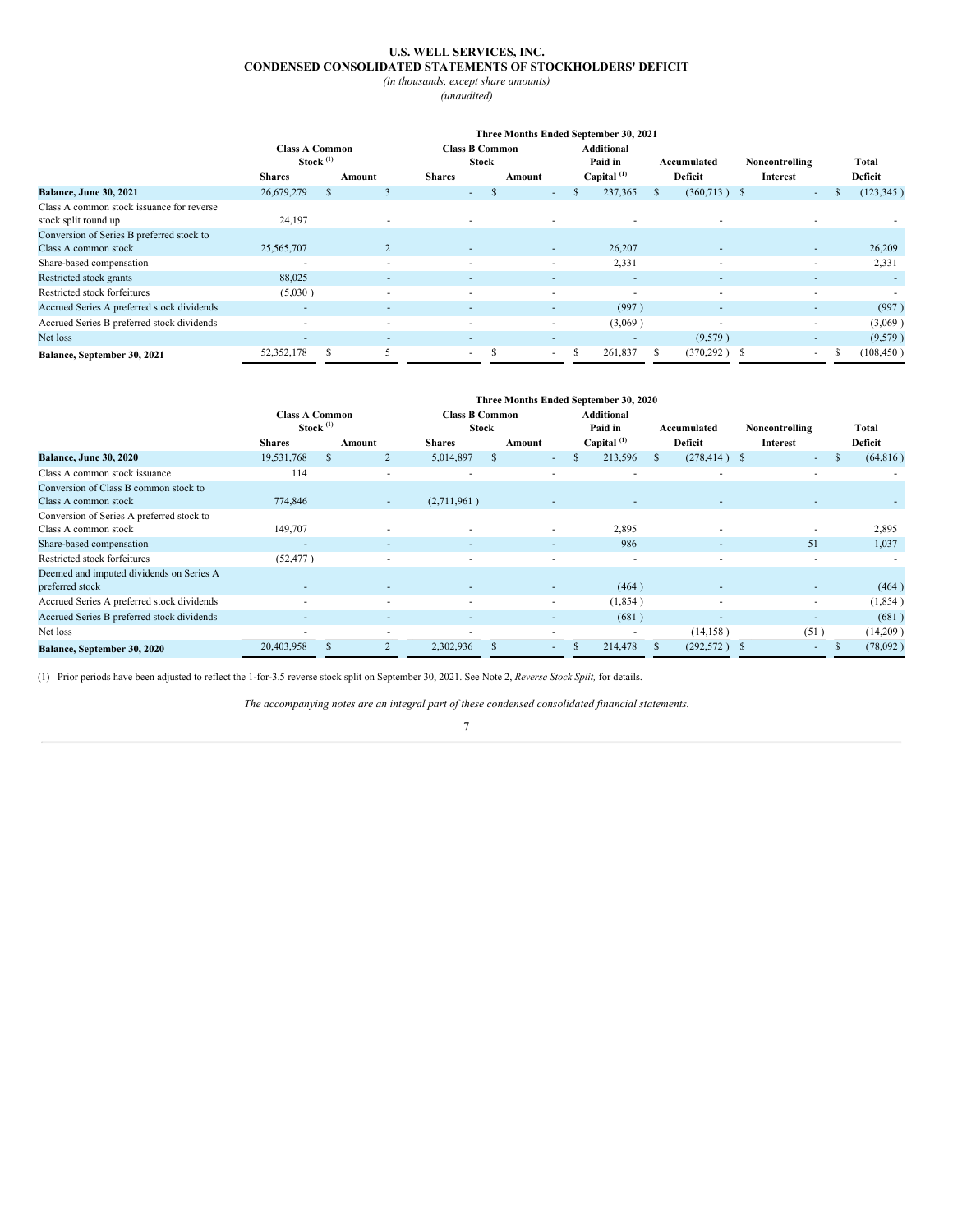# **U.S. WELL SERVICES, INC. CONDENSED CONSOLIDATED STATEMENTS OF STOCKHOLDERS' DEFICIT (continued)**

*(in thousands, except share amounts) (unaudited)*

|                                                                      |                          |                          |                          |               |                          |               | Nine Months Ended September 30, 2021 |              |                 |                          |               |                |
|----------------------------------------------------------------------|--------------------------|--------------------------|--------------------------|---------------|--------------------------|---------------|--------------------------------------|--------------|-----------------|--------------------------|---------------|----------------|
|                                                                      | <b>Class A Common</b>    |                          | <b>Class B Common</b>    |               |                          |               | Additional                           |              |                 |                          |               |                |
|                                                                      | Stock $^{(1)}$           |                          | <b>Stock</b>             |               |                          |               | Paid in                              |              | Accumulated     | Noncontrolling           |               | Total          |
|                                                                      | <b>Shares</b>            | Amount                   | <b>Shares</b>            |               | Amount                   |               | Capital $^{(1)}$                     |              | <b>Deficit</b>  | <b>Interest</b>          |               | <b>Deficit</b> |
| Balance, December 31, 2020                                           | 20,718,659               | \$<br>2                  | 2,302,936                | $\mathcal{S}$ |                          |               | 217,217<br>$\mathbb{S}$              | $\mathbb{S}$ | $(322, 431)$ \$ | $\sim$                   | <sup>\$</sup> | (105, 212)     |
| Class A common stock issuance                                        | 4,287,519                |                          |                          |               |                          |               | 13,241                               |              |                 |                          |               | 13,242         |
| Class A common stock issuance for reverse                            |                          |                          |                          |               |                          |               |                                      |              |                 |                          |               |                |
| stock split round up                                                 | 24,197                   |                          |                          |               |                          |               |                                      |              |                 |                          |               |                |
| Conversion of Class B common stock to                                |                          |                          |                          |               |                          |               |                                      |              |                 |                          |               |                |
| Class A common stock                                                 | 657,982                  | $\overline{\phantom{a}}$ | (2,302,936)              |               |                          |               |                                      |              |                 |                          |               |                |
| Conversion of Series B preferred stock to                            |                          |                          |                          |               |                          |               |                                      |              |                 |                          |               |                |
| Class A common stock                                                 | 26,615,215               | $\overline{2}$           |                          |               |                          |               | 27,275                               |              |                 |                          |               | 27,277         |
| Exchange of Series A preferred stock for<br>convertible senior notes | $\overline{\phantom{a}}$ |                          |                          |               |                          |               | 8,936                                |              |                 |                          |               | 8,936          |
| Share-based compensation                                             |                          |                          |                          |               |                          |               | 5,467                                |              |                 | 44                       |               | 5,511          |
| Restricted stock grants                                              | 88,025                   |                          |                          |               |                          |               |                                      |              |                 |                          |               |                |
| Tax withholding related to vesting of share-                         |                          |                          |                          |               |                          |               |                                      |              |                 |                          |               |                |
| based compensation                                                   | (29,628)                 |                          |                          |               |                          |               | (150)                                |              |                 | ٠                        |               | (150)          |
| Restricted stock forfeitures                                         | (9,791)                  |                          | ٠                        |               | ٠                        |               | ä,                                   |              |                 |                          |               |                |
| Deemed and imputed dividends on Series A                             |                          |                          |                          |               |                          |               |                                      |              |                 |                          |               |                |
| preferred stock                                                      |                          |                          |                          |               |                          |               | (750)                                |              |                 |                          |               | (750)          |
| Accrued Series A preferred stock dividends                           | $\sim$                   | $\blacksquare$           | $\sim$                   |               | $\overline{\phantom{a}}$ |               | (4,808)                              |              | ٠               | $\overline{\phantom{a}}$ |               | (4,808)        |
| Accrued Series B preferred stock dividends                           | ٠                        |                          | $\overline{\phantom{a}}$ |               | ٠                        |               | (4,591)                              |              | ٠               | $\overline{\phantom{a}}$ |               | (4,591)        |
| Net loss                                                             | $\overline{\phantom{a}}$ | ٠                        |                          |               | ٠                        |               | ٠                                    |              | (47, 861)       | (44)                     |               | (47,905)       |
| Balance, September 30, 2021                                          | 52,352,178               | \$<br>5                  |                          | <sup>\$</sup> | ٠                        | <sup>\$</sup> | 261,837                              | S            | $(370,292)$ \$  |                          |               | (108, 450)     |

### **Nine Months Ended September 30, 2020**

|                                                                    | <b>Class A Common</b><br>Stock $(1)$ |                          | <b>Class B Common</b><br><b>Stock</b> |                          | <b>Additional</b><br>Paid in | Accumulated              | Noncontrolling                           | Total          |
|--------------------------------------------------------------------|--------------------------------------|--------------------------|---------------------------------------|--------------------------|------------------------------|--------------------------|------------------------------------------|----------------|
|                                                                    | <b>Shares</b>                        | Amount                   | <b>Shares</b>                         | Amount                   | Capital $(1)$                | Deficit                  | Interest                                 | Deficit        |
| Balance, December 31, 2019                                         | 17,959,321                           | $\overline{c}$<br>-S     | 5,500,692                             | \$.                      | 225,385                      | $(93,091)$ \$<br>S       | 10,633                                   | 142,930<br>\$. |
| Class A common stock issuance                                      | 1,580,006                            | $\overline{\phantom{a}}$ |                                       | ۰                        | 1,438                        |                          |                                          | 1,438          |
| Conversion of Class B common stock to<br>Class A common stock      | 913,645                              | $\sim$                   | (3,197,756)                           | (1)                      |                              | $\overline{\phantom{a}}$ | $\sim$                                   |                |
| Conversion of Series A preferred stock to<br>Class A common stock  | 149,707                              |                          |                                       |                          | 2,895                        |                          |                                          | 2,895          |
| Share-based compensation                                           | $\overline{\phantom{a}}$             |                          | $\sim$                                |                          | 4,204                        |                          | 315                                      | 4,519          |
| Tax withholding related to vesting of share-<br>based compensation | (44,073)                             |                          |                                       | $\overline{\phantom{a}}$ | (70)                         |                          |                                          | (70)           |
| Restricted stock forfeitures                                       | (154, 648)                           | $\overline{\phantom{a}}$ |                                       |                          | $\overline{\phantom{a}}$     |                          |                                          |                |
| Deemed and imputed dividends on Series A<br>preferred stock        |                                      |                          |                                       |                          | (12, 578)                    |                          |                                          | (12,578)       |
| Accrued Series A preferred stock dividends                         | $\sim$                               | $\overline{\phantom{a}}$ | $\sim$                                |                          | (5,450)                      |                          | $\overline{\phantom{a}}$                 | (5,450)        |
| Accrued Series B preferred stock dividends                         | $\overline{\phantom{a}}$             | $\blacksquare$           | $\overline{\phantom{a}}$              | ٠                        | (1, 347)                     | $\overline{\phantom{a}}$ |                                          | (1, 347)       |
| Net loss                                                           | $\overline{\phantom{a}}$             | $\overline{\phantom{a}}$ | $\overline{\phantom{a}}$              | ٠                        | $\overline{\phantom{a}}$     | (199, 481)               | (10,948)                                 | (210, 429)     |
| Balance, September 30, 2020                                        | 20,403,958                           | 2<br><b>S</b>            | 2,302,936                             | -S<br>٠                  | 214,478<br><b>S</b>          | (292,572)<br>S           | $^{\circ}$ S<br>$\overline{\phantom{a}}$ | (78,092)<br>S  |

(1) Prior periods have been adjusted to reflect the 1-for-3.5 reverse stock split on September 30, 2021. See Note 2, *Reverse Stock Split,* for details.

*The accompanying notes are an integral part of these condensed consolidated financial statements.*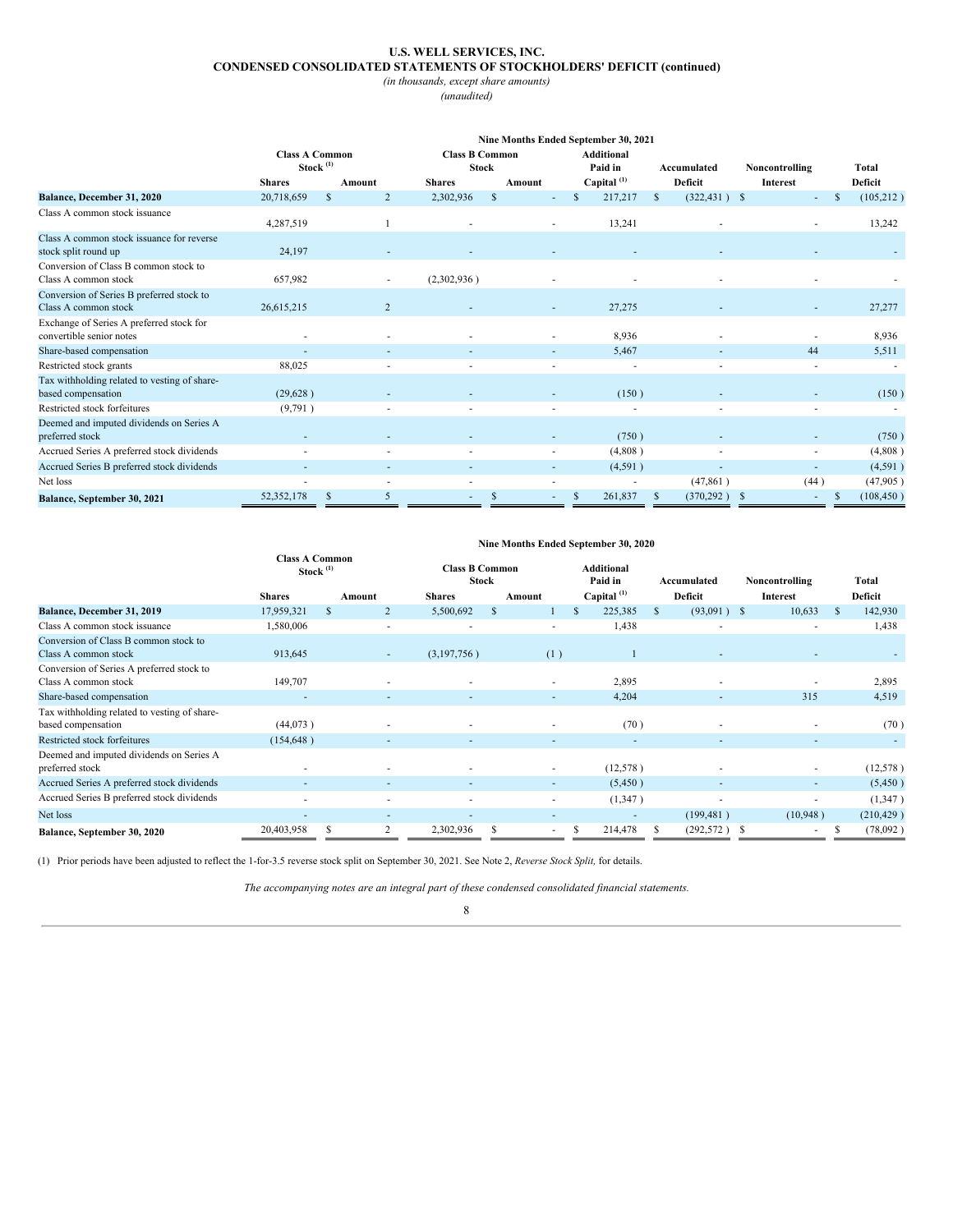*(in thousands, except shares and per share amounts, or where otherwise noted)*

### <span id="page-8-0"></span>**NOTE 1 – DESCRIPTION OF BUSINESS**

U.S. Well Services, Inc. (the "Company," "we," "us" or "our"), f/k/a Matlin & Partners Acquisition Corp ("MPAC"), is a Houston, Texas-based technology-focused oilfield service company focused on electric powered pressure pumping services for oil and natural gas exploration and production ("E&P") companies in the United States. The process of well stimulation involves pumping a pressurized stream of fluid—typically a mixture of water, chemicals, and proppant—into a well casing or tubing to cause the underground mineral formation to fracture or crack. Fractures release trapped hydrocarbon particles and provide a conductive channel for the oil or natural gas to flow freely to the wellbore for collection. The propping agent or proppant becomes lodged in the cracks created by the stimulation process, "propping" them open to facilitate the flow of hydrocarbons from the reservoir to the well.

The Company's fleets consist of all-electric, mobile well stimulation equipment and other auxiliary heavy equipment to perform stimulation services. The Company's Clean Fleet® well stimulation fleets replace the traditional engines, transmissions, and radiators used in conventional diesel fleets with electric motors powered by electricity generated by natural gas-fueled turbine generators. The Company utilizes high-pressure well stimulation pumps mounted on trailers and refers to the group of pump trailers and other equipment necessary to perform a typical job as a "fleet" and the personnel assigned to each fleet as a "crew". In May 2021, the Company announced its commitment to becoming an all-electric pressure pumping services provider and in August 2021, the Company ceased operations of its last active conventional diesel fleet, marking its exit from the conventional diesel pressure pumping market.

### **NOTE 2 – SIGNIFICANT ACCOUNTING POLICIES**

### *Basis of Presentation*

The accompanying unaudited condensed consolidated financial statements were prepared using generally accepted accounting principles in the United States of America ("GAAP") for interim financial information and the instructions to Form 10-Q and Regulation S-X. Accordingly, these financial statements do not include all information or notes required by GAAP for annual financial statements and should be read in conjunction with the annual financial statements included in the Amendment No. 1 to Annual Report on Form 10-K/A for the year ended December 31, 2020 (the "Amended Annual Report"), filed with the Securities and Exchange Commission ("SEC") on May 17, 2021.

The accompanying unaudited condensed consolidated financial statements and accompanying notes present the consolidated financial position, results of operations, cash flows, and stockholders' deficit of the Company as of September 30, 2021 and December 31, 2020, and for the three and nine months ended September 30, 2021 and 2020. The interim data includes all adjustments, consisting only of normal recurring adjustments, which are, in the opinion of management, necessary for a fair presentation of the results for the interim periods. The results of operations for the three and nine months ended September 30, 2021 are not necessarily indicative of the results of operations expected for the entire fiscal year ended December 31, 2021.

#### *Reverse Stock Split*

At the annual meeting of the Company's stockholders held on May 14, 2021, the Company's stockholders approved a proposal to amend the Company's certificate of incorporation to effect a reverse stock split at a ratio to be determined by the Company's Board of Directors within a specified range. On September 30, 2021, the Company effected a 1-for-3.5 reverse split of its Class A common stock. All owners of record as of September 30, 2021 received one issued and outstanding share of the Company's Class A common stock in exchange for three and one half outstanding shares of the Company's Class A common stock. No fractional shares of Class A common stock were issued as a result of the reverse stock split. Any fractional shares in connection with the reverse stock split were rounded up to the nearest whole share and no stockholders received cash in lieu of fractional shares. The reverse stock split had no impact on the number of shares of Class A common stock the Company is authorized to issue pursuant to its certificate of incorporation or on the par value per share of the Class A common stock. Proportional adjustments were made to the number of shares of Class A common stock issuable upon exercise or conversion of the Company's equity awards, convertible preferred stock and warrants, as well as the applicable exercise price. All share and per share information included in this Quarterly Report on Form 10-Q has been retroactively adjusted to reflect the impact of the reverse stock split.

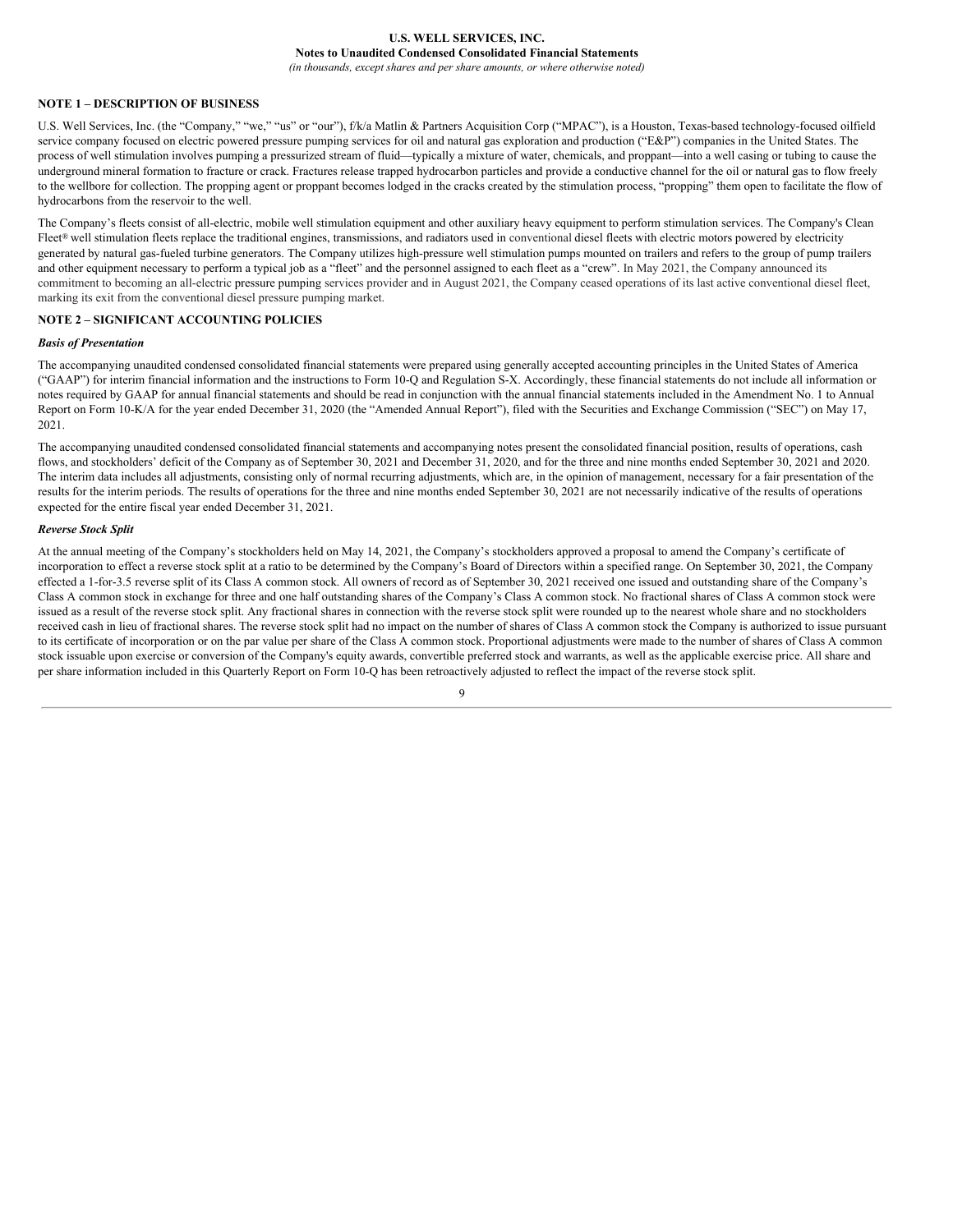*(in thousands, except shares and per share amounts, or where otherwise noted)*

### *Principles of Consolidation*

The condensed consolidated financial statements comprise the financial statements of the Company and its wholly owned subsidiaries. Subsidiaries are fully consolidated from the date of acquisition, being the date on which the Company obtains control, and continue to be consolidated until the date when such control ceases. The financial statements of the subsidiaries are prepared for the same reporting period as the Company. All significant intercompany balances and transactions are eliminated upon consolidation.

### *Use of Estimates*

The preparation of financial statements in conformity with GAAP requires management to make estimates and assumptions that affect the amounts reported in the financial statements and accompanying notes. We regularly evaluate estimates and judgments based on historical experience and other relevant facts and circumstances. Significant estimates included in these financial statements primarily relate to allowance for doubtful accounts, allowance for inventory obsolescence, estimated useful lives and valuation of long-lived assets, impairment assessments of goodwill and other long-lived assets, estimates of fair value of warrant liabilities, term loan, and convertible senior notes, and the valuation of share-based compensation and certain equity instruments. Actual results could differ from those estimates.

### *Restricted Cash*

Cash and cash equivalents that are restricted as to withdrawal or use under the terms of certain contractual agreements, or are reserved for a specific purpose, and not readily available for immediate or general use are recorded in restricted cash in our condensed consolidated balance sheets. The restricted cash in our condensed consolidated balance sheet represents cash transferred into a trust account to support our workers' compensation obligations and cash held for use in approved capital expenditures of \$729 and \$6, respectively, as of September 30, 2021, and \$513 and \$1,056, respectively, as of December 31, 2020.

The following table provides a reconciliation of the amount of cash and cash equivalents and restricted cash reported on the condensed consolidated balance sheets that sum to the total of the same amounts shown on the condensed consolidated statements of cash flows:

|                                               | September 30, |  |      |  |  |  |  |  |  |
|-----------------------------------------------|---------------|--|------|--|--|--|--|--|--|
|                                               | 2021          |  | 2020 |  |  |  |  |  |  |
| Cash and cash equivalents                     | 29,860        |  | 519  |  |  |  |  |  |  |
| Restricted cash                               | 735           |  | 519  |  |  |  |  |  |  |
| Cash and cash equivalents and restricted cash | 30.595        |  | .038 |  |  |  |  |  |  |

#### *Inventory*

Inventory consists of proppant, chemicals, and other consumable materials and supplies used in our pressure pumping operations. Inventories are stated at the lower of cost or net realizable value. Cost is determined principally on a first-in-first-out cost basis. All inventories are purchased for use by the Company in the delivery of its services with no inventory being sold separately to outside parties. Inventory quantities on hand are reviewed regularly and write-downs for obsolete inventory are recorded based on our forecast of the inventory item demand in the near future. During the nine months ended September 30, 2021, the Company recorded \$2.4 million of reserves for losses on inventory obsolescence primarily related to conventional diesel parts. During the nine months ended September 30, 2021, the Company recorded write-downs of \$1.5 million related to obsolete inventory parts. As of September 30, 2021 and December 31, 2020, the Company had established inventory reserves of \$1.3 million and \$0.3 million, respectively, for obsolete and slow-moving inventory.

#### *Property and Equipment*

Property and equipment are carried at cost, with depreciation provided on a straight-line basis over their estimated useful lives. Expenditures for renewals and betterments that extend the lives of the assets are capitalized. Amounts spent for maintenance and repairs, which do not improve or extend the life of the related asset, are charged to expense as incurred.

The Company separately identifies and accounts for certain critical components of its well stimulation units including the engine, transmission, and pump, which requires us to separately estimate the useful lives of these components. For our other service equipment, we do not separately identify and track depreciation of specific original components. When we replace components of these assets, we typically estimate the net book values of the components that are retired, which are based primarily upon their replacement costs, their ages and their original estimated useful lives.

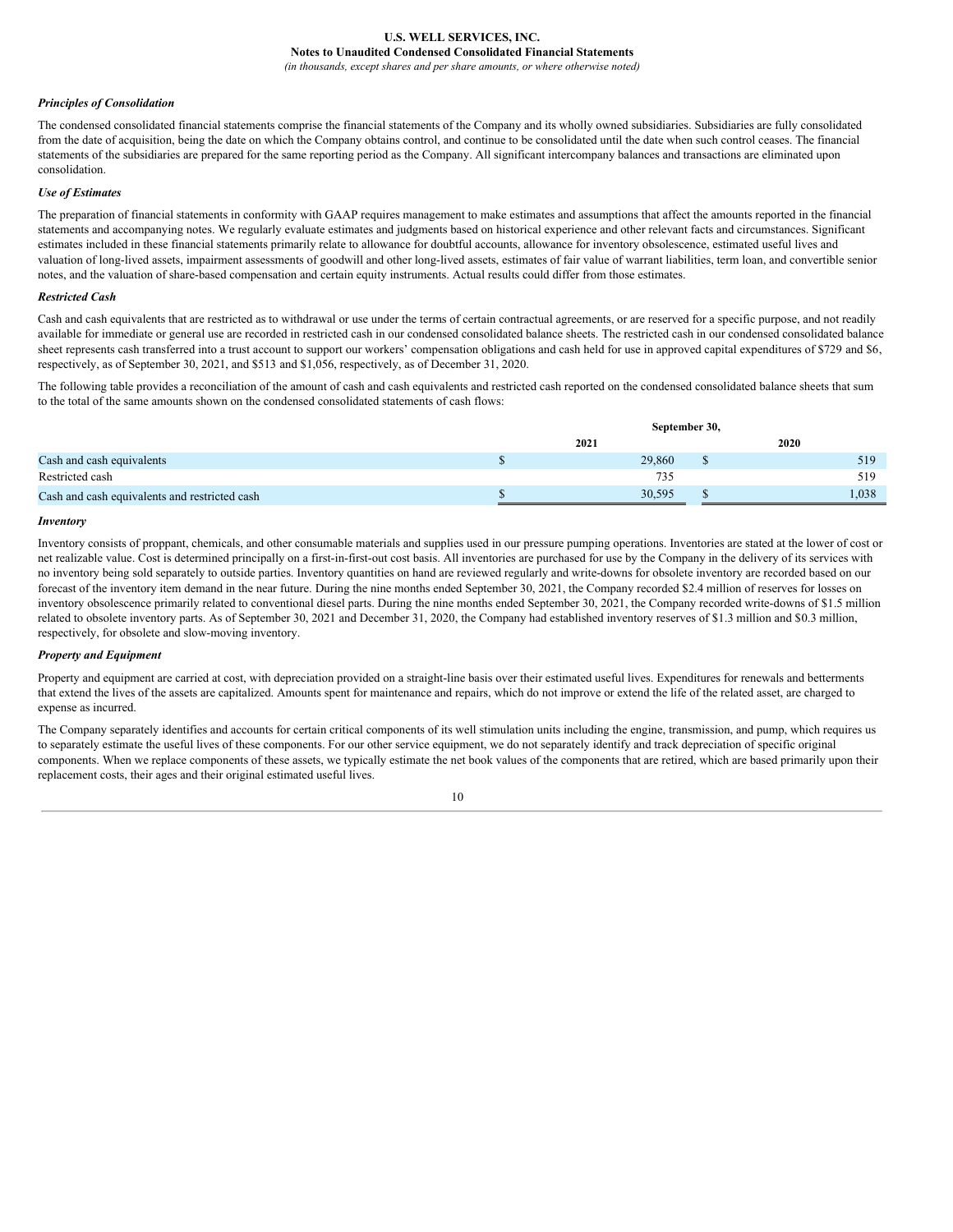**Notes to Unaudited Condensed Consolidated Financial Statements**

*(in thousands, except shares and per share amounts, or where otherwise noted)*

In the first quarter of 2020, our review of impairment of long-lived assets necessitated a review of the useful lives of our property and equipment. Current trends in pressure pumping equipment operating conditions, such as increasing treating pressures and higher pumping rates, along with the increase in daily pumping time are shortening the useful life of certain critical components we use. We determined that the average useful life of fluid ends and fuel injectors was less than one year, which resulted in our determination that costs associated with the replacement of these components would no longer be capitalized, but instead expensed as they are used in operations. This change in accounting estimate was made effective in March 2020 and accounted for prospectively.

#### *Assets Held for Sale*

Assets that are classified as held for sale are measured at the lower of their carrying amount or fair value less expected selling costs ("estimated selling price") with a loss recognized to the extent that the carrying amount exceeds the estimated selling price. The classification is applicable at the date upon which the sale of assets is probable and the assets are available for immediate sale in their present condition. Upon determining that an asset meets the criteria to be classified as held for sale, the Company ceases depreciation and reports the assets, if material, in assets held for sale in its condensed consolidated balance sheets.

When the net carrying value of an asset designated as held for sale exceeds its estimated fair value, which we estimate based on the estimated selling price, we recognize the difference as an impairment charge. When an impairment charge is recorded, subsequent changes to the estimated selling price of assets held for sale are recorded as gains or losses to the condensed consolidated statements of operations wherein the recognition of subsequent gains is limited to the cumulative loss previously recognized. During the nine months ended September 30, 2021, the Company recorded no impairment charges on its held for sale assets.

#### *Goodwill*

Goodwill is not amortized, but is reviewed for impairment annually, or more frequently when events or changes in circumstances indicate that the carrying value may not be recoverable. Judgements regarding indicators of potential impairment are based on market conditions and operational performance of the business.

As of December 31 of each year, or as required, the Company performs an impairment analysis of goodwill. The Company may assess its goodwill for impairment initially using a qualitative approach to determine whether conditions exist that indicate it is more likely than not that a reporting unit's carrying value is greater than its fair value, and if such conditions are identified, then a quantitative analysis will be performed to determine if there is any impairment. The Company may also elect to perform a single step quantitative analysis in which the carrying amount of the reporting unit is compared to its fair value, which the Company estimates using a guideline public company method, a form of the market approach. The guideline public company method utilizes the trading multiples of similarly traded public companies as they relate to the Company's operating metrics. An impairment charge would be recognized for the amount by which the carrying amount of the reporting unit exceeds the reporting unit's fair value, and only limited to the total amount of goodwill allocated to the reporting unit.

#### *Warrant Liabilities*

The Company evaluates all its financial instruments, including issued stock purchase warrants, to determine if such instruments are derivatives or contain features that qualify as embedded derivatives, pursuant to Accounting Standards Codification ("ASC") 480, *Distinguishing Liabilities from Equity* and ASC 815-15, *Derivatives and Hedging—Embedded Derivatives*. The classification of derivative instruments, including whether such instruments should be recorded as liabilities or equity is evaluated pursuant to ASC 815-40, *Derivatives and Hedging—Contracts in Entity's Own Equity*.

The Company issued public warrants and private placement warrants (collectively, the "public and private placement warrants") in connection with its initial public offering in November 2018. Additionally, the Company issued warrants to certain institutional investors in connection with the Company's private placement of Series A Preferred Stock on May 24, 2019 ("Series A warrants," and together with the public and private placement warrants, the "warrants"). All our outstanding warrants are recognized as liabilities. Accordingly, we recognize the warrant instruments as liabilities at fair value upon issuance and adjust the instruments to fair value at the end of each reporting period. Any change in fair value is recognized in our condensed consolidated statements of operations. The public warrants are valued using their quoted market price since they are publicly traded and thus had an observable market price. The private placement warrants are valued using a Monte Carlo simulation model. The Series A warrants are valued using the Black-Scholes option pricing model.

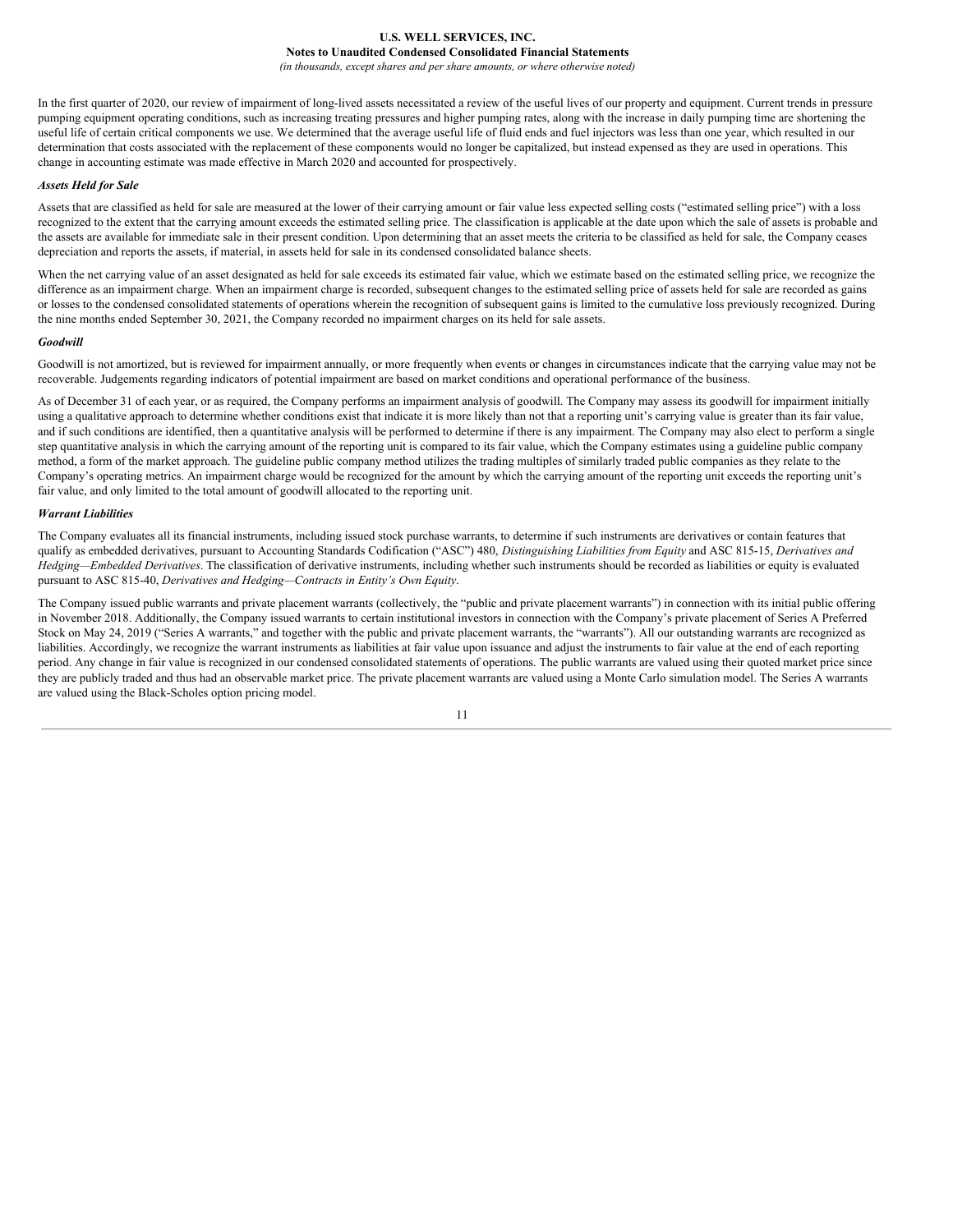**Notes to Unaudited Condensed Consolidated Financial Statements**

*(in thousands, except shares and per share amounts, or where otherwise noted)*

#### *Convertible Notes and Convertible Preferred Stock*

When the Company issues convertible notes or convertible preferred stock, it first evaluates the balance sheet classification of the convertible instrument in its entirety to determine whether the instrument should be classified as a liability under ASC 480 and second whether the conversion feature should be accounted for separately from the host instrument. A conversion feature of a convertible note instrument or certain convertible preferred stock would be separated from the convertible instrument and classified as a derivative liability if the conversion feature, were it a standalone instrument, meets the definition of an "embedded derivative" in ASC 815-15. Generally, characteristics that require derivative treatment include, among others, when the conversion feature is not indexed to the Company's equity, as defined in ASC 815-40, or when it must be settled either in cash or by issuing stock that is readily convertible to cash. When a conversion feature meets the definition of an embedded derivative, it would be separated from the host instrument and classified as a derivative liability carried on the condensed consolidated balance sheet at fair value, with any changes in its fair value recognized in the condensed consolidated statements of operations.

If a conversion feature does not meet the conditions to be separated and accounted for as an embedded derivative liability, the Company then determines whether the conversion feature is "beneficial". A conversion feature would be considered beneficial if the conversion feature is "in the money" when the host instrument is issued or, under certain circumstances, at a later time. The beneficial conversion feature ("BCF") for convertible instruments is recognized and measured by allocating a portion of the proceeds equal to the intrinsic value of that feature to additional paid-in capital. The intrinsic value is generally calculated at the commitment date as the difference between the conversion price and the fair value of the common stock or other securities into which the security is convertible, multiplied by the number of shares into which the security is convertible. If certain other securities are issued with the convertible security, the proceeds are allocated among the different components. The portion of the proceeds allocated to the convertible security is divided by the contractual number of the conversion shares to determine the effective conversion price, which is used to measure the BCF. The effective conversion price is used to compute the intrinsic value. The value of the BCF is limited to the basis that is initially allocated to the convertible security.

If the convertible note contains a BCF, the amount of the proceeds allocated to the BCF reduces the balance of the convertible note, creating a discount which is amortized over the note's term to interest expense in the condensed consolidated statements of operations.

When a convertible preferred stock contains a BCF, after allocating the proceeds to the BCF, the resulting discount is either amortized as deemed dividends over the period beginning when the convertible preferred stock is issued up to the earliest date the conversion feature may be exercised, or if the conversion feature is immediately exercisable, the discount is fully amortized at the date of issuance.

#### *Fair Value of Financial Instruments*

Fair value is defined under ASC 820, *Fair Value Measurement*, as the price that would be received to sell an asset or paid to transfer a liability in an orderly transaction between market participants at the measurement date. ASC 820 also establishes a three-level hierarchy, which requires an entity to maximize the use of observable inputs and minimize the use of unobservable inputs when measuring fair value. The three levels are defined as follows:

- · Level 1–inputs are quoted prices (unadjusted) in active markets for identical assets or liabilities.
- · Level 2–inputs other than quoted prices included within Level 1 that are observable for the asset or liability, either directly or indirectly.
- · Level 3–inputs are unobservable for the asset or liability.

The following is a summary of the carrying amounts and estimated fair values of our financial instruments as of September 30, 2021 and December 31, 2020:

*Senior Secured Term Loan*. The fair value of the Senior Secured Term Loan is \$160.7 million and \$198.0 million as of September 30, 2021 and December 31, 2020, respectively, based on the market price quoted from external sources. If the Senior Secured Term Loan was measured at fair value in the financial statements, it would be classified as Level 2 in the fair value hierarchy.

*Equipment financing*. The carrying value of the equipment financing approximates fair value as its terms are consistent with and comparable to current market rates as of September 30, 2021 and December 31, 2020, respectively.

Warrants. The Company's warrants are accounted for as liabilities and measured at fair value. See "Note 8 - Warrant Liabilities" for fair value measurements associated with the Company's warrants.

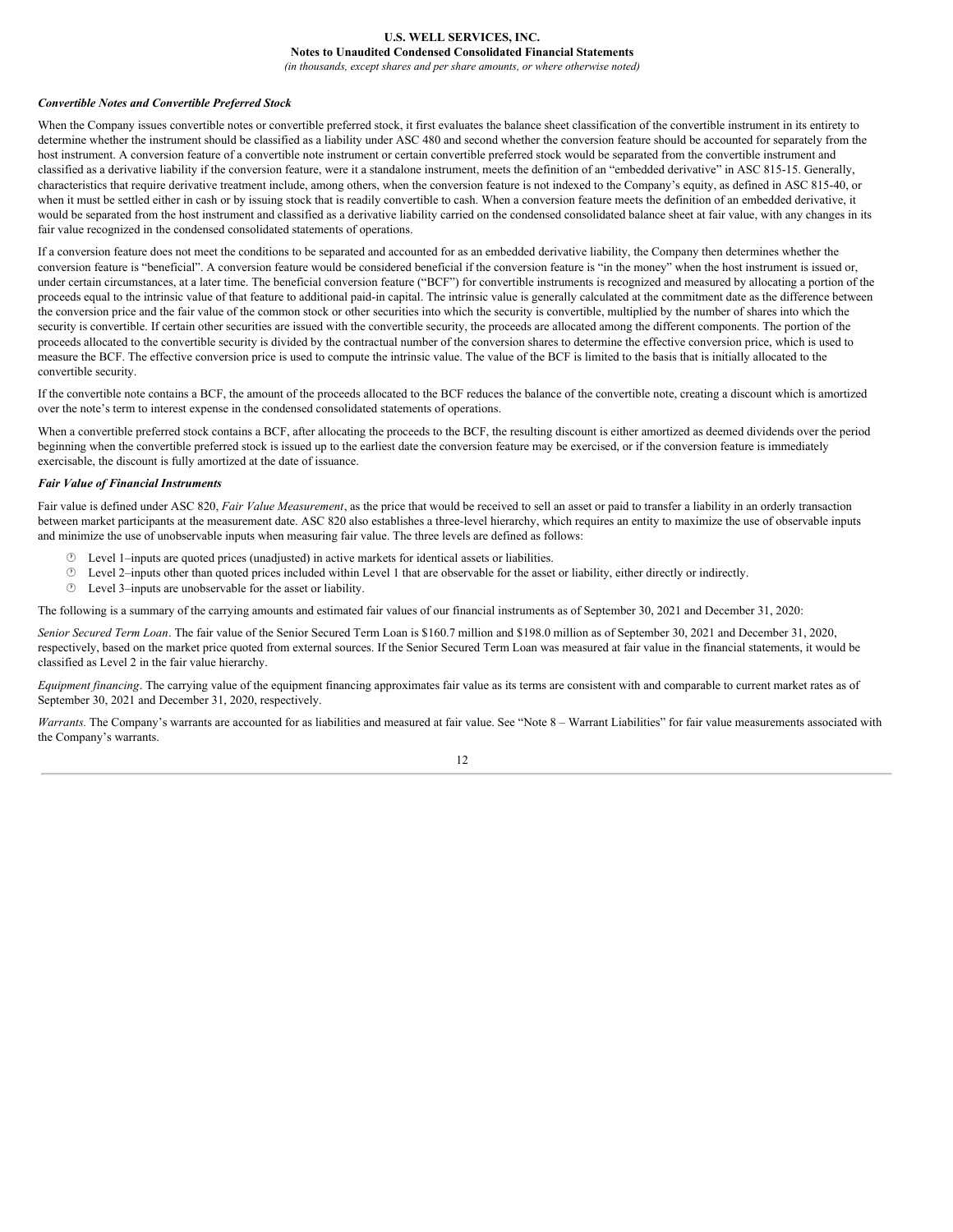#### **Notes to Unaudited Condensed Consolidated Financial Statements** *(in thousands, except shares and per share amounts, or where otherwise noted)*

*Convertible Senior Notes*. As of September 30, 2021, the fair value of the Convertible Senior Notes is \$96.8 million, based on an option pricing framework using a lattice model. If the Convertible Senior Notes were measured at fair value in the financial statements, they would be classified as Level 2 in the fair value hierarchy.

#### *Revenue Recognition*

The Company recognizes revenue based on the customer's ability to benefit from the services rendered in an amount that reflects the consideration expected to be received in exchange for those services.

The Company's performance obligations are satisfied over time, typically measured by the number of stages completed or the number of pumping days a fleet is available to pump for a customer in a month. All revenue is recognized when a contract with a customer exists, collectability of amounts subject to invoice is probable, the performance obligations under the contract have been satisfied over time, and the amount to which the Company has the right to invoice has been determined. A portion of the Company's contracts contain variable consideration; however, this variable consideration is typically unknown at the time of contract inception, and is not known until the job is complete, at which time the variability is resolved.

The Company has elected to use the "as invoiced" practical expedient to recognize revenue based upon the amount it has a right to invoice upon the completion of each performance obligation per the terms of the contract.

*Patent License Sales.* On June 24, 2021, the Company issued a Convertible Senior Note (See "Note 11 – Convertible Senior Notes") convertible into a patent license agreement. On June 29, 2021, the holder exercised its right to convert the Convertible Senior Note in full and the Company entered into a Patent License Agreement (the "License Agreement"), which provides the licensee a five-year option to purchase up to 20 licenses to build and operate electric well stimulation fleets using the Company's patented Clean Fleet® technology (the "licenses"). Upon entry into the License Agreement, the Company sold three licenses to build and operate three electric well stimulation fleets, each valued at \$7.5 million.

The sales of the right to use the Company's patented Clean Fleet® technology is a single performance obligation. The Company recognizes the income associated with the patent license sales at the point in time when the Company satisfies its performance obligation by granting the purchaser the right to use the patented Clean Fleet® technology and transfer of control has occurred. The patent license sales are recognized as other income in our condensed consolidated statement of operations.

#### *Accounts Receivable*

Accounts receivable are recorded at their outstanding balances adjusted for an allowance for doubtful accounts. The allowance for doubtful accounts is determined by analyzing the payment history and credit worthiness of each customer. Receivable balances are charged off when they are considered uncollectible by management. Recoveries of receivables previously charged off are recorded as income when received.

During the nine months ended September 30, 2021, the Company entered into an Assignment of Claim Agreement (the "Assignment") with a third-party, whereby the Company transferred to the third-party all right, title, and interest in the Company's claim in the amount of \$14.5 million in connection with a customer's bankruptcy. The Assignment was for consideration of \$2.5 million, which the Company received on April 26, 2021. During the first quarter of 2021, the Company wrote-off the related receivables of \$12.0 million, which was the unrealized amount of the claim assigned and was previously reserved for in full as of December 31, 2020. As of September 30, 2021, the Company did not record an allowance for doubtful accounts.

#### *Major Customer and Concentration of Credit Risk*

The concentration of our customers in the oil and natural gas industry may impact our overall exposure to credit risk, either positively or negatively, in that customers may be similarly affected by changes in economic and industry conditions. We perform ongoing credit evaluations of our customers and do not generally require collateral in support of our trade receivables.

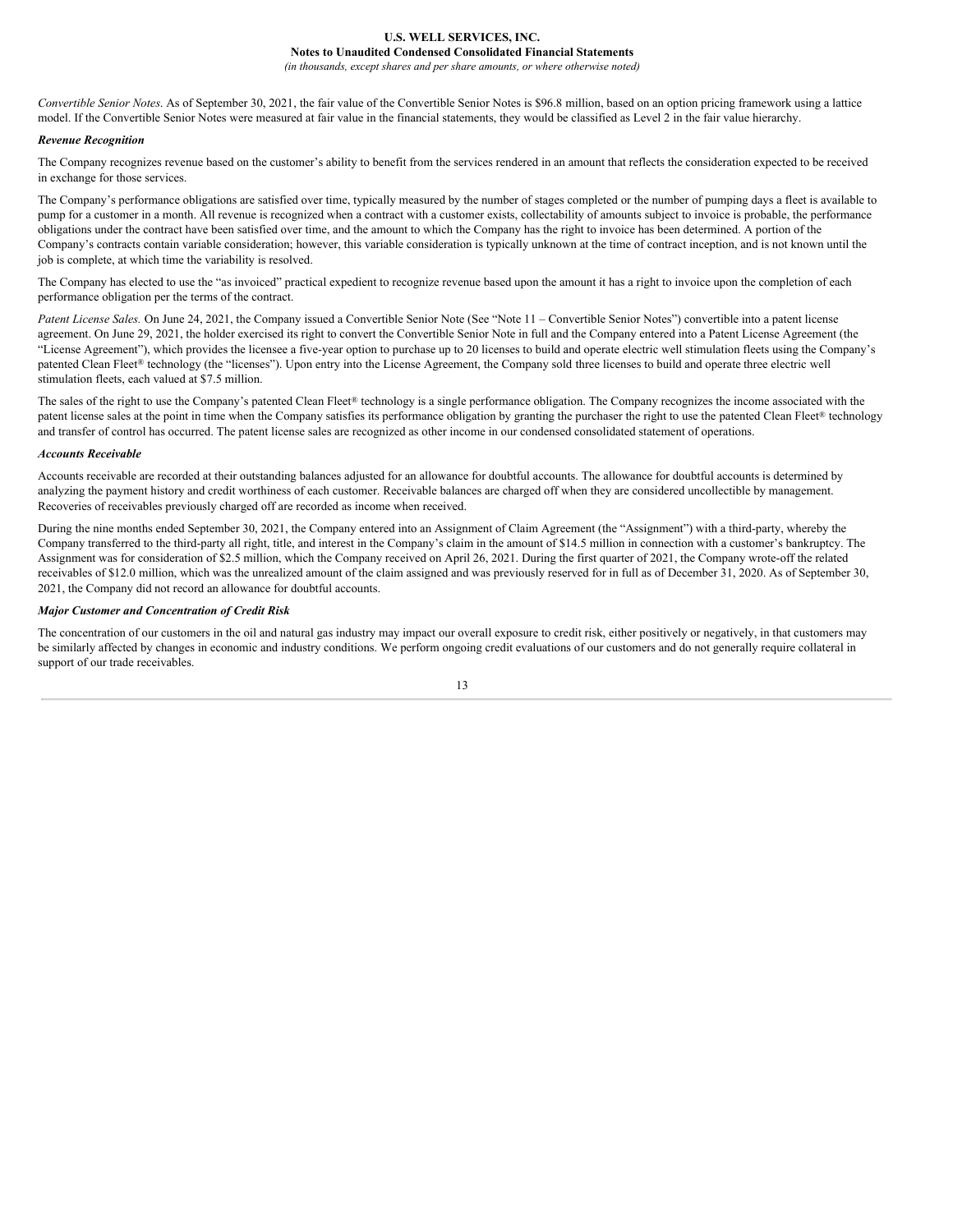**Notes to Unaudited Condensed Consolidated Financial Statements** *(in thousands, except shares and per share amounts, or where otherwise noted)*

The following tables show the percentage of revenues from our significant customers for the periods indicated:

|            | Three Months Ended September 30, |          |  |
|------------|----------------------------------|----------|--|
|            | 2021                             | 2020     |  |
| Customer B | $*$                              | 23.6%    |  |
| Customer C | 14.9%                            | 21.5%    |  |
| Customer E | 16.7%                            | 18.0%    |  |
| Customer F | 17.6%                            | $26.0\%$ |  |
| Customer I | $21.1\%$                         | $\ast$   |  |

|            |          | Nine Months Ended September 30, |  |  |
|------------|----------|---------------------------------|--|--|
|            | 2021     | 2020                            |  |  |
| Customer A | $\ast$   | 13.5%                           |  |  |
| Customer B | $\ast$   | 17.1%                           |  |  |
| Customer C | $12.5\%$ | 17.5%                           |  |  |
| Customer E | $17.7\%$ | 13.7%                           |  |  |
| Customer F | 18.6%    | 17.1%                           |  |  |
| Customer H | $11.1\%$ | $\ast$                          |  |  |

*An asterisk indicates that revenue is less than ten percent.*

The following table shows the percentage of trade receivables from our significant customers:

|            | September 30, 2021 | December 31, 2020 |
|------------|--------------------|-------------------|
| Customer B | $\ast$             | $32.2\%$          |
| Customer C | 13.2%              | 17.0%             |
| Customer D | 13.2%              | $*$               |
| Customer E | 25.1%              | $\ast$            |
| Customer F | $\star$            | 12.7%             |
| Customer G | $*$                | 12.5%             |
| Customer H | $\ast$             | 13.5%             |
| Customer I | 29.0%              | $\ast$            |

*An asterisk indicates that trade receivable is less than ten percent.*

*Income Taxes*

The Company, under ASC 740, *Accounting for Income Taxes*, uses the asset and liability method of accounting for income taxes, under which deferred tax assets and liabilities are recognized for the future tax consequences of (i) temporary differences between the financial statement carrying amounts and the tax bases of existing assets and liabilities and (ii) operating loss and tax credit carryforwards. Deferred income tax assets and liabilities are based on enacted tax rates applicable to the future period when those temporary differences are expected to be recovered or settled. The effect of a change in tax rates on deferred tax assets and liabilities is recognized in income in the period the rate change is enacted. A valuation allowance is provided for deferred tax assets when it is more likely than not the deferred tax assets will not be realized.

ASC 740 prescribes a recognition threshold and a measurement attribute for the financial statement recognition and measurement of tax positions taken or expected to be taken in a tax return. For those benefits to be recognized, a tax position must be more-likely-than-not to be sustained upon examination by taxing authorities. The Company recognizes accrued interest and penalties related to unrecognized tax benefits as income tax expense. No amounts were accrued for the payment of interest and penalties at September 30, 2021. The Company is currently not aware of any issues under review that could result in significant payments, accruals or material deviation from its position. The Company is subject to income tax examinations by major taxing authorities since inception.

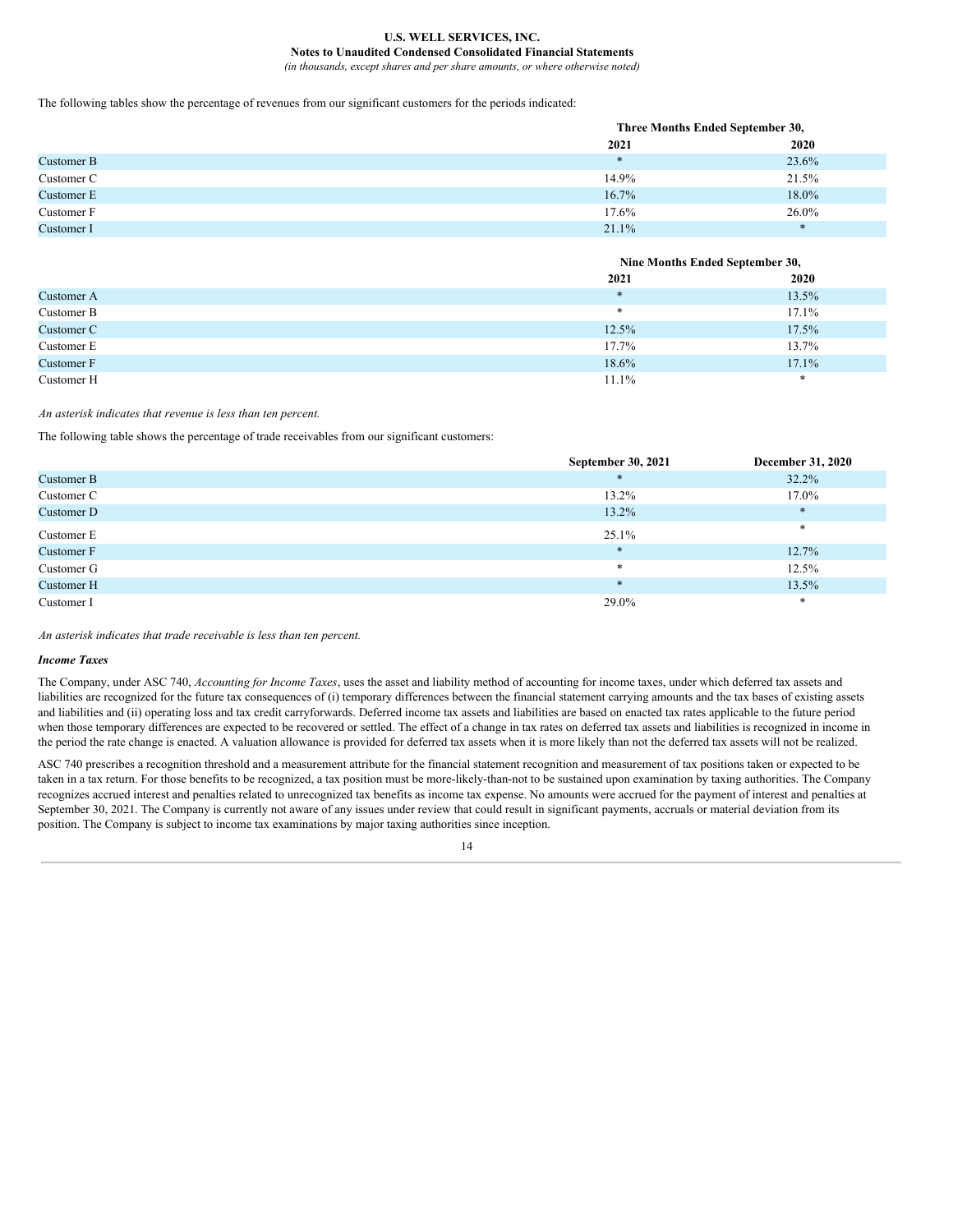*(in thousands, except shares and per share amounts, or where otherwise noted)*

### **NOTE 3 – ACCOUNTING STANDARDS**

Except as discussed below, there have been no recent accounting pronouncements or changes in accounting pronouncements during the nine months ended September 30, 2021, as compared to the recent accounting pronouncements described in the Amended Annual Report, that are of significance, or potential significance to the Company.

In August 2018, the FASB issued ASU 2018-15, Intangibles - Goodwill and Other - Internal-Use Software (Subtopic 350-40): Customer's Accounting for Implementation Costs Incurred in a Cloud Computing Arrangement That is a Service Contract, requiring a customer in a cloud computing arrangement that is a service contract to follow the guidance in ASC 350-40 in determining the requirements for capitalizing implementation costs incurred to develop or obtain internal-use-software. The new guidance will be effective for emerging growth companies for annual reporting periods beginning after December 15, 2020, and interim periods within annual periods beginning after December 15, 2021. Early adoption is permitted. The Company adopted ASU 2018-15 on January 1, 2021, and the adoption of this standard did not have a material impact on the Company's condensed consolidated financial statements.

### **NOTE 4 – PREPAIDS AND OTHER CURRENT ASSETS**

Prepaids and other current assets consisted of the following:

|                                                 | <b>September 30, 2021</b> | <b>December 31, 2020</b> |
|-------------------------------------------------|---------------------------|--------------------------|
| Prepaid insurance                               | 6,595                     | 3,162                    |
| Recoverable costs from insurance                |                           | 4,635                    |
| Income tax receivable                           | 757                       | 1,567                    |
| Other current assets                            | 2,682                     | 1.343                    |
| Total prepaid expenses and other current assets | 10.034                    | 10.707                   |

During the nine months ended September 30, 2021, the Company prepaid \$11.7 million in insurance premiums related to renewals of various insurance policies.

The \$4.6 million of recoverable costs from insurance, recorded as of December 31, 2020, was collected in full during the first quarter of 2021. In October 2021, we received approval of additional insurance proceeds of \$2.8 million related to equipment damaged in the third quarter of 2020, of which we received \$2.2 million on November 8, 2021.

### **NOTE 5 – INTANGIBLE ASSETS**

A summary of intangible assets consisted of the following:

|                          | <b>Estimated</b><br>Useful<br>Life (in years) |             | <b>Gross</b><br>Carrying<br>Value |    | Accumulated<br>Amortization |               | <b>Net Book</b><br>Value |
|--------------------------|-----------------------------------------------|-------------|-----------------------------------|----|-----------------------------|---------------|--------------------------|
| As of September 30, 2021 |                                               |             |                                   |    |                             |               |                          |
| Trademarks               | 10                                            |             | 1,415                             | \$ | 310                         | S             | 1,105                    |
| Patents                  | 20                                            |             | 12,775                            |    | 1,138                       |               | 11,637                   |
|                          |                                               | $\triangle$ | 14.190                            |    | 1,448                       | \$.           | 12,742                   |
| As of December 31, 2020  |                                               |             |                                   |    |                             |               |                          |
| Trademarks               | 10                                            |             | 1,415                             | S  | 156                         | <sup>\$</sup> | 1,259                    |
| Patents                  | 20                                            |             | 12,775                            |    | 568                         |               | 12,207                   |
|                          |                                               | $\triangle$ | 14,190                            | S  | 724                         | <sup>\$</sup> | 13,466                   |

The intangible assets are amortized over the period the Company expects to receive the related economic benefit. Amortization expense related to amortizable intangible assets was \$0.2 million for the three months ended September 30, 2021 and 2020, and \$0.7 million and \$0.8 million for the nine months ended September 30, 2021 and 2020, respectively, which was included as part of depreciation and amortization in the condensed consolidated statements of operations.

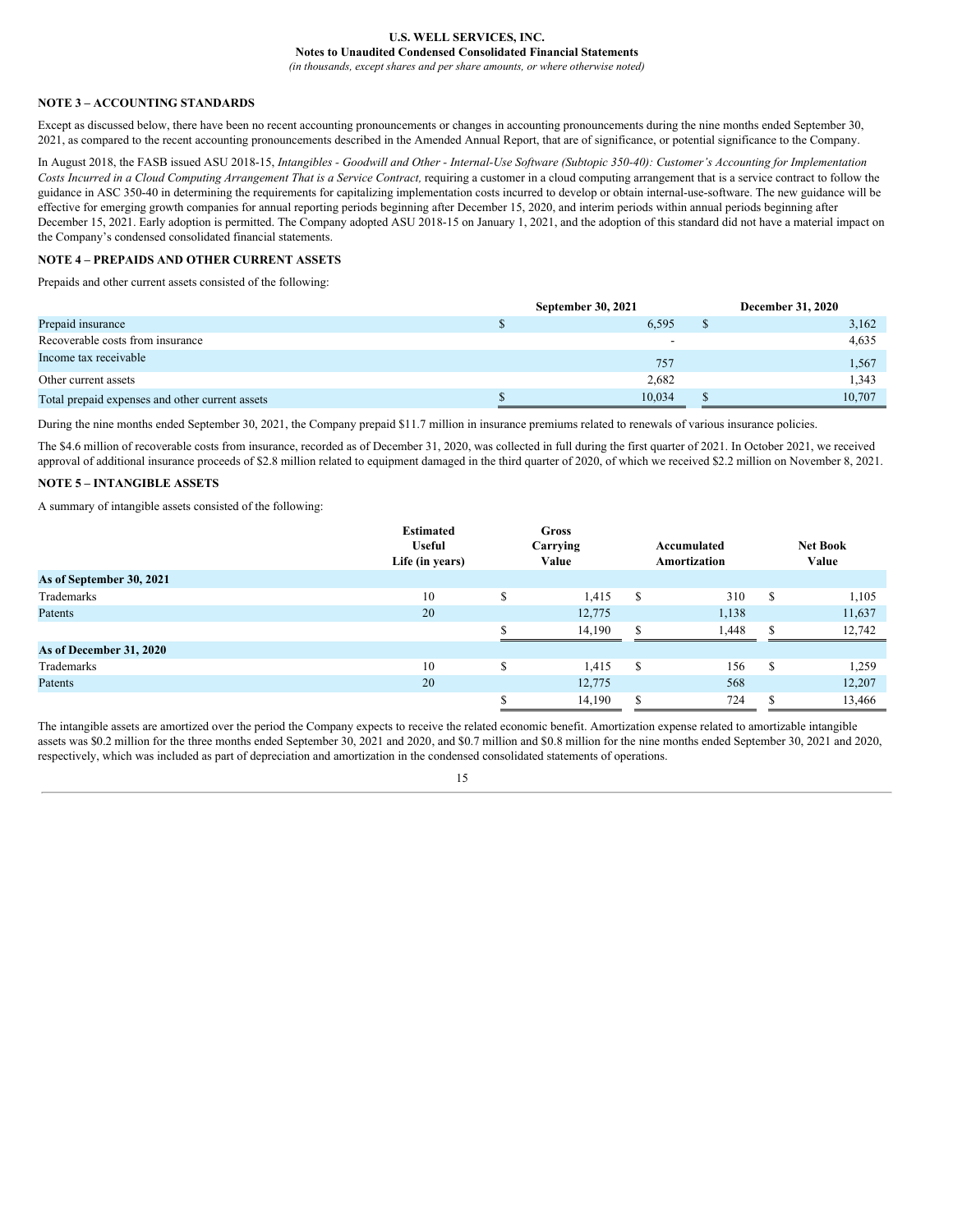*(in thousands, except shares and per share amounts, or where otherwise noted)*

As of September 30, 2021, the estimated amortization expense for future periods is as follows:

| <b>Fiscal Year</b> |        | <b>Estimated</b><br>Amortization<br><b>Expense</b> |
|--------------------|--------|----------------------------------------------------|
| Remainder of 2021  | ¢<br>D | 242                                                |
| 2022               |        | 966                                                |
| 2023               |        | 966                                                |
| 2024               |        | 966                                                |
| 2025               |        | 966                                                |
| Thereafter         |        | 8,636                                              |
| Total              | đ      | 12,742                                             |

### **NOTE 6 – PROPERTY AND EQUIPMENT, NET**

Property and equipment consisted of the following:

|                                                 | <b>Estimated</b><br><b>Useful</b> |   |                           |                          |
|-------------------------------------------------|-----------------------------------|---|---------------------------|--------------------------|
|                                                 | Life (in years)                   |   | <b>September 30, 2021</b> | <b>December 31, 2020</b> |
| Pressure pumping equipment                      | 1.5 to 25                         | S | 239,077                   | \$<br>263,869            |
| Light duty vehicles $(1)$                       | 5                                 |   | 4,442                     | 2,483                    |
| Furniture and fixtures                          |                                   |   | 67                        | 67                       |
| IT equipment                                    | 3                                 |   | 1,331                     | 1,676                    |
| Auxiliary equipment                             | 2 to 20                           |   | 12,552                    | 11,058                   |
| Leasehold improvements                          | Term of lease                     |   | 287                       | 287                      |
|                                                 |                                   |   | 257,756                   | 279,440                  |
| Less: Accumulated depreciation and amortization |                                   |   | (39,873)                  | (44,108)                 |
| Property and equipment, net                     |                                   |   | 217,883                   | 235,332                  |

(1) As of September 30, 2021 and December 31, 2020, the Company had capitalized \$2.4 million and \$0.3 million, respectively, related to capital leases and the accumulated depreciation was \$275 and \$31, respectively.

Depreciation and amortization expense related to property and equipment was \$6.7 million and \$16.2 million for the three months ended September 30, 2021 and 2020, respectively, and \$27.2 million and \$64.9 million for the nine months ended September 30, 2021 and 2020, respectively.

### *Assets Sales*

In May 2021, the Company announced its commitment to becoming an all-electric pressure pumping services provider and in August 2021, the Company ceased operations of its last active conventional diesel fleet, marking its exit from the conventional diesel pressure pumping market. As a result, the Company has been executing a plan to sell its diesel pressure pumping equipment. As of September 30, 2021, the Company has classified \$16.7 million in net book value of diesel pressure pumping equipment, that is anticipated to be sold in the next 12 months, as assets held for sale on the condensed consolidated balance sheet.

During the nine months ended September 30, 2021, the Company received \$26.6 million in proceeds from the sale of property and equipment, of which \$23.4 million was for assets classified as held for sale. Subsequent to September 30, 2021, the Company received \$41.1 million in proceeds from the sale of property and equipment, of which \$6.0 million was for assets classified as assets held for sale. The Company used the proceeds received from the asset sales to pay down the principal of its Senior Secured Term Loan.

The Company recognized a gain of \$12.0 million and \$10.1 million from disposal of assets for the three and nine months ended September 30, 2021, respectively, and a loss of \$0.8 million and \$5.9 million for the three and nine months ended September 30, 2020, respectively.

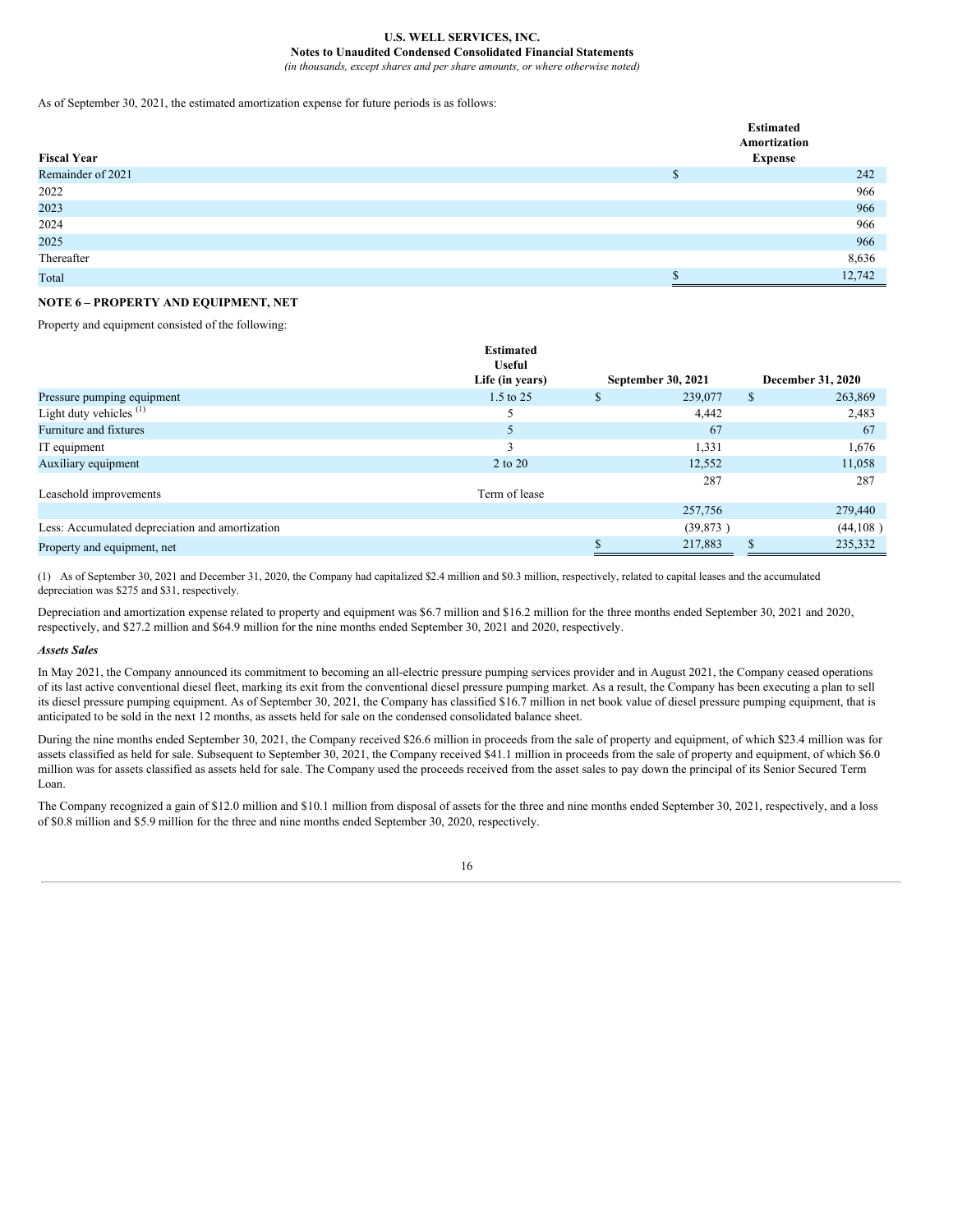*(in thousands, except shares and per share amounts, or where otherwise noted)*

### **NOTE 7 – ACCRUED EXPENSES AND OTHER CURRENT LIABILITIES**

Accrued expenses and other current liabilities consisted of the following:

|                                                | September 30, 2021 | <b>December 31, 2020</b> |
|------------------------------------------------|--------------------|--------------------------|
| Accrued payroll and benefits                   | 5,830              | 7,208                    |
| Accrued taxes                                  | 4,437              | 5,380                    |
| Accrued interest                               | 425                | 317                      |
| Other current liabilities                      | 1,271              | 1,876                    |
| Accrued expenses and other current liabilities | 11.963             | 14.781                   |

### **NOTE 8 – WARRANT LIABILITIES**

#### *Warrants*

As of September 30, 2021, a total of 19,167,417 public warrants and private placement warrants were outstanding, and exercisable for an aggregate of 2,738,202 shares of Class A common stock. Each public warrant and private placement warrant entitles its holder to purchase one-seventh of a share of Class A common stock at an exercise price of \$5.75 per warrant (\$40.25 per full share equivalent), to be exercised only for a whole number of shares of Class A common stock. The public warrants and private placement warrants expire on November 9, 2023 or earlier upon redemption.

During the three and nine months ended September 30, 2021, the Company issued 444,444 and 1,333,332 additional Series A warrants to the purchasers of Series A preferred stock, respectively, in accordance with the Series A preferred stock purchase agreement. As of September 30, 2021, 6,177,773 Series A warrants were outstanding pursuant to the Series A preferred stock purchase agreement, and exercisable for 1,765,078 shares of Class A common stock. The Series A warrants entitle its holders to purchase twosevenths of a share of Class A common stock at an exercise price of \$7.66 per warrant (\$26.81 per full share equivalent), to be exercised only for a whole number of shares of Class A common stock. The Series A warrants expire on November 25, 2025.

#### *Fair Value Measurement*

The Company's warrants are accounted for as liabilities measured at fair value upon issuance, with subsequent changes in fair value reported in the Company's condensed consolidated statements of operations each reporting period.

The following tables present the Company's fair value hierarchy for liabilities measured at fair value on a recurring basis:

|                            |     | <b>Ouoted Prices in</b><br><b>Active Markets</b><br>(Level 1) |     | <b>Other Observable</b><br>Inputs<br>(Level 2) |    | <b>Unobservable Inputs</b><br>(Level 3) |     | Total |
|----------------------------|-----|---------------------------------------------------------------|-----|------------------------------------------------|----|-----------------------------------------|-----|-------|
| As of September 30, 2021   |     |                                                               |     |                                                |    |                                         |     |       |
| Public warrants            | \$. | 1,399                                                         | -S  | $\sim$                                         | ъ  | $\sim$                                  | \$. | 1,399 |
| Private placement warrants |     |                                                               |     | 1,440                                          |    |                                         |     | 1,440 |
| Series A warrants          |     | $\overline{\phantom{a}}$                                      |     | 4,028                                          |    | $\overline{\phantom{a}}$                |     | 4,028 |
|                            |     | 1,399                                                         | \$. | 5,468                                          | S. | $\sim$                                  |     | 6,867 |
| As of December 31, 2020    |     |                                                               |     |                                                |    |                                         |     |       |
| Public warrants            | \$  | 254                                                           | \$  | $\sim$                                         | S  | $\sim$ $-$                              | J.  | 254   |
| Private placement warrants |     | $\overline{\phantom{a}}$                                      |     | 248                                            |    | $\overline{\phantom{a}}$                |     | 248   |
| Series A warrants          |     | $\overline{\phantom{a}}$                                      |     | 1,117                                          |    | $\overline{\phantom{a}}$                |     | 1,117 |
|                            | л.  | 254                                                           |     | 1,365                                          | S  | $\overline{\phantom{a}}$                |     | 1,619 |

*Public warrants*. The fair value of the public warrants are classified as Level 1 in the fair value hierarchy and valued using quoted market prices, as they are traded in active markets.

*Private placement warrants.* The fair value of the private placement warrants are classified as Level 2 in the fair value hierarchy and determined using a Monte Carlo simulation model.

*Series A warrants*. The fair value of the Series A warrants are classified as Level 2 in the fair value hierarchy and determined using the Black-Scholes valuation method.

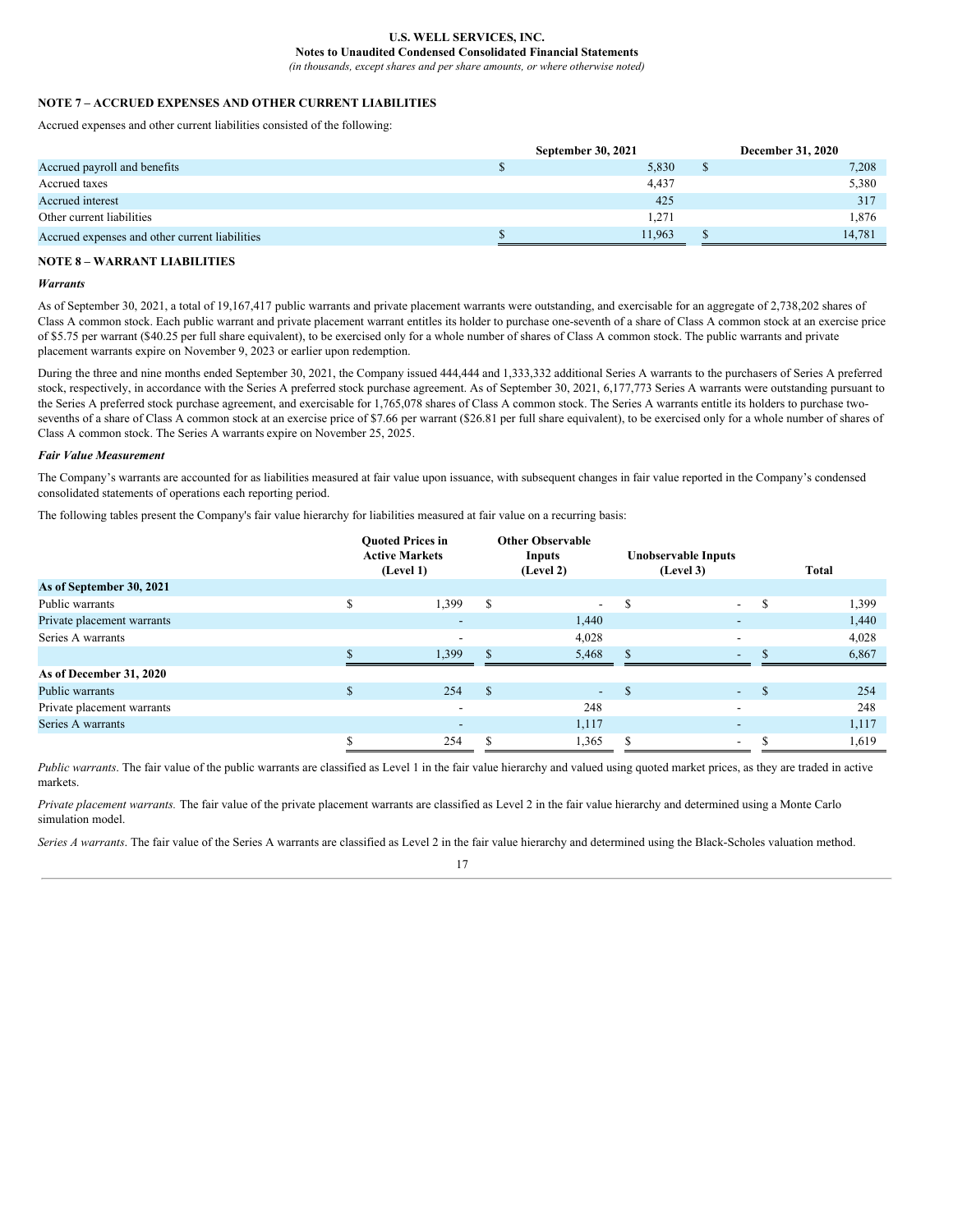**Notes to Unaudited Condensed Consolidated Financial Statements** *(in thousands, except shares and per share amounts, or where otherwise noted)*

The following assumptions were used to calculate the fair value for the private placement warrants and Series A warrants:

|                          | <b>Private Placement Warrants</b> | <b>Series A Warrants</b> |
|--------------------------|-----------------------------------|--------------------------|
| As of September 30, 2021 |                                   |                          |
| Expected remaining life  | 2.1 years                         | 4.2 years                |
|                          | 176.3%                            | 176.3%                   |
| Volatility rate          |                                   |                          |
| Risk-free interest rate  | $0.3\%$                           | $0.8\%$                  |
| Expected dividend rate   | $0\%$                             | $0\%$                    |
|                          |                                   |                          |
| As of December 30, 2020  |                                   |                          |
| Expected remaining life  | 2.86 years                        | 4.9 years                |
| Volatility rate          | 115.8%                            | 115.8%                   |
| Risk-free interest rate  | $0.2\%$                           | $0.4\%$                  |
| Expected dividend rate   | $0\%$                             | $0\%$                    |

### **NOTE 9 – NOTES PAYABLE**

During the nine months ended September 30, 2021, the Company entered into various insurance premium finance agreements amounting to \$9.1 million, payable in equal monthly installments at a weighted average interest rate of 5.4%. These premium finance agreements are due within one year and are recorded as notes payable under current liabilities in the condensed consolidated balance sheets. As of September 30, 2021, the Company had a remaining balance of \$3.8 million related to the notes payable.

#### **NOTE 10 – DEBT**

Long-term debt consisted of the following:

|                                              | September 30, 2021 | <b>December 31, 2020</b> |
|----------------------------------------------|--------------------|--------------------------|
| Senior Secured Term Loan                     | 201,353            | \$<br>246,250            |
| <b>ABL Credit Facility</b>                   | 22,350             | 23,710                   |
| PPP Loan                                     |                    | 10,000                   |
| USDA Loan                                    | 25,000             | 21,996                   |
| Equipment financing                          | 10,210             | 12,866                   |
| Capital leases                               | 1,793              | 229                      |
| Total debt principal balance                 | 260,706            | 315,051                  |
| Unamortized debt discount and issuance costs | (1,243)            | (17,576)                 |
| Current maturities                           | (9,142)            | (13,573)                 |
| Net Long-term debt                           | 250,321            | 283,902                  |

#### *Senior Secured Term Loan*

On June 24, 2021, the Company, USWS LLC, as the borrower, and all other subsidiaries of the Company entered into a Fifth Amendment (the "Fifth Term Loan Amendment") to the Senior Secured Term Loan Credit Agreement (as amended, the "Senior Secured Term Loan") with CLMG Corp., as administrative and collateral agent, and the lenders party thereto. The Senior Secured Term Loan matures on December 5, 2025.

Pursuant to the Fifth Term Loan Amendment, the agent and lenders agreed to make certain modifications and amendments to the Senior Secured Term Loan to, among other things, permit the incurrence of debt and liens in connection with the Convertible Senior Notes as described in "Note 11 – Convertible Senior Notes". Additionally, pursuant to the Fifth Term Loan Amendment, other covenants were amended including, but not limited to, certain covenants relating to collateral, asset dispositions, and special purpose entities used for stand-alone equipment financings.

The deferral period for interest on the Senior Secured Term Loan was shortened by three months, to January 1, 2022, in accordance with the Fifth Term Loan Amendment, and the Senior Secured Term Loan will resume incurring interest at that date at the applicable benchmark rate, subject to a 2.0% floor, plus the applicable margin of 8.25% per annum, subject to the following exceptions. If on December 31, 2021, either:

· the outstanding principal amount of the Senior Secured Term Loan is equal to or less than \$132.0 million but greater than \$110.0 million then the interest rate shall be 0.0% per annum from January 1, 2022 through March 31, 2022; and

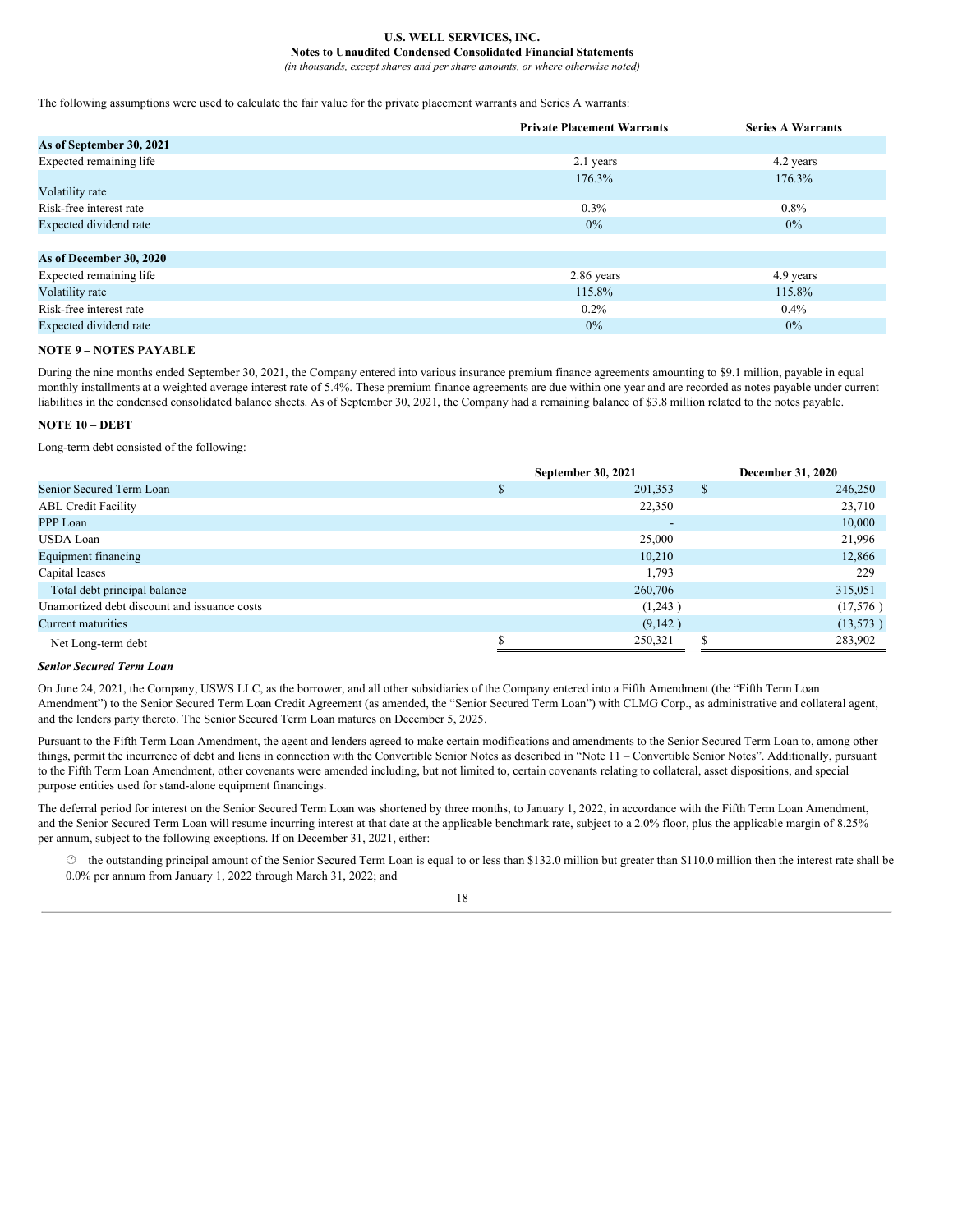# **Notes to Unaudited Condensed Consolidated Financial Statements**

*(in thousands, except shares and per share amounts, or where otherwise noted)*

 $\degree$  the outstanding principal amount of the Senior Secured Term Loan is equal to or less than \$110.0 million then the interest rate shall be 0.0% per annum from January 1, 2022 through March 31, 2022 and 2.0% per annum from April 1, 2022 through December 31, 2022, provided, that if on April 1, 2022, the outstanding principal amount of the Senior Secured Term Loan is equal to or less than \$103.0 million then the interest rate shall be 1.0% per annum from April 1, 2022 through December 31, 2022.

Since April 2020, the Company has accounted for the Senior Secured Term Loan as a troubled debt restructuring under ASC 470-60, *Troubled Debt Restructurings by Debtors*. The subsequent amendments, including the Fifth Term Loan Amendment, did not result in a significant modification or extinguishment resulting in no change in accounting for the Senior Secured Term Loan. In connection with the Fifth Term Loan Amendment, the Company paid \$3.0 million to the lenders under the Senior Secured Term Loan, which was accounted for as a debt discount and is amortized to interest expense using the effective interest method over the remaining term of the Senior Secured Term Loan.

During the nine months ended September 30, 2021, the Company made principal payments of \$44.9 million, which included prepayments of \$38.6 million driven primarily by asset sales. The early repayment of debt resulted in a write-off of \$3.8 million of unamortized debt discount and issuance costs and prepayment fees of \$0.5 million, all of which were presented as loss on extinguishment of debt in the condensed consolidated statements of operations.

As of September 30, 2021, the outstanding principal balance of the Senior Secured Term Loan was \$201.4 million, of which \$5.0 million was due within one year from the balance sheet date.

Subsequent to September 30, 2021, the Company made additional prepayments of \$44.6 million on the Senior Secured Term Loan. As of November 8, 2021, the outstanding principal balance of the Senior Secured Term Loan was \$156.8 million.

#### *ABL Credit Facility*

On June 24, 2021, the Company, USWS LLC, and all other subsidiaries of the Company entered into a Fourth Amendment (the "Fourth ABL Amendment") to the ABL Credit Agreement (as amended, the "ABL Credit Facility") with the lenders party thereto and Bank of America, N.A., as the administrative agent, swing line lender and letter of credit issuer. The ABL Credit Facility matures on April 1, 2025.

Pursuant to the Fourth ABL Amendment, the lenders agreed to make certain modifications and amendments to the ABL Credit Facility to, among other things, permit the incurrence of debt and liens in connection with the Convertible Senior Notes.

The ABL Credit Facility is subject to a borrowing base which is calculated based on a formula referencing the Company's eligible accounts receivables. On September 30, 2021, the borrowing base was \$39.2 million and the outstanding revolver loan balance was \$22.3 million, classified as long-term debt in the condensed consolidated balance sheets.

### *Paycheck Protection Program ("PPP") Loan*

In July 2020, the Company received an unsecured loan (the "PPP Loan") in the principal amount of \$10.0 million that bore interest at a rate of 1.0% per annum and matured in five years under the Paycheck Protection Program from a commercial bank. In August 2021, the Company was notified that the principal amount of \$10.0 million and accrued interest of \$0.1 million with respect to the PPP Loan had been forgiven. The loan amount and accrued interest was recognized as a gain on extinguishment of debt in the condensed consolidated statement of operations.

### *USDA Loan*

In November 2020, we entered into a Business Loan Agreement (the "USDA Loan") with a commercial bank pursuant to the United States Department of Agriculture, Business & Industry Coronavirus Aid, Relief, and Economic Security Act Guaranteed Loan Program, in the aggregate principal amount of up to \$25.0 million for the purpose of providing long-term financing for eligible working capital. Interest payments are due monthly at the interest rate of 5.75% per annum beginning on December 12, 2020 but principal payments are not required until December 12, 2023. During the fourth quarter of 2020, we received proceeds amounting to \$22.0 million under the USDA Loan. In January 2021, we received the remaining proceeds amounting to \$3.0 million.

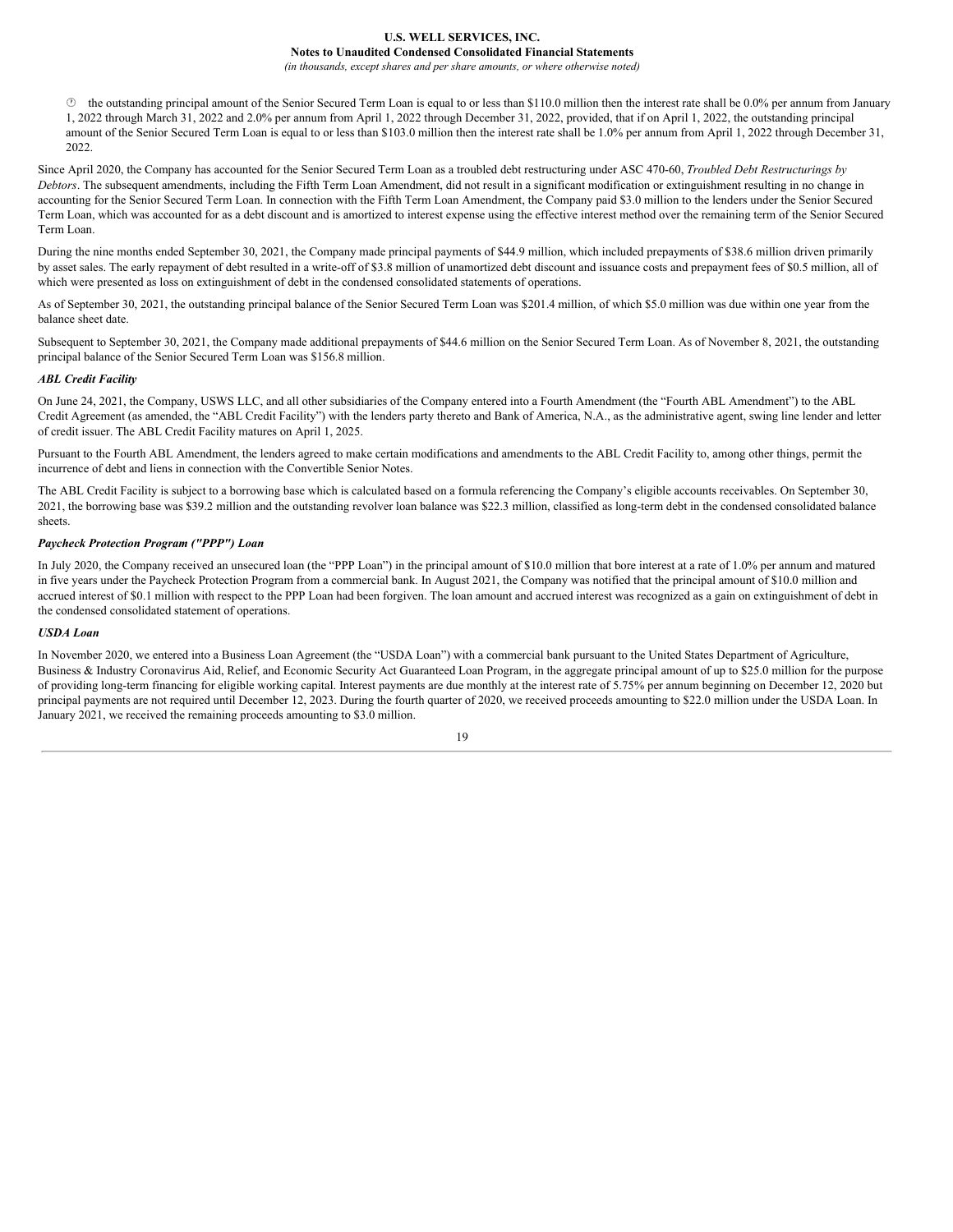*(in thousands, except shares and per share amounts, or where otherwise noted)*

### *Payments of Debt Obligations due by Period*

As of September 30, 2021, the schedule of the repayment requirements of long-term debt is as follows:

|                    | <b>Principal Amount</b> |         |
|--------------------|-------------------------|---------|
| <b>Fiscal Year</b> | of Long-term Debt       |         |
| Remainder of 2021  | S                       | 2,264   |
| 2022               |                         | 9,199   |
| 2023               |                         | 9,682   |
| 2024               |                         | 10,191  |
| 2025               |                         | 210,791 |
| Thereafter         |                         | 18,579  |
| Total              |                         | 260,706 |

#### **NOTE 11 – CONVERTIBLE SENIOR NOTES**

On June 24, 2021, the Company entered into a Note Purchase Agreement (as amended, the "Note Purchase Agreement"). As of September 30, 2021, pursuant to the Note Purchase Agreement, the Company issued \$136.5 million in aggregate principal amount of 16.0% Convertible Senior Secured (Third Lien) PIK Notes (the "Convertible Senior Notes"), in a private placement to institutional investors (the "Private Placement"), comprised of Cash Notes, Exchange Notes (collectively with the Cash Notes, the "Equity Linked Notes") and a License Linked Note, as described below, which mature on June 5, 2026. The Convertible Senior Notes are secured by a third priority security interest in the collateral that secures the Company's obligations under the Senior Secured Term Loan.

*Equity Linked Notes.* In June 2021 and July 2021, in connection with the Private Placement, the Company issued and sold \$75.0 million in principal amount of Convertible Senior Notes that are convertible at any time at the holder's option, into shares of the Company's Class A common stock for cash (the "Cash Notes"). The conversion prices of the Cash Notes range from \$3.43 to \$4.38, subject to adjustment.

In June 2021, in connection with the Private Placement, the Company issued and sold \$39.0 million in principal amount of Convertible Senior Notes that are convertible at any time at the holder's option, into shares of the Company's Class A common stock in exchange for 30,390 shares of the Company's Series A preferred stock (the "Exchange Notes"). The Exchange Notes are convertible at a conversion price of \$7.00 subject to adjustment.

*License Linked Note.* On June 24, 2021, in connection with the Private Placement, the Company issued and sold a Convertible Senior Note in the principal amount of \$22.5 million that was convertible into a patent license agreement (the "License Linked Note"). On June 29, 2021, the holder exercised its right to convert the License Linked Note in full and the Company entered into the License Agreement, which provides the licensee a five-year option to purchase up to 20 licenses to build and operate electric well stimulation fleets using the Company's patented Clean Fleet® technology (the "licenses"). Upon entry into the License Agreement, the holder purchased three licenses to build and operate three electric well stimulation fleets, each valued at \$7.5 million. The Company recognized the \$22.5 million as other income from patent license sales in its condensed consolidated statement of operations. The debt issuance costs associated with the License Linked Note were fully amortized.

The carrying value of the Convertible Senior Notes is as follows:

|                                              |   | <b>September 30, 2021</b> |
|----------------------------------------------|---|---------------------------|
| Principal                                    | D | 114,000                   |
| PIK interest                                 |   | 4,827                     |
| Unamortized debt premium                     |   | 1,872                     |
| Unamortized debt discount and issuance costs |   | (19, 836)                 |
| Net Convertible Senior Notes                 |   | 100,863                   |

During the nine months ended September 30, 2021, the Company received \$97.5 million in cash proceeds from the issuance of the Convertible Senior Notes. The Company used a portion of the proceeds from the issuance of the Convertible Senior Notes to pay the cash settlement amount in accordance with the Settlement Agreement (as described in "Note 17 – Commitments and Contingencies") and expects to use the remainder for general corporate purposes, including growth capital.

The Convertible Senior Notes bear interest at a rate of 16.0% per annum. Accrued and unpaid interest is calculated on the last day of each quarter, commencing September 30, 2021, and will be paid in kind ("PIK") on such date by increasing the principal amount of the outstanding Convertible Senior Notes. The Company has accrued PIK interest of \$4.8 million related to the Convertible Senior Notes for the nine months ended September 30, 2021.

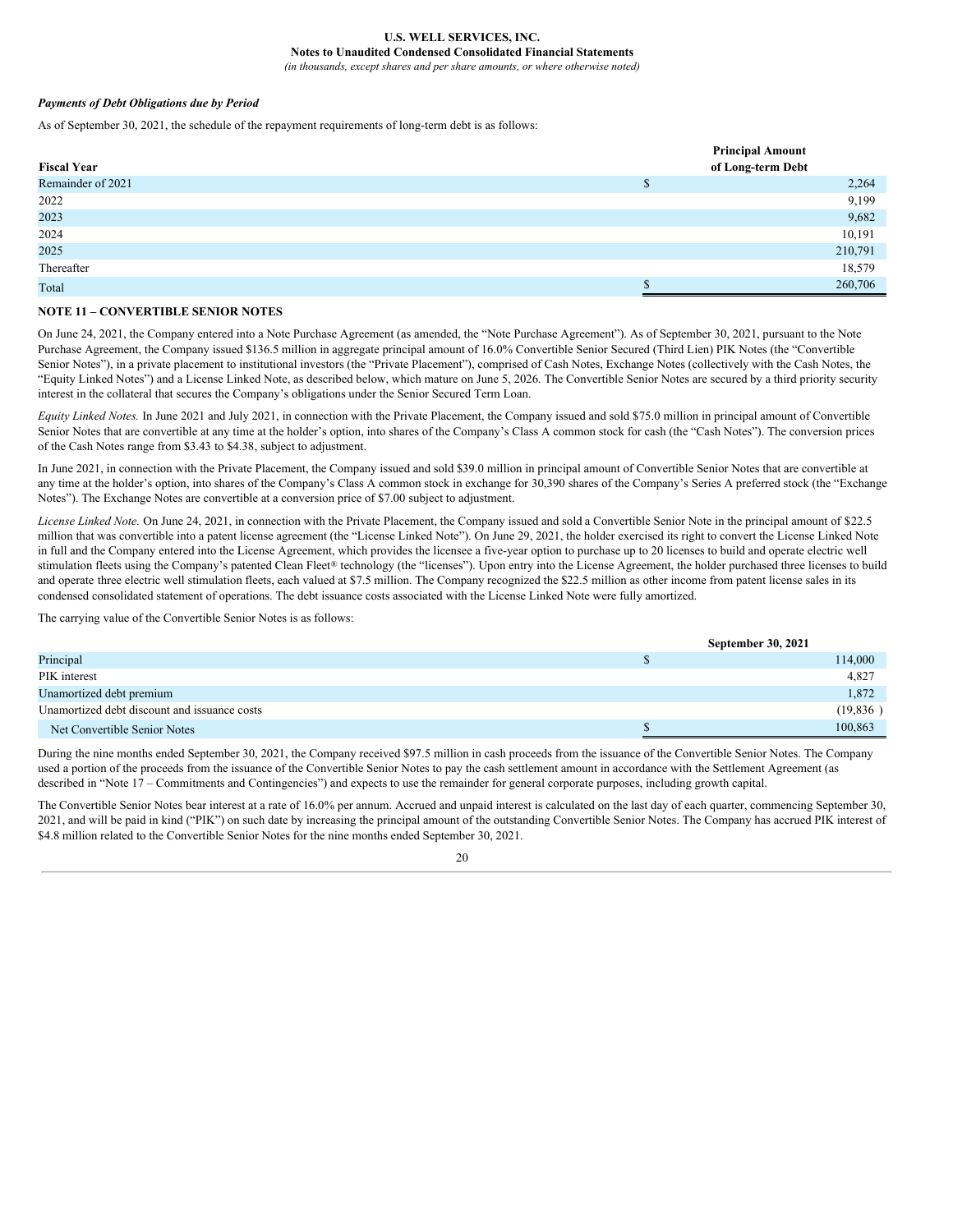#### **Notes to Unaudited Condensed Consolidated Financial Statements**

*(in thousands, except shares and per share amounts, or where otherwise noted)*

Each Equity Linked Note, subject to earlier conversion, is due and payable on June 5, 2026 in shares of Class A common stock equal to the entire outstanding and unpaid principal balance, plus any PIK interest, subject to certain limitations on the number of shares of Class A common stock that may be issued and which would require the Company to settle the conversion in payment partially in cash. The number of shares of Class A common stock will be based on the 20-day volume weighted average trading price of the Class A common stock immediately preceding the maturity date. The Equity Linked Notes are convertible at any time at the option of the holder into a number of shares of Class A common stock equal to the principal amount of such notes then outstanding plus PIK interest through the conversion date divided by the then applicable conversion price as described above. If the Company experiences an event of default (as defined in the Note Purchase Agreement), which is continuing on the maturity date, then payment of principal and PIK interest shall be made in cash on any outstanding Equity Linked Notes.

Additionally, following the first anniversary of the Note Purchase Agreement, and at any time in which there are no issued and outstanding shares of Series A preferred stock or Series B preferred stock, if the 20-day volume weighted average trading price of the Class A common stock is greater than \$7.00 for 10 trading days during any 20 consecutive trading day period, the Company may deliver a notice to the holder of an Equity Linked Note to convert such Equity Linked Notes at the conversion prices set forth above.

In accordance with ASC 480, the Company evaluated the Equity Linked Notes and determined they should be classified as liabilities due to the unconditional obligation to settle the notes in a variable number of shares of the Company's Class A common stock based on a fixed monetary amount known at inception. Certain of the Equity Linked Notes issued were initially measured at fair value as they were considered new instruments issued concurrently to extinguish the Series A preferred stock. See "Note 12 – Mezzanine Equity" for the discussion of Series A preferred stock exchange.

The initial measurement at fair value of those certain Equity Linked Notes resulted in the Company recording a premium of \$1.9 million and a total discount of \$16.1 million. The Company amortizes such premium and discount as an adjustment to interest expense using the effective interest method over the term of the Equity Linked Notes.

During the nine months ended September 30, 2021, we incurred transaction costs related to the issuance of the Convertible Senior Notes of \$4.4 million which were recorded as debt issuance costs and are presented as a direct deduction from the carrying amount of the Convertible Senior Notes on our condensed consolidated balance sheet. The debt issuance costs are being amortized under the effective interest method over the term of the Convertible Senior Notes. Amortization expense related to the Convertible Senior Notes was \$27 and \$706 for the three and nine months ended September 30, 2021, respectively, and is presented in interest expense in the condensed consolidated statements of operations.

#### **NOTE 12 – MEZZANINE EQUITY**

#### *Series A Redeemable Convertible Preferred Stock*

The following table summarizes the Company's Series A Redeemable Convertible Preferred Stock, par value \$0.0001 per share ("Series A preferred stock") activities for the nine months ended September 30, 2021:

|                                                                   | <b>Shares</b> | Amount   |
|-------------------------------------------------------------------|---------------|----------|
| Series A preferred stock as of December 31, 2020                  | 50,000        | 50,975   |
| Exchange of Series A preferred stock for Convertible Senior Notes | (30,390)      | (33,716) |
| Deemed and imputed dividends on Series A preferred stock          |               | 750      |
| Accrued Series A preferred stock dividends                        |               | 4.808    |
| Series A preferred stock as of September 30, 2021                 | 19.610        | 22,817   |

At the initial closing of the Series A preferred stock purchase agreement on May 24, 2019, the Company issued Series A warrants exercisable for shares of Class A common stock. See "Note 8 – Warrant Liabilities" for the discussion of the Series A warrants issued pursuant to the Series A preferred stock purchase agreement.

In June 2021, the Company exchanged 30,390 shares of Series A preferred stock for the Exchange Notes. Accordingly, the Company recorded a reduction of \$33.7 million in the carrying value of the Series A preferred stock during the nine months ended September 30, 2021. Concurrent with the issuance of the Exchange Notes, the Company also received, from such holders of the Series A preferred stock total cash proceeds of \$39.0 million in consideration for an additional \$39.0 million in principal amount of Convertible Senior Notes (the "Cash Notes"). In connection with the extinguishment of the Series A preferred stock, the Company initially recorded the Convertible Senior Notes issued to such holders at a total fair value of \$63.8 million. The difference of \$8.9 million between the fair value of the Convertible Senior Notes issued and the carrying amount of \$72.7 million of consideration received was recorded in additional paid in capital as a return from the Series A preferred holders for the nine months ended September 30, 2021.

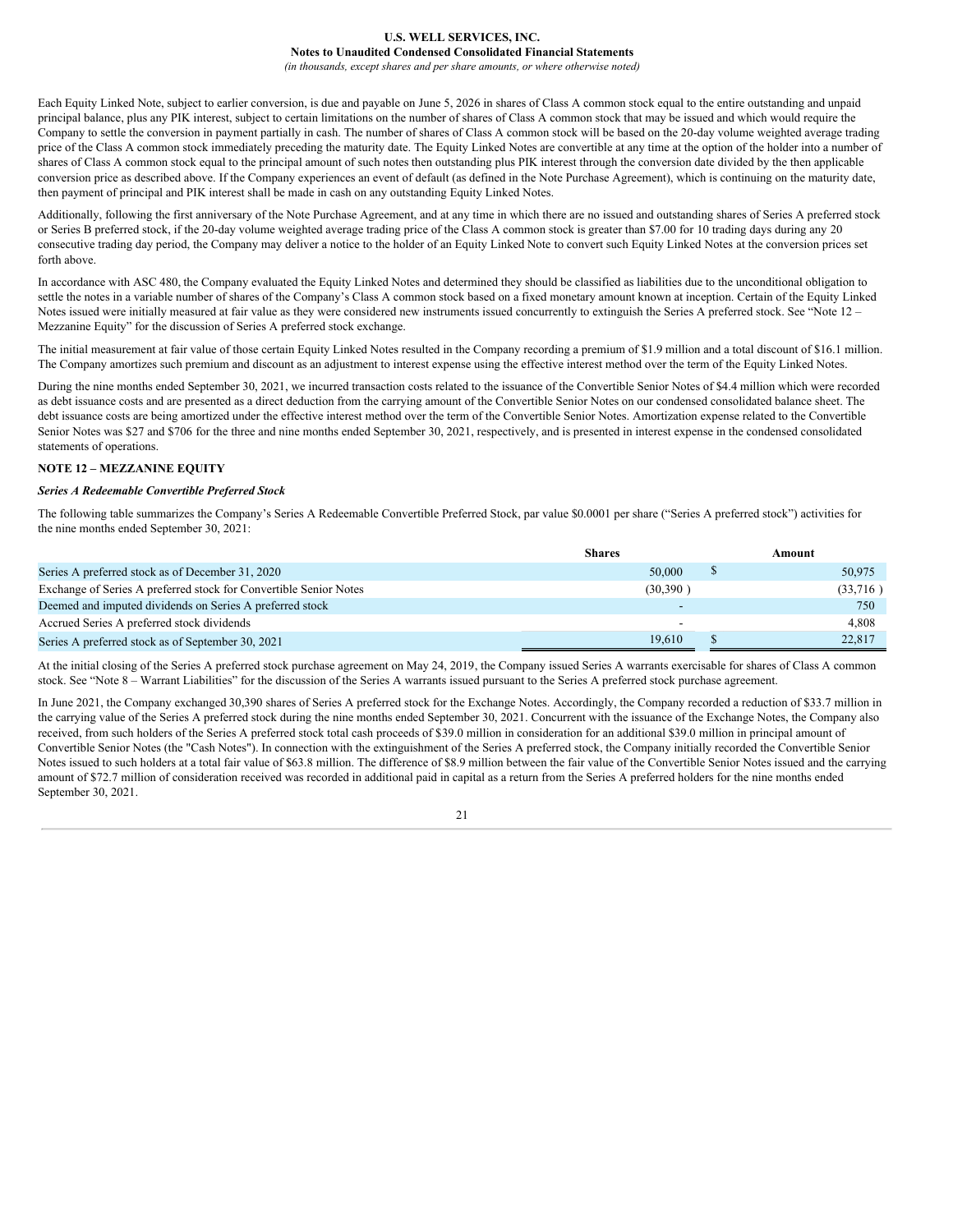# **Notes to Unaudited Condensed Consolidated Financial Statements**

*(in thousands, except shares and per share amounts, or where otherwise noted)*

As of September 30, 2021, 19,610 shares of Series A preferred stock were outstanding and convertible into 1,123,362 shares of Class A common stock, and dividends accrued and outstanding with respect to the Series A preferred stock were \$6.6 million and reflected in the carrying value of Series A preferred stock.

### *Series B Redeemable Convertible Preferred Stock*

The following table summarizes the Company's Series B Redeemable Convertible Preferred Stock, par value \$0.0001 per share ("Series B preferred stock") activities for the nine months ended September 30, 2021:

|                                                                | Shares     | Amount    |
|----------------------------------------------------------------|------------|-----------|
| Series B preferred stock as of December 31, 2020               | 22,050     | 22,686    |
| Conversion of Series B preferred stock to Class A common stock | (22,050)   | (27, 277) |
| Accrued Series B preferred stock dividends                     |            | 4.591     |
| Series B preferred stock as of September 30, 2021              | $\sim$ $-$ |           |

In February 2021 and May 2021, 762 and 250 shares of Series B preferred stock and related accrued dividends were converted into 784,508 and 265,000 shares of Class A common stock, respectively, pursuant to the certificate of designations authorizing and establishing the rights, preferences, and privileges of the Series B preferred stock.

On September 14, 2021, the Company amended the certificate of designations of the Series B preferred stock to provide that the Company could, subject to certain conditions, convert all, but not less than all, of the outstanding shares of the Series B preferred stock into shares of the Company's Class A common stock. Upon conversion, each holder of the Series B preferred stock would receive the number of shares of Class A common stock equal to the aggregate amount of Series B preferred stock dividends that would have accrued if such shares were converted as of April 1, 2022, divided by the conversion price set forth in the certificate of designations.

On September 17, 2021, the Company converted the remaining 21,038 shares of the Series B preferred stock and related accrued dividends for 25,565,707 shares of Class A common stock, pursuant to the amended certificate of designations.

The Company recorded a reduction of \$26.2 million and \$27.3 million in the carrying value of the Series B preferred stock during the three and nine months ended September 30, 2021, respectively.

As of September 30, 2021, there were no shares of Series B preferred stock outstanding.

### **NOTE 13 – STOCKHOLDERS' EQUITY**

#### *Preferred Stock*

The Company is authorized to issue 10,000,000 shares of preferred stock with a par value of \$0.0001 per share with such designation, rights and preferences as may be determined from time to time by the Company's Board of Directors. See "Note 12 – Mezzanine Equity" for the discussion of preferred stock issued and outstanding.

#### *Class A Common Stock*

The Company is authorized to issue 400,000,000 shares of Class A common stock with a par value of \$0.0001 per share. As of September 30, 2021 and December 31, 2020, there were 52,352,178 and 20,718,659 shares of Class A common stock issued and outstanding, respectively. As of September 30, 2021, 285,715 outstanding shares of Class A common stock were subject to cancellation on November 9, 2024, unless the closing price per share of the Class A common stock has equaled or exceeded \$42.00 for any 20 trading days within any 30-trading day period, and 174,194 outstanding shares of Class A common stock were subject to the same cancellation provision, but at a closing price per share of \$47.25.

*ATM Agreement.* On June 26, 2020, the Company entered into an Equity Distribution Agreement (the "ATM Agreement") with Piper Sandler & Co. relating to the Company's shares of Class A common stock. In accordance with the terms of the ATM Agreement, the Company may offer and sell shares of our Class A common stock over a period of time. The ATM Agreement relates to an "at-the-market" offering program. Under the ATM Agreement, the Company will pay Piper Sandler an aggregate commission of up to 3% of the gross sales price per share of Class A common stock sold under the ATM Agreement. On March 19, 2021, the Company increased the number of shares of Class A common stock that it may offer in accordance with the terms of the ATM Agreement by an additional \$39.7 million in excess of the original amount of \$10.3 million.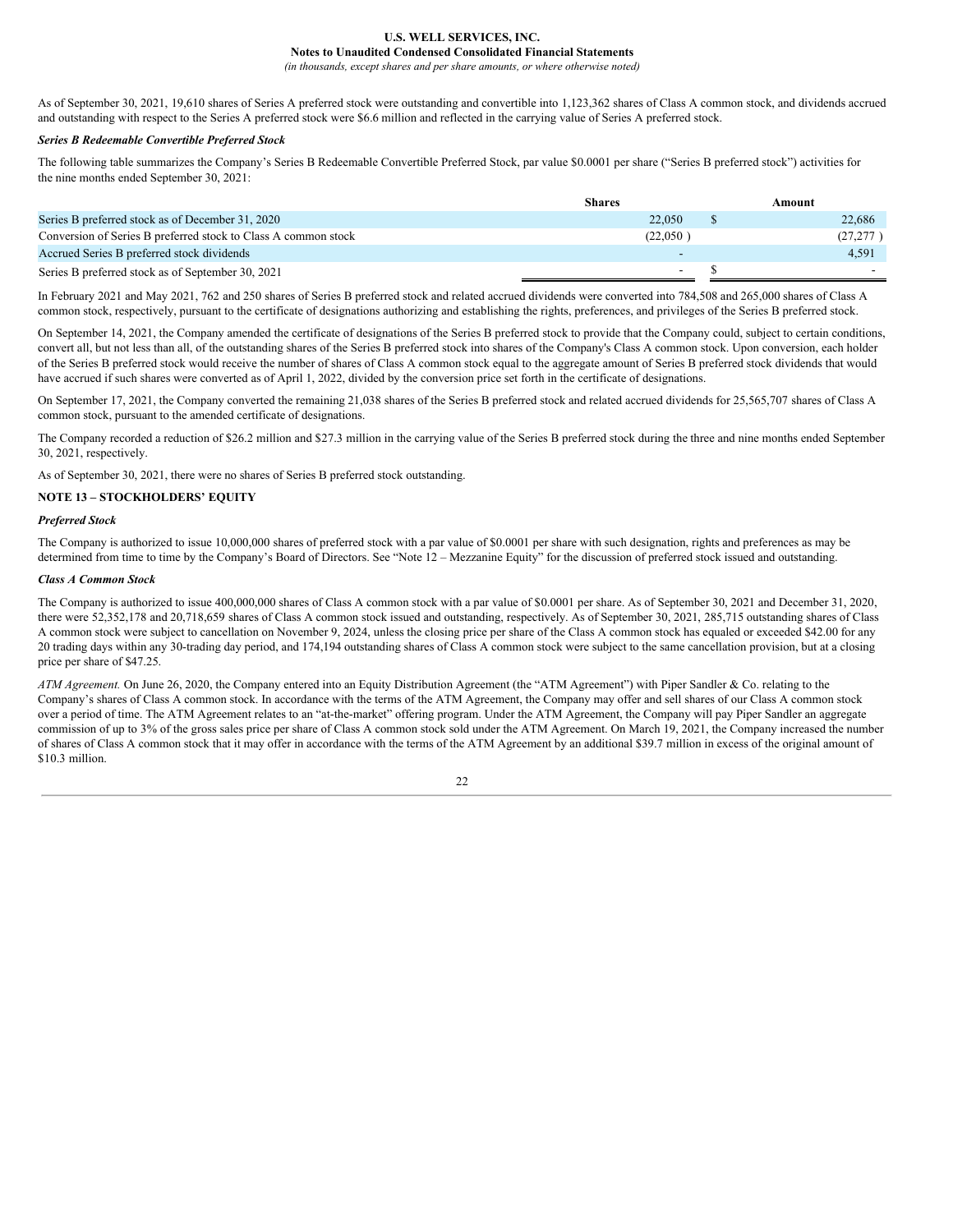**Notes to Unaudited Condensed Consolidated Financial Statements** *(in thousands, except shares and per share amounts, or where otherwise noted)*

During the nine months ended September 30, 2021, the Company sold 4,287,519 shares of Class A common stock for total net proceeds of \$13.6 million and paid \$0.4 million in commissions under the ATM Agreement, respectively. The Company did not sell any shares of Class A common stock under the ATM Agreement during the three months ended September 30, 2021. During the three and nine months ended September 30, 2020, the Company sold 114 shares of Class A common stock for total net proceeds of \$0.2 thousand under the ATM Agreement. Since inception on June 26, 2020 through September 30, 2021, the Company has sold a total of 4,513,879 shares of Class A common stock under the ATM Agreement for total net proceeds of \$14.0 million and paid \$0.4 million in commissions.

#### *Class B Common Stock*

The Company is authorized to issue 20,000,000 shares of Class B common stock with a par value of \$0.0001 per share. The shares of Class B common stock are noneconomic; however, holders are entitled to one vote per share. Each share of Class B common stock, together with one unit of USWS Holdings, is exchangeable for one share of Class A common stock or, at the Company's election, the cash equivalent to the market value of one share of Class A common stock.

As of December 31, 2020, there were 2,302,936 shares of Class B common stock issued and outstanding, which were converted into 657,982 shares of Class A common stock, which has been adjusted to reflect the reverse stock split, during the nine months ended September 30, 2021. As of September 30, 2021, there were no shares of Class B common stock issued and outstanding.

#### *Noncontrolling Interest*

During the first quarter of 2021, the remaining noncontrolling interest holders of USWS Holdings exchanged all of their respective shares for the Company's Class A common stock. Accordingly, USWS Holdings became the Company's wholly owned subsidiary as of March 31, 2021.

#### **NOTE 14 – EARNINGS (LOSS) PER SHARE**

Basic earnings (loss) per share is computed by dividing income (loss) available to common stockholders by the weighted average number of common shares outstanding during the period. Diluted earnings per share is computed in the same manner as basic earnings per share except that the denominator is increased to include the number of additional Class A common shares that could have been outstanding assuming the exercise of stock options and warrants, conversion of Series A and Series B preferred stock, conversion of Class B common stock, vesting of restricted shares of Class A common stock, conversion of Convertible Senior Notes and issuance of Class A common stock associated with the deferred stock units and certain performance awards.

Basic and diluted net income (loss) per share excludes the income (loss) attributable to and shares associated with the 459,909 shares of Class A common stock that are subject to cancellation on November 9, 2024 if certain market conditions have not been met. The Company has included in the calculation accrued dividends on Series A and Series B preferred stock and related deemed and imputed dividends.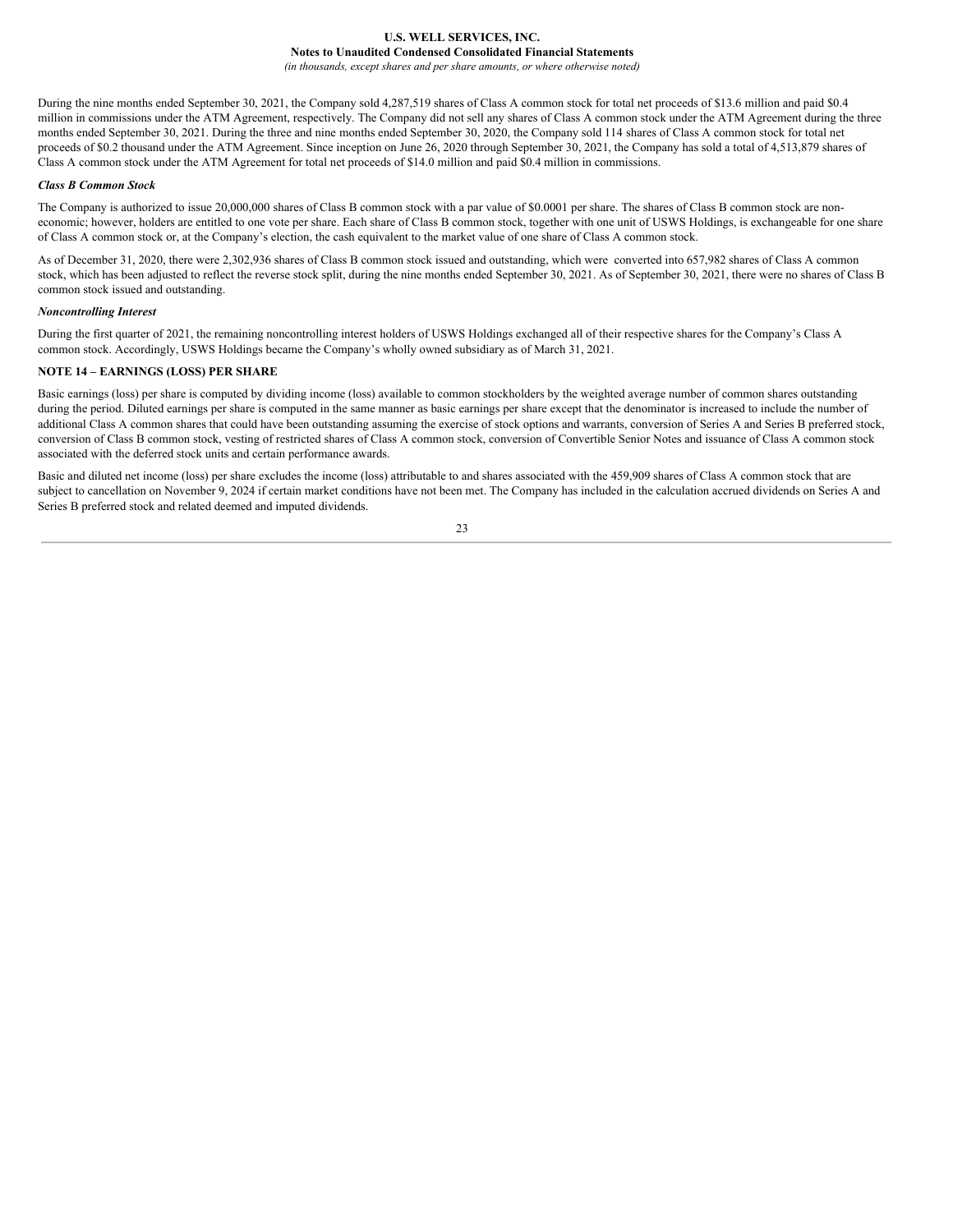**Notes to Unaudited Condensed Consolidated Financial Statements** *(in thousands, except shares and per share amounts, or where otherwise noted)*

The following table sets forth the calculation of basic and diluted earnings (loss) per share for the periods indicated based on the weighted average number of shares of Class A common stock outstanding:

|                                                                                        | <b>Three Months Ended</b> |                          |               |            |               | <b>Nine Months Ended</b> |               |            |  |
|----------------------------------------------------------------------------------------|---------------------------|--------------------------|---------------|------------|---------------|--------------------------|---------------|------------|--|
|                                                                                        | September 30,             |                          |               |            | September 30, |                          |               |            |  |
|                                                                                        |                           | 2021                     |               | 2020       |               | 2021                     |               | 2020       |  |
| Basic net income (loss) per share                                                      |                           |                          |               |            |               |                          |               |            |  |
| Numerator:                                                                             |                           |                          |               |            |               |                          |               |            |  |
| Net loss attributable to U.S. Well Services, Inc.                                      | \$                        | (9,579)                  | <sup>S</sup>  | (14, 158)  | <sup>\$</sup> | (47, 861)                | <sup>\$</sup> | (199, 481) |  |
| Net loss attributable to cancellable Class A common stock                              |                           | 146                      |               | 334        |               | 834                      |               | 4,937      |  |
| Basic net loss attributable to U.S. Well Services, Inc. shareholders                   |                           | (9, 433)                 |               | (13,824)   |               | (47,027)                 |               | (194, 544) |  |
| Dividends accrued on Series A preferred stock                                          |                           | (997)                    |               | (1,854)    |               | (4,808)                  |               | (5,450)    |  |
| Dividends accrued on Series B preferred stock                                          |                           | (3,069)                  |               | (681)      |               | (4,591)                  |               | (1, 347)   |  |
| Deemed and imputed dividends on Series A preferred stock                               |                           | $\overline{\phantom{0}}$ |               | (464)      |               | (750)                    |               | (12,578)   |  |
| Deemed and imputed dividends on Series B preferred stock                               |                           | (1,509)                  |               |            |               | (7,178)                  |               |            |  |
| Exchange of Series A preferred stock for Convertible Senior Notes                      |                           |                          |               |            |               | 8,936                    |               |            |  |
| Basic net loss attributable to U.S. Well Services, Inc. Class A common<br>shareholders |                           | (15,008)                 | <sup>\$</sup> | (16,823)   | <sup>\$</sup> | (55, 418)                | <sup>\$</sup> | (213,919)  |  |
|                                                                                        |                           |                          |               |            |               |                          |               |            |  |
| Denominator:                                                                           |                           |                          |               |            |               |                          |               |            |  |
| Weighted average shares outstanding                                                    |                           | 30,262,070               |               | 19,507,620 |               | 26,379,273               |               | 18,582,968 |  |
| Cancellable Class A common stock                                                       |                           | (459,909)                |               | (459,909)  |               | (459,909)                |               | (459,909)  |  |
| Basic and diluted weighted average shares outstanding                                  |                           | 29,802,161               |               | 19,047,711 |               | 25,919,364               |               | 18,123,059 |  |
| Basic and diluted net loss per share attributable to Class A common<br>shareholders    |                           | (0.50)                   | S             | (0.88)     |               | (2.14)                   | -S            | (11.80)    |  |

A summary of securities excluded from the computation of diluted earnings per share is presented below for the applicable periods:

|                                                                        | <b>Three Months Ended</b> |            | <b>Nine Months Ended</b> |            |  |
|------------------------------------------------------------------------|---------------------------|------------|--------------------------|------------|--|
|                                                                        | September 30,             |            | September 30,            |            |  |
|                                                                        | 2021                      | 2020       | 2021                     | 2020       |  |
| Dilutive earnings per share:                                           |                           |            |                          |            |  |
| Anti-dilutive stock options                                            | 250,649                   | 250,649    | 250,649                  | 250,649    |  |
| Anti-dilutive warrants                                                 | 4,503,280                 | 4,899,233  | 4,503,280                | 4,899,233  |  |
| Anti-dilutive restricted stock                                         | 389,659                   | 426,332    | 389,659                  | 426,332    |  |
| Anti-dilutive deferred stock units                                     | 2,052,474                 |            | 2,052,474                |            |  |
| Anti-dilutive shares from Pool B Awards                                | 3,387,218                 |            | 3,387,218                |            |  |
| Anti-dilutive Class B common stock convertible into Class A common     |                           |            |                          |            |  |
| stock                                                                  |                           | 657,982    |                          | 657,982    |  |
| Anti-dilutive Series A preferred stock convertible into Class A common |                           |            |                          |            |  |
| stock                                                                  | 1,123,362                 | 2,613,215  | 1,123,362                | 2,613,215  |  |
| Anti-dilutive Series B preferred stock convertible into Class A common |                           |            |                          |            |  |
| stock                                                                  |                           | 21,704,778 |                          | 21,704,778 |  |
| Anti-dilutive Convertible Senior Notes convertible into Class A common |                           |            |                          |            |  |
| stock                                                                  | 26,953,911                |            | 26,953,911               |            |  |
| Potentially dilutive securities excluded as anti-dilutive              | 38,660,553                | 30,552,189 | 38,660,553               | 30,552,189 |  |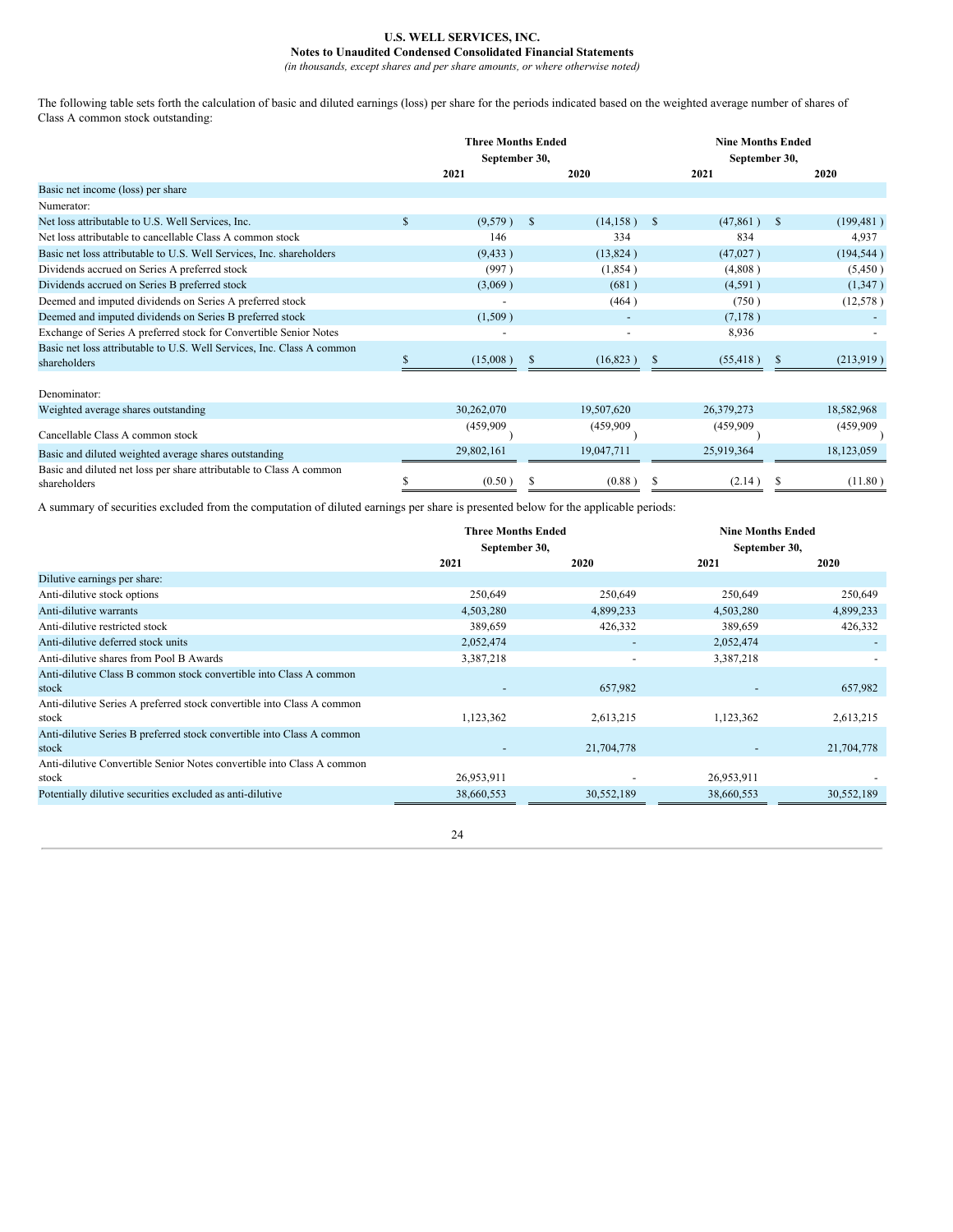*(in thousands, except shares and per share amounts, or where otherwise noted)*

### **NOTE 15 – SHARE-BASED COMPENSATION**

Share-based compensation expense consisted of the following:

|                      | <b>Three Months Ended</b> |               |                           |               | <b>Nine Months Ended</b>  |             |
|----------------------|---------------------------|---------------|---------------------------|---------------|---------------------------|-------------|
|                      | September 30,             |               |                           | September 30, |                           |             |
|                      | 2021                      |               | 2020                      | 2021          |                           | 2020        |
| Restricted stock     | 906                       | <sup>\$</sup> | 819                       | 2,607         | \$                        | 3,832       |
| Stock options        | 218                       |               | 218                       | 648           |                           | 687         |
| Deferred stock units | 544                       |               |                           | 1,036         |                           |             |
| Pool A Awards        | 3,525                     |               | $\overline{\phantom{a}}$  | 4,006         |                           |             |
| Pool B Awards        | 663                       |               | $\overline{\phantom{0}}$  | 1,220         |                           |             |
| Total                | 5,856 $(1)$ \$            |               | $1,037$ <sup>(2)</sup> \$ |               | $9,517$ <sup>(3)</sup> \$ | 4,519 $(4)$ |

(1) For the three months ended September 30, 2021, \$1,228 was presented as cost of services and \$4,628 was presented as selling, general and administrative expenses in the condensed consolidated statement of operations.

(2) For the three months ended September 30, 2020, (\$97) was presented as cost of services and \$1,134 was presented as selling, general and administrative expenses in the condensed consolidated statement of operations.

(3) For the nine months ended September 30, 2021, \$1,702 was presented as cost of services and \$7,815 was presented as selling, general and administrative expenses in the condensed consolidated statement of operations.

(4) For the nine months ended September 30, 2020, \$1,106 was presented as cost of services and \$3,413 was presented as selling, general and administrative expenses in the condensed consolidated statement of operations.

### *Restricted Stock*

Pursuant to the Amended and Restated U.S. Well Services, Inc. 2018 Stock Incentive Plan (as amended, the "LTIP"), the Company grants shares of restricted Class A common stock ("restricted stock") to certain employees and directors. Restricted stock is subject to restrictions on transfer and is generally subject to a risk of forfeiture if the award recipient is no longer an employee or director of the Company prior to the lapse of the restriction. Restricted stock granted to employees generally vests over four years in equal installments each year on the anniversary of the grant date and grants to directors generally vest in full after one year. The grant date fair value of the restricted stock is determined using the closing price of the Company's Class A common stock on the grant date.

The following table summarizes the restricted stock activity for the nine months ended September 30, 2021:

|                                   | <b>Shares</b> |               | Weighted-<br><b>Average Grant-Date</b><br>Fair Value per<br><b>Share</b> |
|-----------------------------------|---------------|---------------|--------------------------------------------------------------------------|
| Outstanding at December 31, 2020  | 414,071       | <sup>\$</sup> | 31.01                                                                    |
| Granted                           | 88,025        |               | 2.70                                                                     |
| Vested                            | (102, 646)    |               | 31.19                                                                    |
| Forfeited                         | (9,791)       |               | 31.19                                                                    |
| Outstanding at September 30, 2021 | 389,659       | <sup>\$</sup> | 24.57                                                                    |

As of September 30, 2021, the total unrecognized compensation cost related to restricted stock was \$4.7 million which is expected to be recognized over a weighted-average period of 1.44 years.

### *Stock Options*

The following table summarizes the stock option activity for the nine months ended September 30, 2021:

|                                   | <b>Shares</b>            |               | Weighted-<br>Average<br><b>Exercise Price</b><br>per Share | Weighted-Average<br>Remaining<br>Contractual<br>Life (in years) |
|-----------------------------------|--------------------------|---------------|------------------------------------------------------------|-----------------------------------------------------------------|
| Outstanding at December 31, 2020  | 250,649                  | S             | 31.19                                                      | 5.21                                                            |
| Exercised                         | $\overline{\phantom{a}}$ |               | $\overline{\phantom{a}}$                                   | $\overline{\phantom{0}}$                                        |
| Forfeited/Expired                 | $\overline{\phantom{0}}$ |               | $\overline{\phantom{0}}$                                   | $\overline{\phantom{0}}$                                        |
| Outstanding at September 30, 2021 | 250,649                  | S             | 31.19                                                      | 4.46                                                            |
| Exercisable at September 30, 2021 | 125,325                  | $\mathcal{S}$ | 31.19                                                      | 4.46                                                            |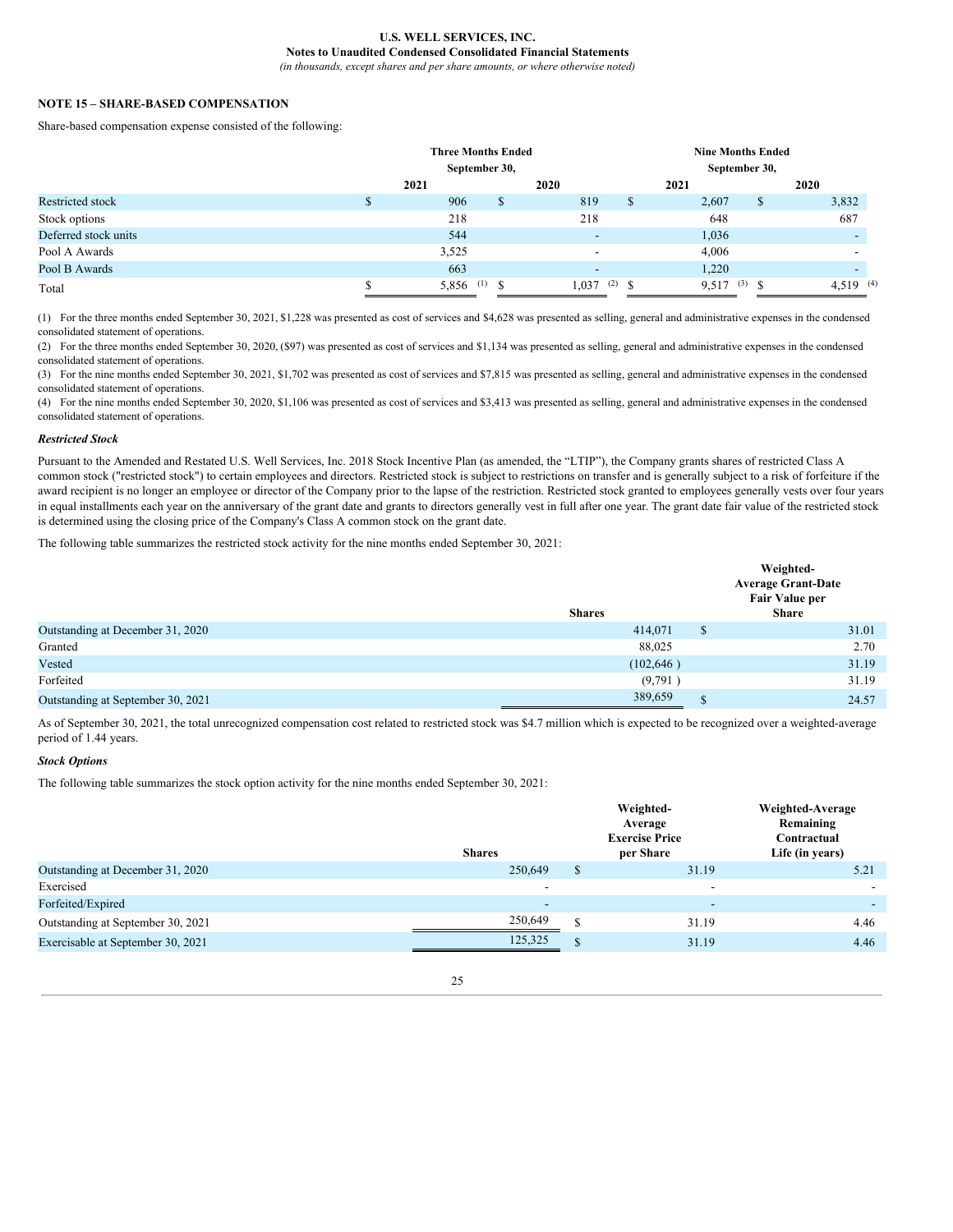#### **Notes to Unaudited Condensed Consolidated Financial Statements** *(in thousands, except shares and per share amounts, or where otherwise noted)*

As of September 30, 2021, the total unrecognized compensation cost related to stock options was \$1.3 million which is expected to be recognized over a weighted average period of 1.46 years.

#### *Deferred Stock Units ("DSUs")*

The Company awards DSUs to certain key employees of the Company pursuant to the LTIP. Each DSU represents the right to receive one share of the Company's Class A common stock. DSUs generally vest over three years in equal installments each year on the anniversary of the vesting effective date, subject to the grantee's continuous service through each vesting period. The grant date fair value of the DSU is determined using the closing price of the Company's Class A common stock on the grant date.

The following table summarizes the DSUs activity for the nine months ended September 30, 2021:

|                                   | <b>Units</b> |   | Weighted-<br><b>Average Grant Date</b><br><b>Fair Value per</b><br>Unit |
|-----------------------------------|--------------|---|-------------------------------------------------------------------------|
| Outstanding at December 31, 2020  | 2,546,249    | S | 1.16                                                                    |
| Granted                           | 404,294      |   | 2.87                                                                    |
| Vested                            | (873, 408)   |   | 1.16                                                                    |
| Forfeited                         | (24, 661)    |   | 1.16                                                                    |
| Outstanding at September 30, 2021 | 2,052,474    | S | 1.49                                                                    |

As of September 30, 2021, the total unrecognized compensation cost related to DSUs was \$2.1 million which is expected to be recognized over a weighted average period of 1.67 years.

#### *Pool A Performance Awards*

The Company grants Pool A Performance Awards ("Pool A Awards") to certain key employees of the Company. Each Pool A Award represents the right to receive, at the Company's election, a fixed monetary amount either in cash or a variable number of shares of the Company's Class A common stock based on its closing share price on the date of settlement. The Pool A Awards vest in full one year on the anniversary of the vesting effective date specified in the applicable award agreement but settlement does not occur until the fifth anniversary of the grant date.

The Company accounts for the Pool A Awards under liability accounting as a result of the fixed monetary amount that could be settled either in cash or a variable number of shares of the Company's Class A common stock. Since the settlement will not occur until the fifth anniversary of the grant date, the Company considers the delayed settlement as a post-vesting restriction which would impact the determination of grant-date fair value of the award.

In 2020, the Company granted Pool A Awards which fully vested on January 1, 2021. During the third quarter of 2021, the Company granted Pool A Awards that will fully vest on January 1, 2022. As of September 30, 2021, the fair value of the Pool A Awards liabilities were remeasured to \$2.9 million and \$3.4 million for the 2020 and 2021 Pool A Awards, respectively, which was estimated using a risk-adjusted discount rate reflecting the weighted-average cost of capital of similarly traded public companies.

As of September 30, 2021, the total unrecognized compensation cost related to Pool A Awards was \$4.3 million, which is expected to be recognized over a weighted average period of 4.58 years.

#### *Pool B Performance Awards*

The Company grants Pool B Performance Awards ("Pool B Awards") to certain key employees of the Company. Each Pool B Award represents the right to receive, at the Company's election, either a cash payment calculated in accordance with the award agreement, or a fixed number of shares of the Company's Class A common stock. The Pool B Awards vest over three years in equal installments each year on the anniversary of the vesting effective date specified in the applicable award agreement, subject to the grantee's continuous services through each vesting period. The grant date fair value of the Pool B Awards is determined using the closing price of the Company's Class A common stock on the grant date.

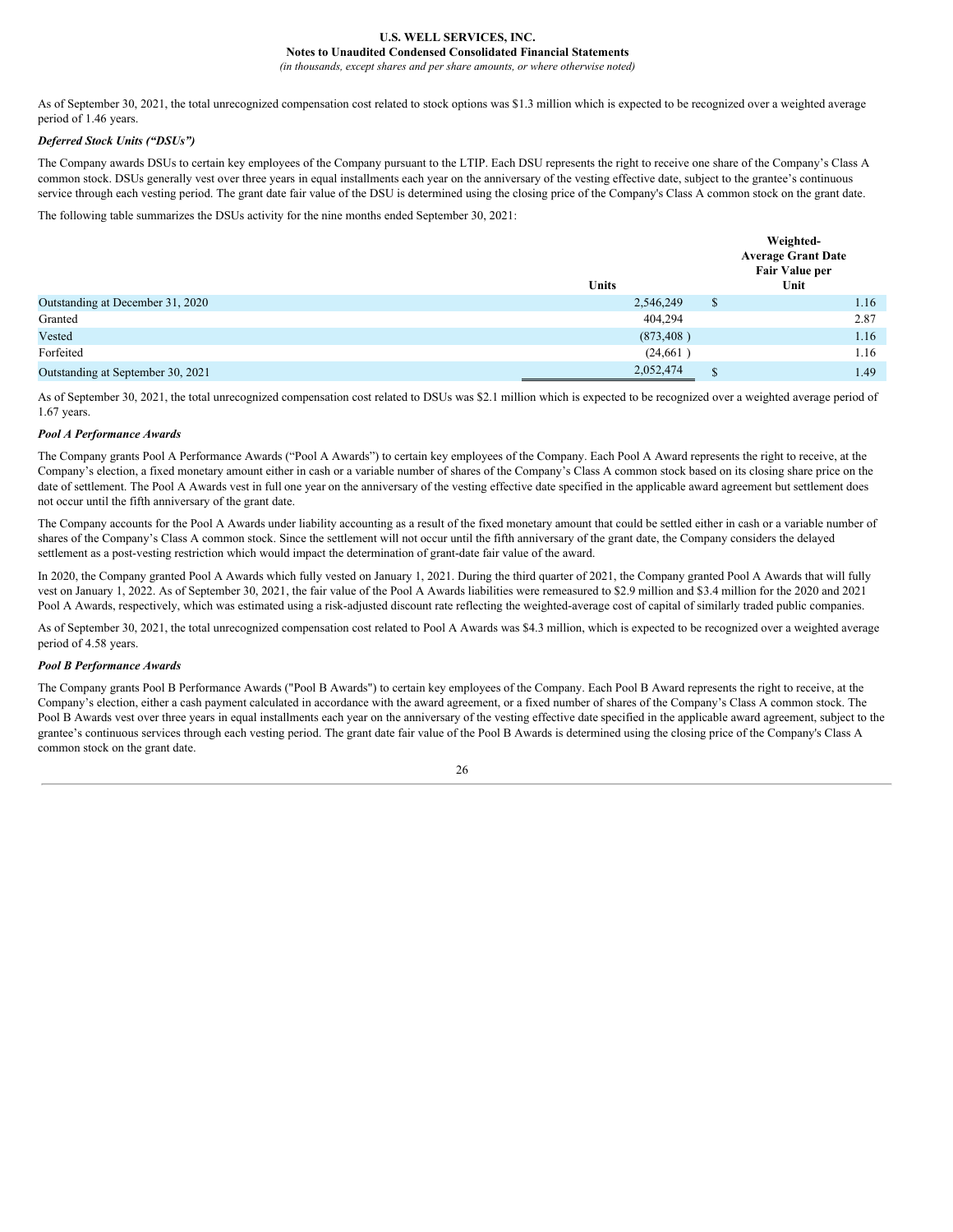**Notes to Unaudited Condensed Consolidated Financial Statements** *(in thousands, except shares and per share amounts, or where otherwise noted)*

The following table summarizes the Pool B Awards activity for the nine months ended September 30, 2021:

|                                   | <b>Fair Value</b> |
|-----------------------------------|-------------------|
| Outstanding at December 31, 2020  | 3,356             |
| Granted                           | 1,499             |
| Vested                            | (1,151)           |
| Forfeited                         | (32)              |
| Outstanding at September 30, 2021 | 3,672             |

As of September 30, 2021, the total unrecognized compensation cost related to Pool B Awards was \$2.5 million, which is expected to be recognized over a weighted average period of 1.7 years.

### **NOTE 16 – INCOME TAXES**

On March 27, 2020, the President signed the Coronavirus Aid, Relief and Economic Security Act (as amended, the "CARES Act") into law. The CARES Act contains several corporate income tax provisions, including, among other things, providing a 5-year carryback of net operating loss ("NOL") tax carryforwards generated in tax years 2018, 2019, and 2020, removing the 80% taxable income limitation on utilization of those NOLs if carried back to prior tax years or utilized in tax years beginning before 2021, temporarily liberalizing the interest deductions rules under Section 163(j) of the Tax Cuts and Jobs Act of 2017, and making corporate alternative minimum tax credits immediately refundable. During the second quarter of 2020, the Company filed an application to carry back its 2018 NOLs, claiming a refund of approximately \$0.8 million, which was received during the nine months ended September 30, 2021.

The Company files income tax returns in the U.S. federal jurisdiction and various state and local jurisdictions and is subject to examination by the taxing authorities.

The Company's effective tax rate on continuing operations for the nine months ended September 30, 2021 was (0.06)%.

We follow guidance issued by the FASB in accounting for uncertainty in income taxes. This guidance clarifies the accounting for income taxes by prescribing the minimum recognition threshold an income tax position is required to meet before being recognized in the condensed consolidated financial statements and applies to all income tax positions. Each income tax position is assessed using a two-step process. A determination is first made as to whether it is more likely than not that the income tax position will be sustained, based upon technical merits, upon examination by the taxing authorities. If the income tax position is expected to meet the more likely than not criteria, the benefit recorded in the condensed consolidated financial statements equals the largest amount that is greater than 50% likely to be realized upon its ultimate settlement.

We have considered our exposure under the standard at both the federal and state tax levels. We did not record any liabilities for uncertain tax positions as of September 30, 2021 or December 31, 2020. We record income tax-related interest and penalties, if any, as a component of income tax expense. We did not incur any material interest or penalties on income taxes.

After consideration of all of the information available, management determined that a valuation allowance was appropriate, as it is more likely than not that the Company will not utilize its net deferred tax assets.

### **NOTE 17 – COMMITMENTS AND CONTINGENCIES**

#### *Litigation*

Liabilities for loss contingencies arising from claims, assessments, litigation, fines, and penalties, and other sources are recorded when it is probable that a liability has been incurred and the amount can be reasonably estimated. Legal costs incurred in connection with loss contingencies are expensed as incurred.

The Company was named a defendant in a case filed on January 14, 2019 in the Superior Court of the State of Delaware styled *Smart Sand, Inc. v. U.S. Well Services LLC*, C.A. 19C-01-144 PRW. On June 1, 2021, the court ruled against the Company in the case on the breach of contract claim and subsequently, on June 17, 2021, entered judgement in favor of Smart Sand in the amount of approximately \$51.0 million. On June 28, 2021, the Company entered into a Settlement Agreement and Release (the "Settlement Agreement") with Smart Sand, Inc. ("Smart Sand"), pursuant to which the Company and Smart Sand reached a settlement of all matters in dispute. Pursuant to the Settlement Agreement, the Company agreed to pay \$35.0 million in cash and to provide Smart Sand certain rights of first refusal related to the supply of proppant for a period of two years (the "Settlement"). The parties to the Settlement Agreement also released each other from claims arising from or related to the Smart Sand litigation or the final judgment of the court. As of September 30, 2021, the Company paid \$35.0 million to Smart Sand and the settlement expense was reflected as litigation settlement on the condensed consolidated statement of operations.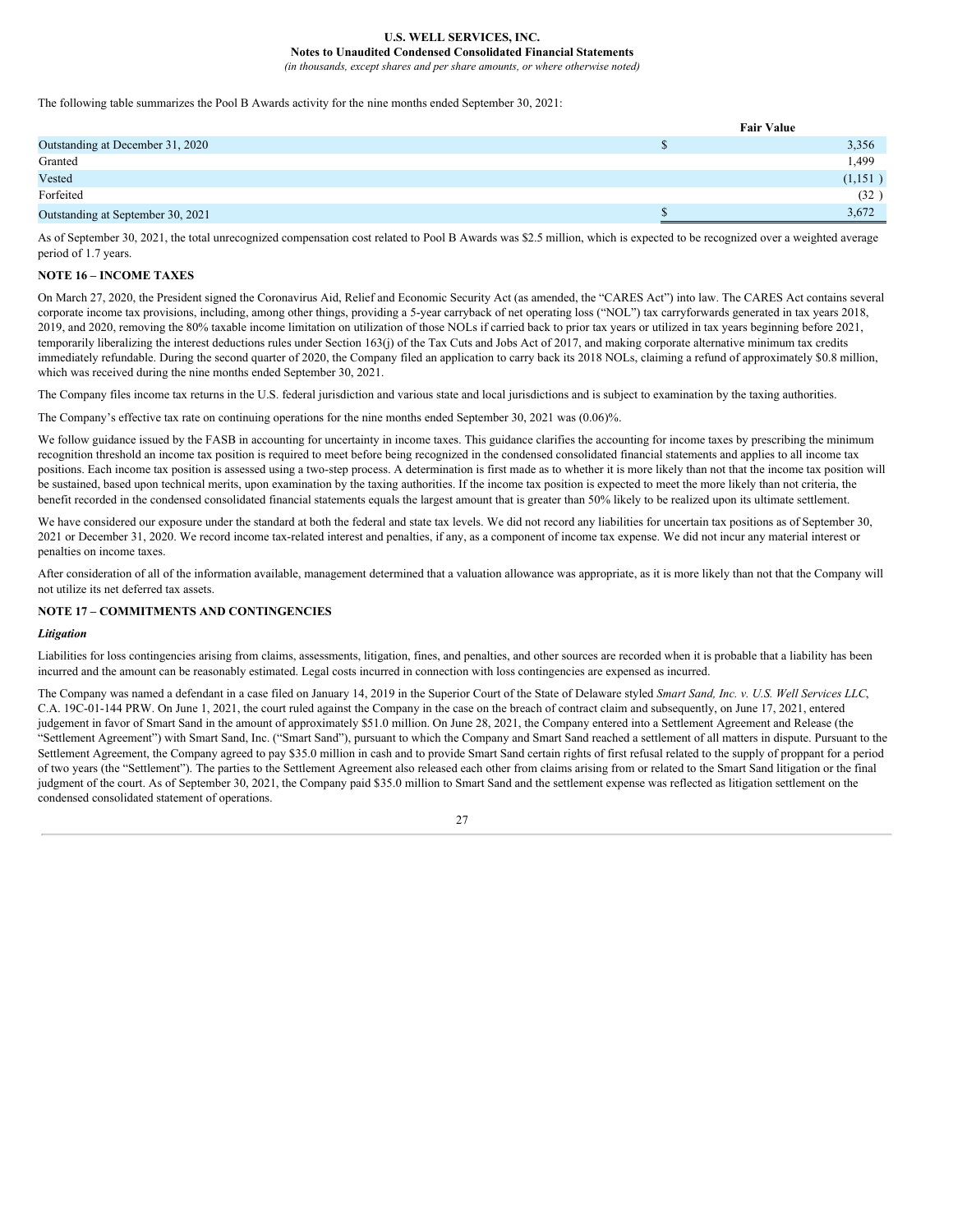# **Notes to Unaudited Condensed Consolidated Financial Statements**

*(in thousands, except shares and per share amounts, or where otherwise noted)*

#### *Purchase Commitments*

The Company entered into an Equipment Purchase and Sale Agreement to purchase equipment. The Company intends to fund the commitments due in the next 12 months under the Equipment Purchase and Sale Agreement through additional financing transactions and cash on hand.

The Company has also entered into service agreements with certain power generation providers. The Company expects to offset a portion of the commitments it will owe under these service agreements through additional customer charges. As of the filing date, the Company is in negotiations to amend certain of the service agreements to extend the start date based on current supply constraints.

As of September 30, 2021, future minimum purchase commitments for equipment and services are as follows:

#### **Fiscal Year**

| Remainder of 2021 | 8,850   |
|-------------------|---------|
| 2022              | 88,700  |
| 2023              | 46,250  |
| 2024              | 1,400   |
| Total             | 145,200 |

#### *Sand Purchase Agreements*

The Company entered into agreements for the supply of proppant for use in its pressure pumping operations. Under the terms of these agreements, the Company is subject to minimum purchase quantities on a monthly, quarterly, or annual basis at fixed prices or may pay penalties in the event of any shortfall.

As of September 30, 2021, the Company's contracted volumes in dollars was \$2.8 million. The Company's minimum commitments was \$1.8 million, which represents the aggregate amounts that we would be obligated to pay if we procured no additional proppant under the contracts after September 30, 2021.

#### *Lease Agreements*

The Company has various operating leases for facilities with terms ranging from 36 to 76 months.

Rent expense was \$347 and \$667 for the three months ended September 30, 2021 and 2020, respectively, of which \$278 and \$347, respectively, are recorded as cost of services and \$69 and \$320, respectively, are recorded as selling, general and administrative expenses in the condensed consolidated statements of operations. Rent expense was \$976 and \$1,854 for the nine months ended September 30, 2021 and 2020, respectively, of which \$774 and \$1,150, respectively, are recorded as cost of services and \$202 and \$704, respectively, are recorded as selling, general and administrative expenses in the condensed consolidated statements of operations.

The following is a schedule of minimum future payments on non-cancellable operating leases and capital leases as of September 30, 2021:

| <b>Fiscal Year</b> | <b>Operating Leases</b> | <b>Capital Leases</b> |
|--------------------|-------------------------|-----------------------|
| Remainder of 2021  | 222                     | 135                   |
| 2022               | 828                     | 541                   |
| 2023               | 308                     | 541                   |
| 2024               | 258                     | 536                   |
| 2025               | 67                      | 161                   |
| Total              | 1.683                   | l.914                 |

The total capital leases payments include a nominal amount of imputed interest.

#### *Self-insurance*

The Company established a self-insured plan for employees' healthcare benefits except for losses in excess of varying threshold amounts. The Company charges to expense all actual claims made during each reporting period, as well as an estimate of claims incurred, but not yet reported. The amount of estimated claims incurred, but not reported was \$0.3 million and \$0.2 million as of September 30, 2021 and December 31, 2020, respectively, and was reported as accrued expenses in the condensed consolidated balance sheets. The Company believes that the liabilities recorded are appropriate based on the known facts and circumstances and does not expect further losses materially in excess of the amounts already accrued for existing claims.

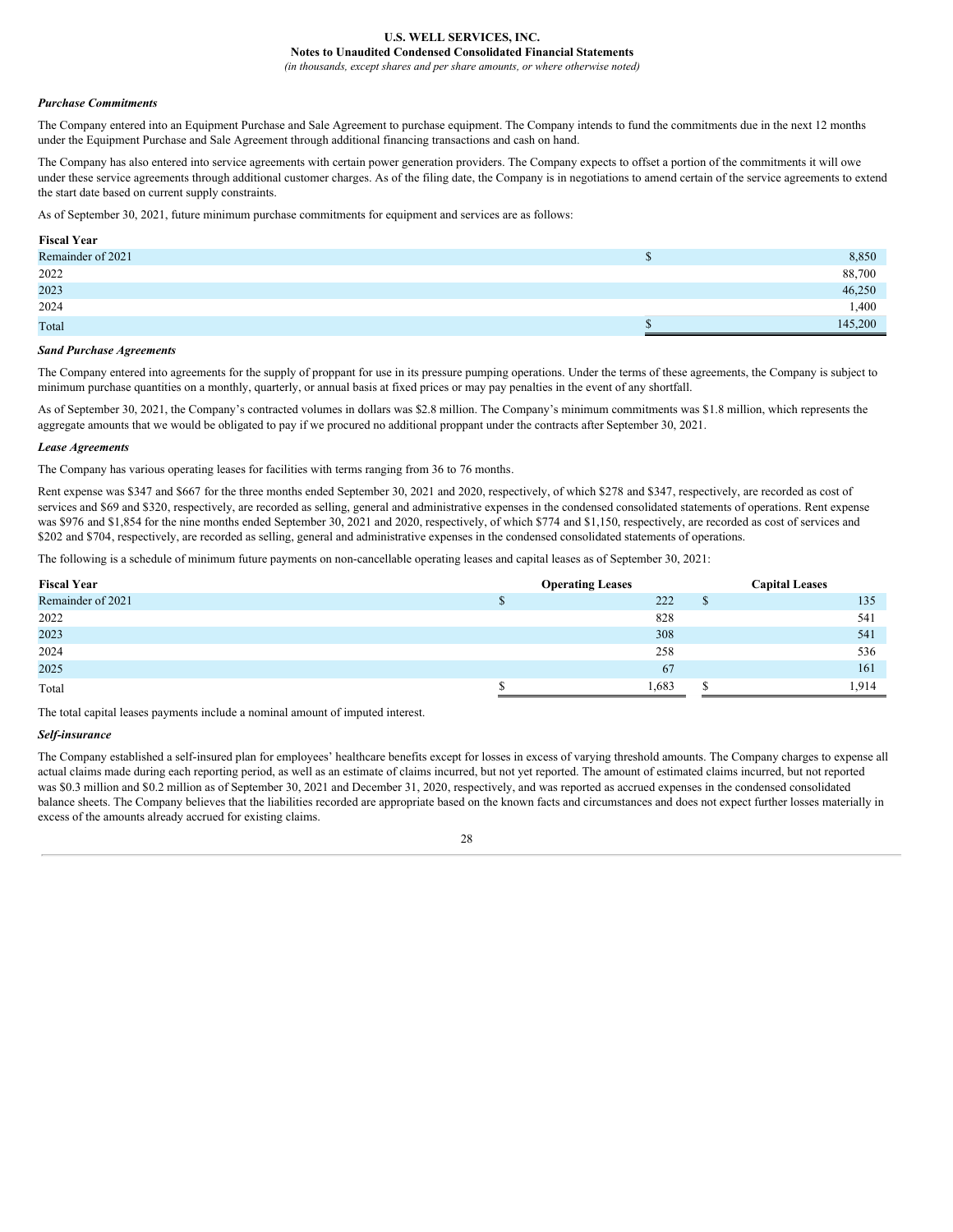*(in thousands, except shares and per share amounts, or where otherwise noted)*

### **NOTE 18 – RELATED PARTY TRANSACTIONS**

### *Convertible Senior Notes*

On June 24, 2021, Crestview Partners ("Crestview") purchased \$40.0 million of Convertible Senior Notes that are convertible into shares of the Company's Class A common stock for consideration of \$20.0 million in cash and in exchange for 15,588 shares of the Company's Series A preferred stock.

### *Series B Redeemable Convertible Preferred Stock*

On April 1, 2020, Crestview purchased 11,500 shares of Series B preferred stock for a total payment of \$11.5 million. On April 1, 2020, the TCW Group, Inc. ("TCW Group") purchased 6,500 shares of Series B preferred stock for a total payment of \$6.5 million and David Matlin, a member of the Company's Board of Directors, purchased 1,878 shares of Series B preferred stock for a total payment of \$1.9 million.

On September 17, 2021, the Company converted Crestview's 11,500 shares of Series B preferred stock and related accrued dividends for 13,974,980 shares of Class A common stock, pursuant to the amended certificate of designations. On September 17, 2021, the Company converted TCW Group's 6,500 shares of Series B preferred stock and related accrued dividends for 7,898,902 shares of Class A common stock. On September 17, 2021, the Company converted David Matlin's and David Treadwell's 1,678 and 200 shares of Series B preferred stock and related accrued dividends for 2,039,132 and 243,044 shares of Class A common stock, respectively.

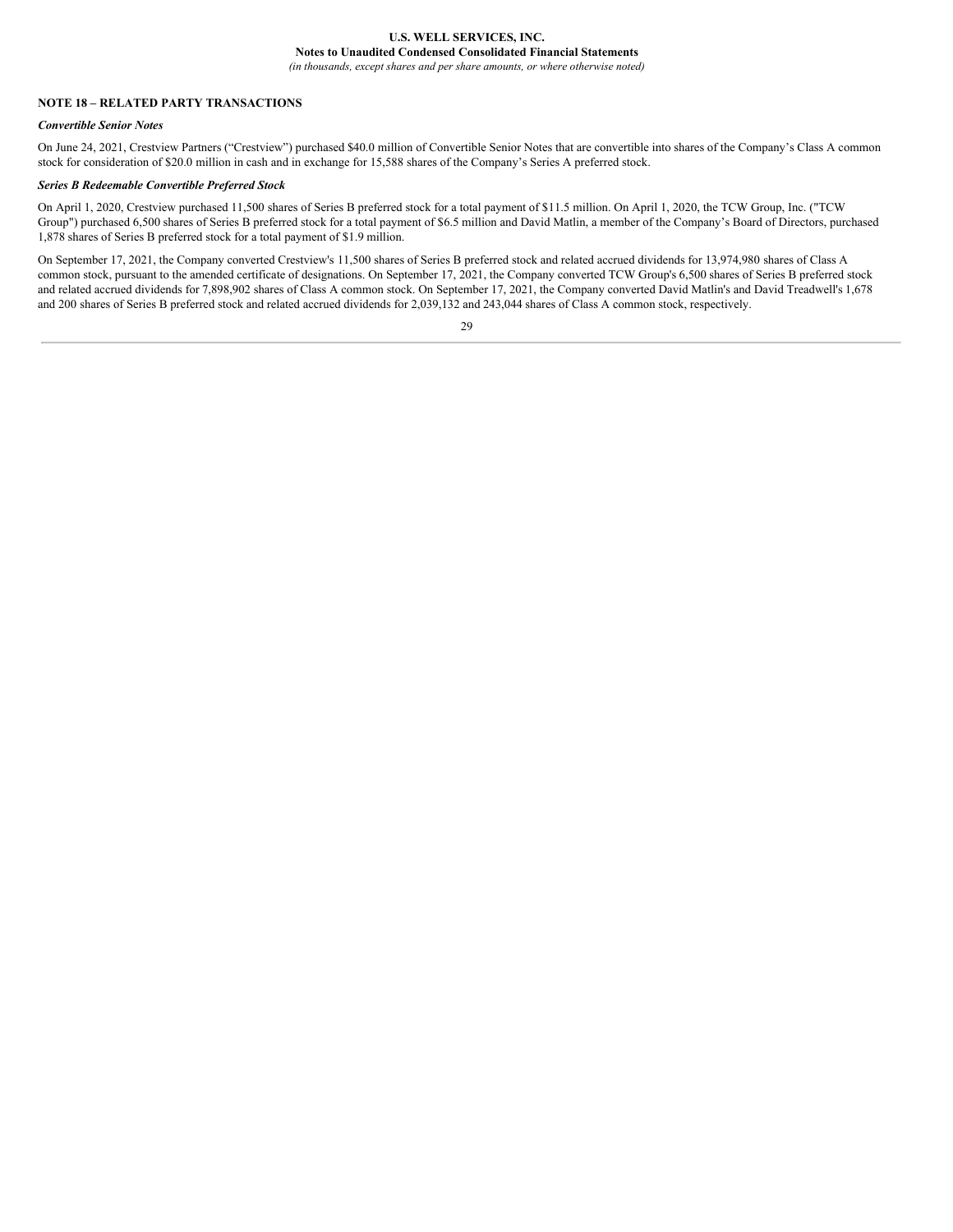#### <span id="page-29-0"></span>**ITEM 2. MANAGEMENT'S DISCUSSION AND ANALYSIS OF FINANCIAL CONDITION AND RESULTS OF OPERATIONS**

You should read the following discussion and analysis of our financial condition and results of operations together with our unaudited condensed consolidated financial statements and the related notes in Item 1. "Financial Statements" contained herein and our audited consolidated financial statements as of December 31, 2020, included in our Amendment No. 1 to Annual Report on Form 10-K/A for the year ended December 31, 2020 (our "Amended Annual Report"), as filed with the Securities and Exchange Commission (the "SEC") on May 17, 2021. The information provided below supplements, but does not form part of, our unaudited condensed consolidated financial statements.

### **DISCLOSURE REGARDING FORWARD-LOOKING STATEMENTS**

This Quarterly Report on Form 10-Q (this "Report") contains "forward-looking statements" as defined in Section 27A of the United States Securities Act of 1933, as amended (the "Securities Act"), and Section 21E of the Securities Exchange Act of 1934, as amended (the "Exchange Act"). Forward-looking statements usually relate to future events, conditions and anticipated revenues, earnings, cash flows or other aspects of our operations or operating results. Forward-looking statements are often identified by words such as "believes," "expects," "intends," "estimates," "projects," "anticipates," "will," "plans," "may," "should," "would," "foresee," or the negative thereof. The absence of these words, however, does not mean that these statements are not forward-looking. These statements are based on our current expectations, beliefs and assumptions concerning future developments and business conditions and their potential effect on us. While management believes that these forward-looking statements are reasonable as and when made, there can be no assurance that future developments affecting us will be those that we anticipate. All of our forward-looking statements involve risks and uncertainties (some of which are significant or beyond our control) and assumptions that could cause actual results to differ materially from our historical experience and our present expectations or projections. These factors include geological, operating and economic factors and changes in prices and market conditions, including changes in expected or realized oil and gas prices and demand for oilfield services and changes in supply or demand for maintenance, repair and operating products, equipment and service; the effectiveness of management's strategies and decisions; our ability to obtain financing, raise capital and continue as a going concern; our ability to implement our internal growth and acquisition growth strategies; general economic and business conditions specific to our primary customers; our ability to collect accounts receivable; compliance with our debt agreements and equity-related securities; volatility in market prices; our ability to satisfy the continued listing requirements of Nasdaq with respect to our Class A common stock and warrants or to cure any continued listing standard deficiency with respect thereto; changes in government regulations; our ability to effectively integrate businesses we may acquire; new or modified statutory or regulatory requirements; availability of materials and labor; inability to obtain or delay in obtaining government or third-party approvals and permits; non-performance by third parties of their contractual obligations; unforeseen hazards such as natural disasters, catastrophes and severe weather conditions, including floods, hurricanes and earthquakes; public health crises, such as a pandemic, including the COVID-19 pandemic and new and potentially more contagious variants of COVID-19, such as the delta variant; acts of war or terrorist acts and the governmental or military response thereto; and cyber-attacks adversely affecting our operation. This Report identifies other factors that could cause such differences. There can be no assurance that these are all of the factors that could cause actual results to vary materially from the forward-looking statements. Factors that could cause or contribute to such differences also include, but are not limited to, those discussed in our filings with the SEC, including under "Risk Factors" in this Report and in our Amended Annual Report. We caution you not to place undue reliance on any forward-looking statements, which speak only as of the date hereof. We assume no obligation and do not intend to update these forward-looking statements. Unless the context otherwise requires, references in this Report to the "Company", "USWS", "we", or "our" shall mean U.S. Well Services, Inc. and its subsidiaries.

#### **Overview**

We provide pressure pumping services in oil and natural gas basins. Our Clean Fleet® well stimulation fleets are among the most reliable and highest performing fleets in the industry, with the capability to meet the most demanding pressure and pump rate requirements. We operate in many of the active shale and unconventional oil and natural gas basins of the United States and our clients benefit from the performance and reliability of our equipment and personnel. Specifically, all of our fleets operate on a 24-hour basis and have the ability to withstand high utilization rates, which results in more efficient operations. Our senior management team has extensive industry experience providing pressure pumping services to exploration and production companies across North America. In May 2021, we announced our commitment to becoming an all-electric pressure pumping services provider and in August 2021, we ceased operations of our last active conventional diesel fleet, marking our exit from the conventional diesel pressure pumping market. As a result of this strategic transition, we are the only publicly-traded, pure-play electric completions services provider.

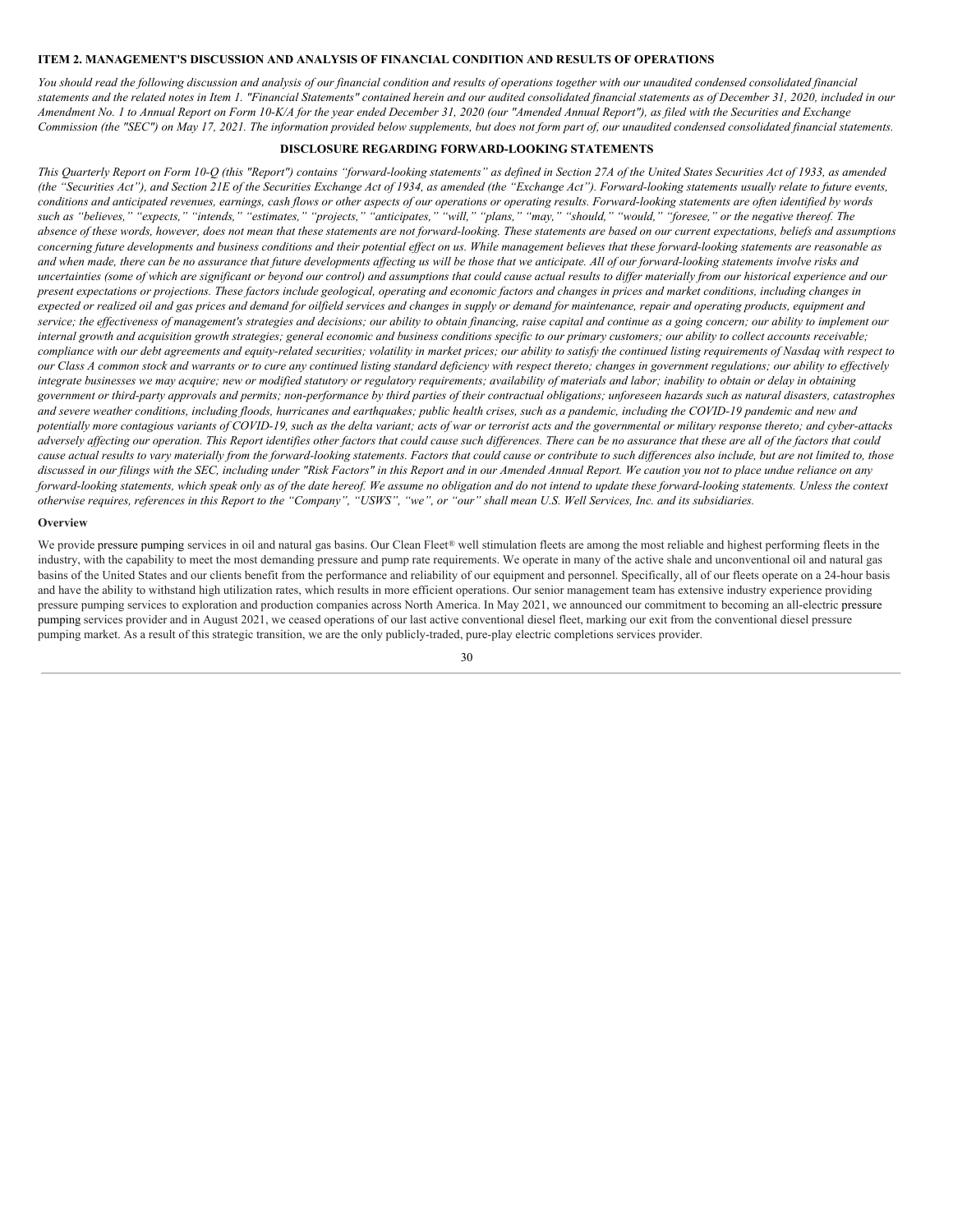### **How the Company Generates Revenue**

We generate revenue by providing pressure pumping services to our customers. We own and operate fleets of well stimulation equipment to perform these services. We seek to enter into contractual arrangements with our customers or fleet dedications, which establish pricing terms for a fixed duration. Under the terms of these agreements, we charge our customers base monthly rates, adjusted for activity and provision of materials such as proppant and chemicals, or we charge a variable rate based on the nature of the job including pumping time, well pressure, sand and chemical volumes and transportation.

### **Our Costs of Conducting Business**

The principal costs involved in conducting our pressure pumping services are labor, maintenance, materials, and transportation costs. A large portion of our costs are variable, based on the number and requirements of pressure pumping jobs. We manage our fixed costs, other than depreciation and amortization, based on factors including industry conditions and the expected demand for our services.

Materials include the cost of sand delivered to the basin of operations, chemicals, and other consumables used in our operations. These costs vary based on the quantity and type of sand and chemicals utilized when providing pressure pumping services. Transportation represents the costs to transport materials and equipment from receipt points to customer locations. Labor costs include payroll and benefits related to our field crews and other employees. Most of our employees are paid on an hourly basis. Maintenance costs include preventative and other repair costs that do not require the replacement of major components of our well stimulation fleets. Maintenance and repair costs are expensed as incurred.

The following table presents our cost of services for the periods indicated *(in thousands)*:

|                         |         | <b>Three Months Ended</b> |              |        | <b>Nine Months Ended</b><br>September 30, |         |   |         |
|-------------------------|---------|---------------------------|--------------|--------|-------------------------------------------|---------|---|---------|
|                         |         | September 30,             |              |        |                                           |         |   |         |
|                         |         | 2021                      |              | 2020   |                                           | 2021    |   | 2020    |
| Materials               | D       | 10,484                    | $\mathbb{S}$ | 978    | <sup>S</sup>                              | 21,387  | S | 13,916  |
| Transportation          |         | 5,208                     |              | 1,117  |                                           | 11,467  |   | 12,088  |
| Labor                   |         | 18,628                    |              | 12,548 |                                           | 66,317  |   | 55,829  |
| Maintenance             |         | 9,483                     |              | 8,699  |                                           | 40,994  |   | 31,340  |
| Other $(1)$             |         | 14,312                    |              | 7,815  |                                           | 39,833  |   | 32,148  |
| <b>Cost of services</b> | œ<br>J. | 58,115                    | S            | 31,157 | S                                         | 179,998 |   | 145,321 |

(1) Other consists of fuel, lubes, equipment rentals, travel and lodging costs for our crews, site safety costs and other costs incurred in performing our operating activities.

### **Significant Trends**

In May 2021, we announced our commitment to becoming an all-electric pressure pumping services provider and in August 2021, we ceased operations of our last active conventional diesel fleet, marking our exit from the conventional diesel pressure pumping market. As a result, we have been executing on our plan to sell our diesel pressure pumping equipment. The proceeds received from these sales were used to reduce the outstanding balance of our Senior Secured Term Loan and pay applicable prepayment penalties. Additionally, we expect the corresponding reduction of average active fleets to have a short-term significant impact on our results of operations as we ended our remaining contracts which utilize conventional diesel pressure pumping equipment in the third quarter of 2021. Specifically, we expect revenues, cost of services, and depreciation to decline entering the fourth quarter of 2021, until such time we are able to generate business activity from four new next-generation all-electric fleets, the first of which we expect to be delivered late in the first quarter of 2022.

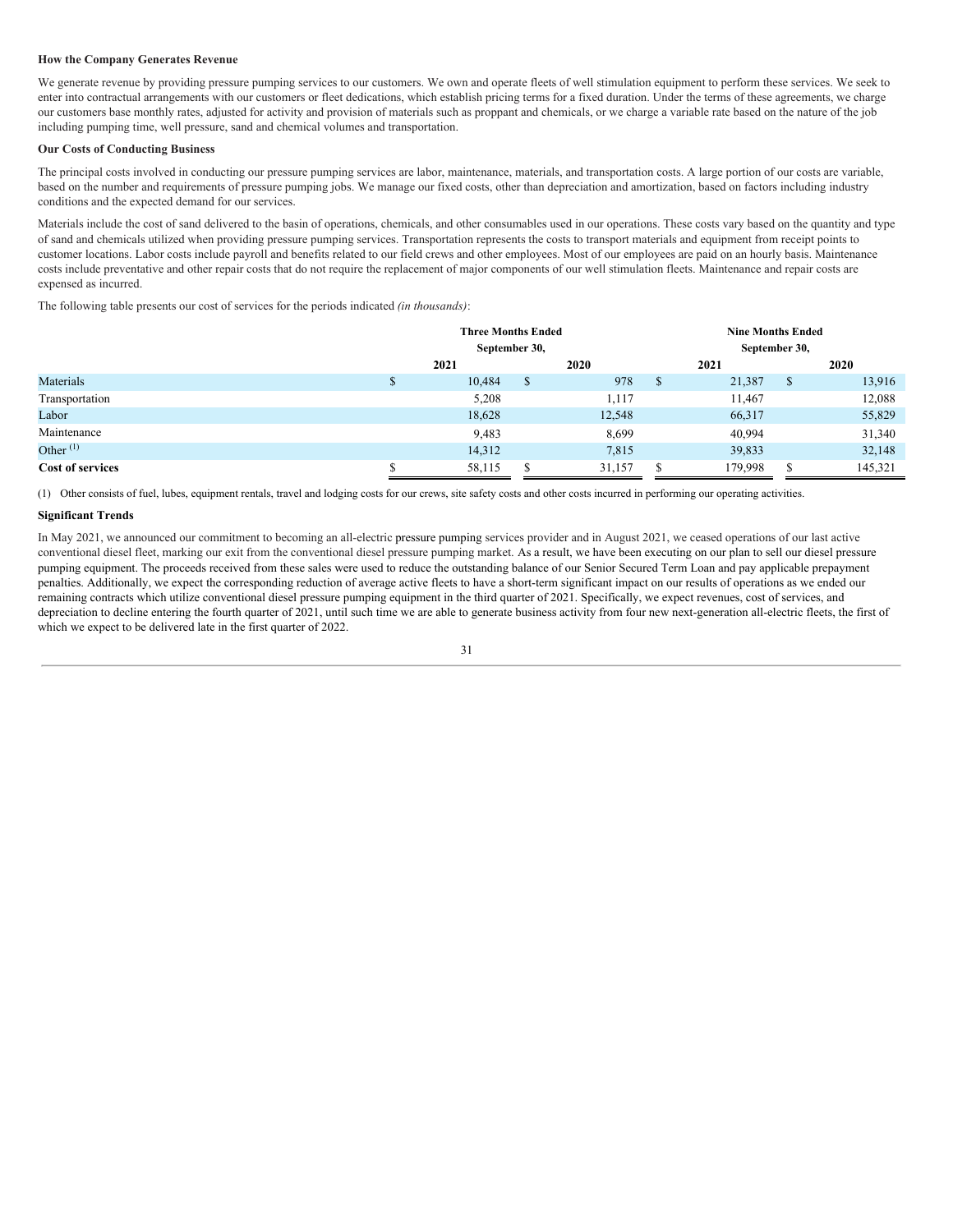### **Results of Operations**

*Three months ended September 30, 2021, compared to the three months ended September 30, 2020*

*(in thousands, except percentages)*

|                                                            |                          |                   | Three Months Ended September 30, |                   |  |          |              |  |  |
|------------------------------------------------------------|--------------------------|-------------------|----------------------------------|-------------------|--|----------|--------------|--|--|
|                                                            | 2021                     | $\frac{0}{0}$ (1) | 2020                             | $\frac{9}{6}$ (1) |  | Variance | % Variance   |  |  |
| Revenue                                                    | \$<br>56,477             | 100.0%            | \$<br>44,042                     | 100.0%            |  | 12,435   | 28.2%        |  |  |
| Costs and expenses:                                        |                          |                   |                                  |                   |  |          |              |  |  |
| Cost of services (excluding depreciation and amortization) | 58,115                   | 102.9%            | 31,157                           | 70.7%             |  | 26,958   | 86.5%        |  |  |
| Depreciation and amortization                              | 6,980                    | $12.4\%$          | 16,393                           | $37.2\%$          |  | (9, 413) | $(57.4)\%$   |  |  |
| Selling, general and administrative expenses               | 11,142                   | 19.7%             | 6,098                            | 13.8%             |  | 5,044    | 82.7%        |  |  |
| Loss (gain) on disposal of assets                          | (12,001)                 | $(21.2)\%$        | 755                              | $1.7\%$           |  | (12,756) | $(1689.5)\%$ |  |  |
| Loss from operations                                       | (7,759)                  | $(13.7)\%$        | (10, 361)                        | $(23.5)\%$        |  | 2,602    | $*(2)$       |  |  |
| Interest expense, net                                      | (10,634)                 | $(18.8)\%$        | (5,748)                          | $(13.1)\%$        |  | (4,886)  | 85.0%        |  |  |
| Change in fair value of warrant liabilities                | 2,052                    | $3.6\%$           | 1,783                            | $4.0\%$           |  | 269      | $*(2)$       |  |  |
| Gain on extinguishment of debt, net                        | 6,645                    | 11.8%             | $\overline{\phantom{a}}$         | $0.0\%$           |  | 6,645    | 100.0%       |  |  |
| Other income                                               | 117                      | $0.2\%$           | 30                               | $0.1\%$           |  | 87       | $*(2)$       |  |  |
| Income tax expense (benefit)                               | $\overline{\phantom{0}}$ | $0.0\%$           | (87)                             | $(0.2)\%$         |  | 87       | $*(2)$       |  |  |
| Net loss                                                   | (9,579)                  | $(17.0)\%$        | (14,209)                         | $(32.3)\%$        |  | 4,630    | $(32.6)\%$   |  |  |

(1) As a percentage of revenues. Percentage totals or differences in the above table may not equal the sum or difference of the components due to rounding. (2) Not meaningful.

*Revenue*. The increase in revenue was primarily attributable to an increase in business activity due to economic recovery from the COVID-19 pandemic and depressed oil prices in the prior period. During the third quarter of 2021 our average active fleet count was 6 fleets compared to 5 fleets in the prior comparable period. However, we expect revenue to decline in future quarters as we ceased operations of our last active conventional diesel fleet in the third quarter of 2021.

Cost of services, excluding depreciation and amortization. The increase in cost of services, excluding depreciation and amortization, was attributable to the increase in business activity due to economic recovery from the COVID-19 pandemic and depressed oil prices in the prior period. During the third quarter of 2021, we experienced elevated variable costs for labor, repair and maintenance, trucking and equipment rentals, and also incurred approximately \$5.5 million of expenses related to our exit from the diesel pressure pumping market and extra third-party labor to supplement staff out on COVID quarantine. Additionally, during the third quarter of 2021, we recognized \$1.0 million in sharebased compensation expense related to share-based awards granted in the quarter. Due to a vesting start date of January 1, 2021 for some of the share-based awards, \$0.7 million of share-based compensation expense was attributable to the first half of 2021. Similar to revenue, we expect cost of services, excluding depreciation and amortization, to decline in future quarters as we ceased operations of our last active conventional diesel fleet in the third quarter of 2021.

*Depreciation and amortization.* The decrease in depreciation and amortization was primarily due to the lower cost basis of depreciating long-lived assets because of impairment losses recorded in the first quarter of 2020. We expect depreciation and amortization to decline in future quarters as we continue to execute on our plan to sell our remaining diesel pressure pumping equipment.

*Selling, general and administrative expenses*. The increase in selling, general, and administrative expenses was primarily attributable to the reinstatement of salary levels due to improved economic conditions as compared to the prior period. Additionally, during the third quarter of 2021, we recognized \$3.0 million in share-based compensation expense related to share-based awards granted in the quarter. Due to a vesting start date of January 1, 2021 for some of the share-based awards, \$2.0 million of share-based compensation expense was attributable to the first half of 2021.

*Loss (gain) on disposal of assets*. In May 2021, we announced our plan to exit the diesel pressure pumping market and began selling our diesel pressure pumping equipment. As a result, we recognized a net gain on disposal of assets during the third quarter of 2021 as compared to a loss on disposal of assets in the prior period. We anticipate additional gains from the sale of diesel pressure pumping equipment in the coming quarters as we continue to execute on our plan to divest this equipment. Excluding these sales, the amount of gain or loss on disposal of assets fluctuates period over period due to differences in the operating conditions of our well stimulation equipment, such as wellbore pressure and rate of barrels pumped per minute, that impact the timing of disposals of our well stimulation pump components.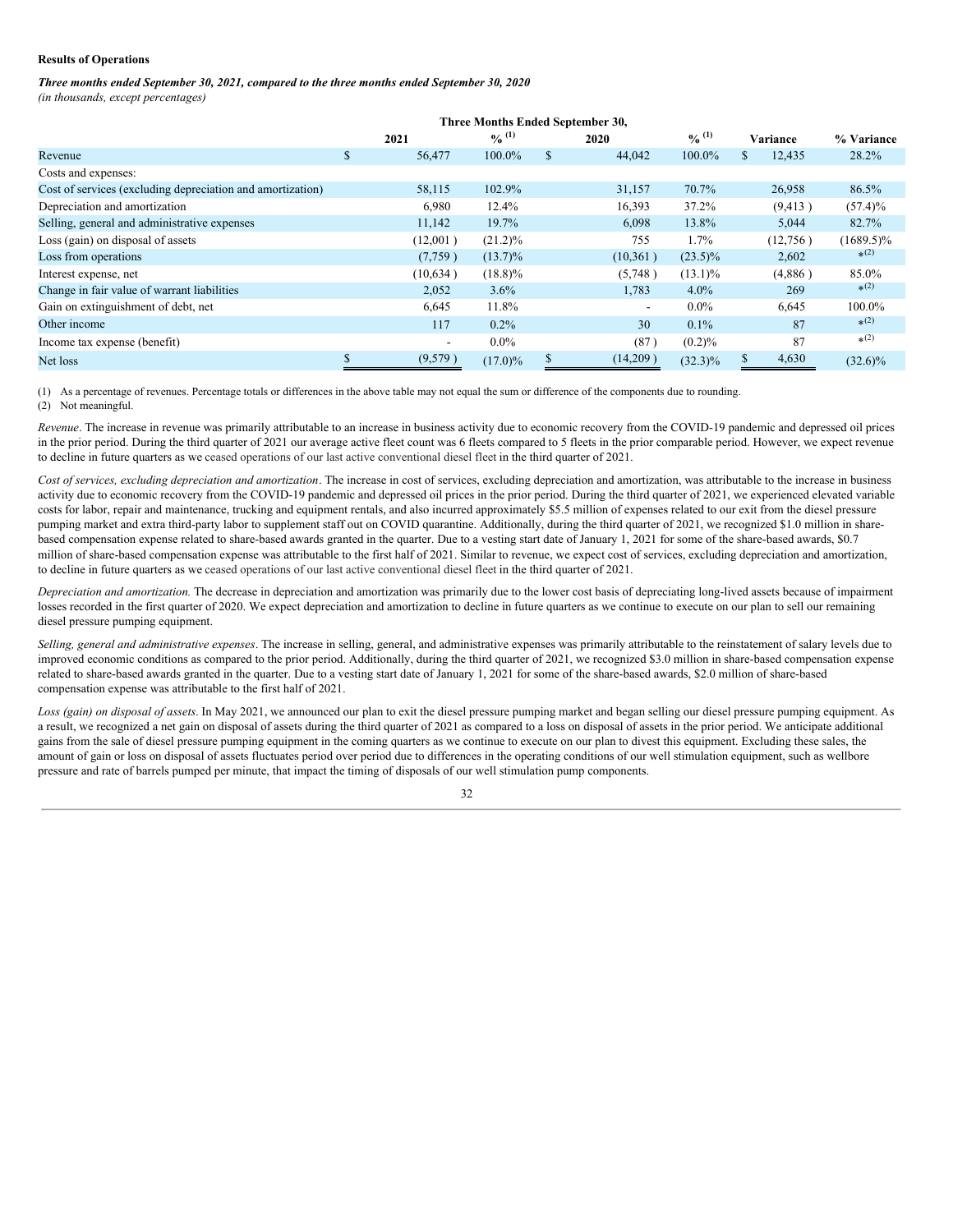*Interest expense, net*. The increase was primarily attributable to the interest expense associated with the Convertible Senior Notes issued during 2021.

Gain on extinguishment of debt, net. During the third quarter of 2021, we recognized a gain on extinguishment of debt of \$10.1 million for the forgiveness of the PPP loan and accrued interest, offset by a loss on extinguishment of debt for the unamortized debt discount and issuance costs and prepayment fees associated with the early repayment of our Senior Secured Term Loan.

### *Nine months ended September 30, 2021, compared to the nine months ended September 30, 2020*

*(in thousands, except percentages)*

| Nine Months Ended September 30,              |    |                          |                   |    |                          |             |    |            |             |  |
|----------------------------------------------|----|--------------------------|-------------------|----|--------------------------|-------------|----|------------|-------------|--|
|                                              |    | 2021                     | $\frac{0}{0}$ (1) |    | 2020                     | $O_{0}$ (1) |    | Variance   | % Variance  |  |
| Revenue                                      | \$ | 211,534                  | 100.0%            | \$ | 195,914                  | 100.0%      | S. | 15,620     | $8.0\%$     |  |
| Costs and expenses:                          |    |                          |                   |    |                          |             |    |            |             |  |
| Cost of services (excluding depreciation and |    |                          |                   |    |                          |             |    |            |             |  |
| amortization)                                |    | 179,998                  | 85.1%             |    | 145,321                  | 74.2%       |    | 34,677     | 23.9%       |  |
| Depreciation and amortization                |    | 27,922                   | 13.2%             |    | 65,759                   | 33.6%       |    | (37, 837)  | $(57.5)\%$  |  |
| Selling, general and administrative expenses |    | 25,746                   | $12.2\%$          |    | 30,376                   | 15.5%       |    | (4,630)    | $(15.2)\%$  |  |
| Impairment of long-lived assets              |    | $\overline{\phantom{a}}$ | $0.0\%$           |    | 147,543                  | 75.3%       |    | (147, 543) | $(100.0)\%$ |  |
| Litigation settlement                        |    | 35,000                   | 16.5%             |    | $\overline{\phantom{a}}$ | $0.0\%$     |    | 35,000     | 100.0%      |  |
| Loss (gain) on disposal of assets            |    | (10, 110)                | $(4.8)\%$         |    | 5,852                    | $3.0\%$     |    | (15,962)   | $(272.8)\%$ |  |
| Loss from operations                         |    | (47,022)                 | $(22.2)\%$        |    | (198, 937)               | $(101.5)\%$ |    | 151,915    | $* (2)$     |  |
| Interest expense, net                        |    | (24, 150)                | $(11.4)\%$        |    | (19,369)                 | $(9.9)\%$   |    | (4,781)    | 24.7%       |  |
| Change in fair value of warrant liabilities  |    | (5,235)                  | $(2.5)\%$         |    | 6,972                    | $3.6\%$     |    | (12,207)   | $*(2)$      |  |
| Patent license sales                         |    | 22,500                   | 10.6%             |    | $\blacksquare$           | $0.0\%$     |    | 22,500     | 100.0%      |  |
| Gain on extinguishment of debt, net          |    | 5,806                    | 2.7%              |    | $\overline{\phantom{a}}$ | $0.0\%$     |    | 5,806      | 100.0%      |  |
| Other income                                 |    | 169                      | $0.1\%$           |    | 81                       | $0.0\%$     |    | 88         | $*$ (2)     |  |
| Income tax expense (benefit)                 |    | (27)                     | $(0.0)\%$         |    | (824)                    | $(0.4)\%$   |    | 797        | $* (2)$     |  |
| Net loss                                     |    | (47,905)                 | $(22.6)\%$        | \$ | (210, 429)               | $(107.4)\%$ | S  | 162,524    | $* (2)$     |  |

(1) As a percentage of revenues. Percentage totals or differences in the above table may not equal the sum or difference of the components due to rounding.

*Revenue*. The increase in revenue was primarily attributable to an increase in business activity due to economic recovery from the COVID-19 pandemic and depressed oil prices in the second quarter of 2020. Our average active fleet count during the period increased to 8 fleets compared to 7 fleets in the prior comparable period. However, we expect revenue to decline in future quarters as we ceased operations of our last active conventional diesel fleet in the third quarter of 2021.

Cost of services, excluding depreciation and amortization. The increase in cost of services, excluding depreciation and amortization, was attributable to the increase in business activity due to economic recovery from the COVID-19 pandemic and depressed oil prices in the prior comparable period. During the third quarter of 2021, we experienced elevated variable costs for labor, repair and maintenance, trucking and equipment rentals, and also incurred approximately \$5.5 million of expenses related to our exit from the diesel pressure pumping market and extra third-party labor to supplement staff out on COVID quarantine. Similar to revenue, we expect cost of services, excluding depreciation and amortization, to decline in future quarters as we ceased operations of our last active conventional diesel fleet in the third quarter of 2021.

*Depreciation and amortization.* The decrease in depreciation and amortization was primarily due to the lower cost basis of depreciating long-lived assets because of impairment losses recorded in the first quarter of 2020. We expect depreciation and amortization to decline in future quarters as we continue to execute on our plan to sell our remaining diesel pressure pumping equipment.

*Selling, general and administrative expenses*. The decrease in selling, general, and administrative expenses was primarily attributable to our recording of a bad debt reserve of \$9.0 million in the first quarter of 2020 due to the economic downturn, which was partly offset by increases in the nine months ended September 30, 2021 associated with the reinstatement of salary levels due to improved economic conditions as compared to the prior period. Additionally, share-based compensation expense increased in the current period due to share-based awards issued in the fourth quarter of 2020 and third quarter of 2021.



<sup>(2)</sup> Not meaningful.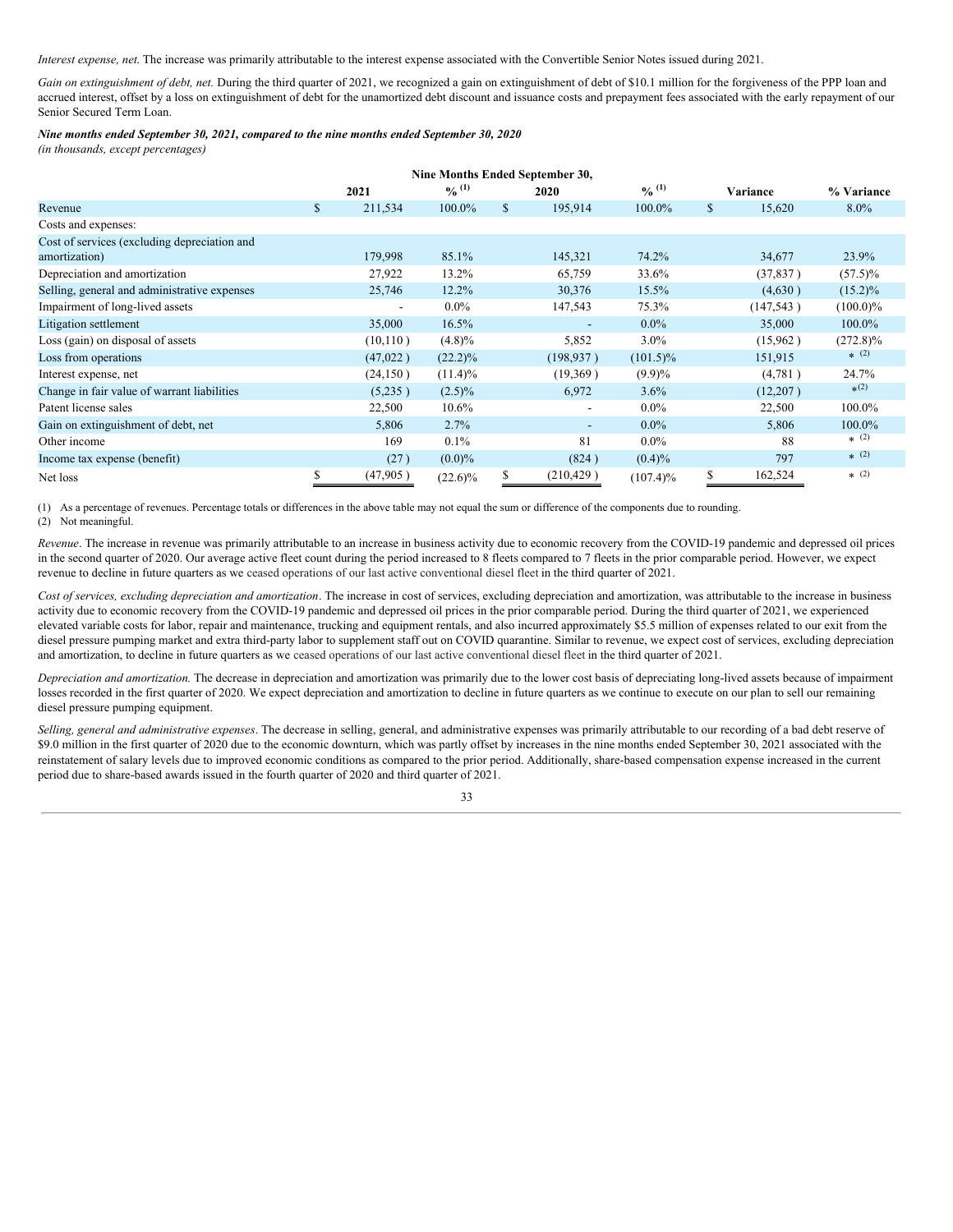*Impairment of long-lived assets.* As a result of impairment tests that we performed in the first quarter of 2020, we determined that the carrying value of long-lived assets exceeded their fair value. Therefore, we recorded an impairment charge of \$147.5 million in the first quarter of 2020 to reduce the carrying value of property and equipment and finite-lived intangible assets to fair value. No such impairment charge was recorded during the nine months ended September 30, 2021.

*Loss (gain) on disposal of assets*. In May 2021, we announced our plan to exit the diesel pressure pumping market and began selling our diesel pressure pumping equipment. As a result, we recognized a net gain on disposal of assets during the nine months ended September 30, 2021 as compared to a loss on disposal of assets in the prior period. We anticipate additional gains from the sale of diesel pressure pumping equipment in the coming quarters as we continue to execute on our plan to divest this equipment. Excluding these sales, the amount of gain or loss on disposal of assets fluctuates period over period due to differences in the operating conditions of our well stimulation equipment, such as wellbore pressure and rate of barrels pumped per minute, that impact the timing of disposals of our well stimulation pump components.

*Litigation settlement.* The Company was named as a defendant in a lawsuit filed in January 2019 by a vendor alleging that the Company breached a multi-year contract. In June 2021, following entry of the final judgement by the court in favor of the vendor, the Company entered into a settlement agreement to pay \$35.0 million in cash, among other things. The cash portion of the settlement agreement was paid in June 2021.

*Patent license sales.* On June 24, 2021, the Company issued a Convertible Senior Note in the principal amount of \$22.5 million that was convertible into the License Agreement. On June 29, 2021, the holder exercised its right to convert the Convertible Senior Note in full and the Company entered into the License Agreement, which provides the licensee a five-year option to purchase up to 20 licenses to build and operate electric well stimulation fleets using the Company's patented Clean Fleet® technology. Upon entry into the License Agreement, the Company sold three licenses to build and operate three electric well stimulation fleets, each valued at \$7.5 million.

*Gain on extinguishment of debt, net.* During the third quarter of 2021, we recognized a gain on extinguishment of debt of \$10.1 million for the forgiveness of the PPP loan and accrued interest, offset by a loss on extinguishment of debt for the unamortized debt discount and issuance costs and prepayment fees associated with the early repayment of our Senior Secured Term Loan.

#### **Liquidity and Capital Resources**

Our primary sources of liquidity and capital resources are cash on the balance sheet, cash flow generated from operating activities, proceeds from the issuance of equity, proceeds from the issuance of Convertible Senior Notes, and borrowings and borrowing capacity under our ABL Credit Facility.

We believe that our current cash position, working capital balance, favorable payment terms under our Senior Secured Term Loan, borrowing capacity under our ABL Credit Facility, and amounts raised from the issuance of Convertible Senior Notes and shares of Class A common stock under the ATM Agreement will be sufficient to satisfy the anticipated cash requirements associated with our existing operations for at least the next twelve months.

### *Senior Secured Term Loan and ABL Credit Facility*

As of November 1, 2021, our Senior Secured Term Loan is not subject to financial covenants but is subject to certain non-financial covenants, including but not limited to, reporting, insurance, notice and collateral maintenance covenants as well as limitations on the incurrence of indebtedness, permitted investments, liens on assets, asset dispositions, paying dividends, transactions with affiliates, mergers, consolidations and special purpose entities used for stand-alone equipment financings. As of November 8, 2021, the outstanding principal balance of the Senior Secured Term Loan was \$156.8 million. As of September 30, 2021, we were in compliance with all of the covenants under our Senior Secured Term Loan.

All borrowings under our ABL Credit Facility are subject to the satisfaction of customary conditions, including the absence of a default and the accuracy of representations and warranties and certifications regarding sales of certain inventory, and to a borrowing base. As of November 1, 2021, the borrowing base was \$29.5 million and the outstanding revolver loan balance was \$14.7 million. As of September 30, 2021, we were in compliance with all of the covenants under our ABL Credit Facility.

#### *USDA Loan*

In November 2020, we entered into a Business Loan Agreement (the "USDA Loan") with a commercial bank pursuant to the United States Department of Agriculture, Business & Industry Coronavirus Aid, Relief, and Economic Security Act Guaranteed Loan Program, in the aggregate principal amount of up to \$25.0 million for the purpose of providing long-term financing for eligible working capital. Interest payments are due monthly at the interest rate of 5.75% per annum beginning on December 12, 2020 but principal payments are not required until December 12, 2023. As of September 30, 2021, the outstanding principal balance of the USDA Loan was \$25.0 million.

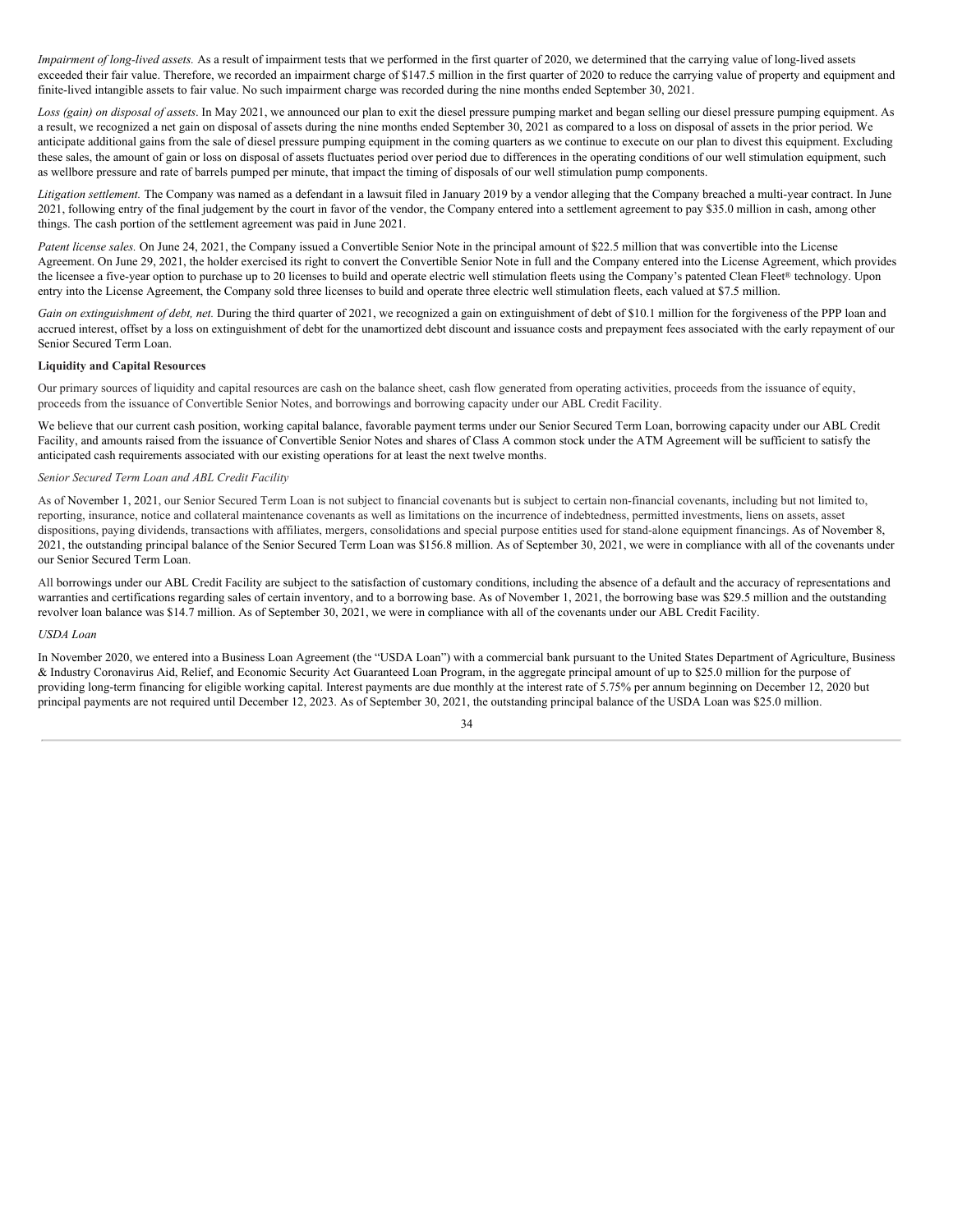The USDA Loan is subject to certain financial covenants. The Company is required to maintain a Debt Service Coverage Ratio (as defined in the USDA Loan) of not less than 1.25:1, to be monitored annually, beginning in calendar year 2021. Additionally, the Company is required to maintain a ratio of debt to net worth of not more than 9:1, to be monitored annually based upon year-end financial statements beginning in calendar year 2022.

### *Convertible Senior Notes*

During the nine months ended September 30, 2021, we issued an aggregate of \$136.5 million in principal amount of 16.0% Convertible Senior Secured (Third Lien) PIK Notes (the "Convertible Senior Notes") in exchange for cash and shares of Series A preferred stock. During the nine months ended September 30, 2021, we received cash proceeds of \$97.5 million. We used a portion of the proceeds to pay a litigation settlement of \$35.0 million and expect that the remaining proceeds will be used for general corporate purposes, including capital growth. As of September 30, 2021, we had \$114.0 million of principal outstanding of the Convertible Senior Notes, which are convertible into the shares of the Company's Class A common stock.

#### *ATM Agreement*

On June 26, 2020, the Company entered into an Equity Distribution Agreement (the "ATM Agreement") with Piper Sandler & Co. relating to the Company's Class A common stock. In accordance with the terms of the ATM Agreement, the Company may offer and sell shares of its Class A common stock over a period of time. The ATM Agreement relates to an "at-the-market" offering program. Under the ATM Agreement, the Company will pay Piper Sandler an aggregate commission of up to 3% of the gross sales price per share of Class A common stock sold under the ATM Agreement. On March 19, 2021, the Company increased the number of shares of Class A common stock that it may offer in accordance with the terms of the ATM Agreement to a total amount of \$50.0 million. During the nine months ended September 30, 2021, the Company sold 4,287,519 shares of Class A common stock for total net proceeds of \$13.6 million and paid \$0.4 million in commissions under the ATM Agreement. Since inception on June 26, 2020 through September 30, 2021, the Company has sold a total of 4,513,879 shares of Class A common stock under the ATM Agreement for total net proceeds of \$14.0 million and paid \$0.4 million in commissions.

### **Cash Flows**

*(in thousands)*

|                                 |      | <b>Nine Months Ended</b> |           |  |  |  |  |  |  |
|---------------------------------|------|--------------------------|-----------|--|--|--|--|--|--|
|                                 |      | September 30,            |           |  |  |  |  |  |  |
|                                 | 2021 |                          | 2020      |  |  |  |  |  |  |
| Net cash provided by (used in): |      |                          |           |  |  |  |  |  |  |
| Operating activities            | ъ    | (20, 253)<br>S           | 19,089    |  |  |  |  |  |  |
| Investing activities            |      | (14, 632)                | (28,170)  |  |  |  |  |  |  |
| Financing activities            |      | 60,218                   | (31, 285) |  |  |  |  |  |  |

*Operating Activities*. Net cash provided by (used in) operating activities primarily represents the results of operations exclusive of non-cash expenses, including depreciation, amortization, provision for losses on accounts receivable and inventory, interest, impairment losses, losses on disposal of assets, changes in fair value of warrant liabilities and share-based compensation and the impact of changes in operating assets and liabilities. Net cash used in operating activities was \$20.3 million for the nine months ended September 30, 2021 primarily due to a litigation settlement of \$35.0 million and \$3.0 million of working capital payments from proceeds under our USDA Loan, which was partly offset by improvement in collection of our receivables.

Net cash provided by operating activities was \$19.1 million for the nine months ended September 30, 2020, primarily attributable to accelerated collections of accounts receivables, which was offset in part by interest payments related to our Senior Secured Term Loan during the first quarter of 2020.

*Investing Activities*. Net cash used in investing activities decreased by \$13.6 million from the prior corresponding period, primarily related to proceeds from the sale of property and equipment as we began selling our diesel pressure pumping equipment in May 2021. Net cash used in investing activities was \$14.6 million for the nine months ended September 30, 2021, primarily due to \$47.6 million in purchases of property and equipment, consisting of \$22.6 million related to growth capital expenditures and the remainder related to maintaining and supporting our existing pressure pumping equipment and payments made to replace damaged property and equipment. This was offset in part by \$26.6 million in proceeds from the sale of property and equipment and \$6.4 million of insurance proceeds related to the damaged property and equipment.

Net cash used in investing activities was \$28.2 million for the nine months ended September 30, 2020, primarily due to \$43.9 million in purchases of property and equipment, consisting of \$18.8 million related to maintaining and supporting our existing pressure pumping equipment, \$0.3 million related to fleet enhancements and \$24.8 million related to growth capital expenditures. This was offset in part by proceeds of \$15.8 million from the sale of certain property and equipment.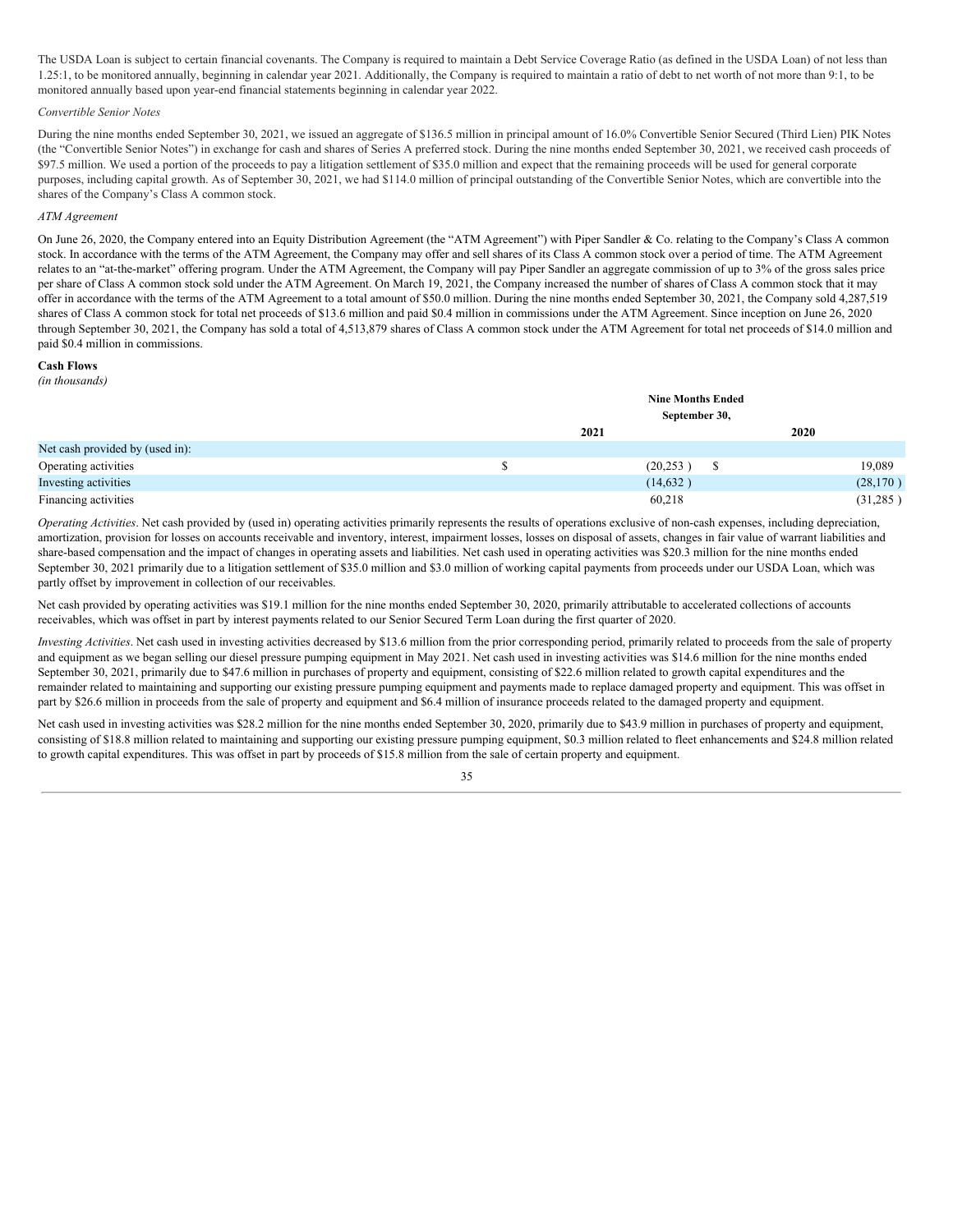*Financing Activities*. During the nine months ended September 30, 2021, cash provided by financing activities primarily consisted of \$97.5 million of proceeds from the issuance of Convertible Senior Notes, proceeds of \$13.6 million from the issuance of common stock and \$2.9 million of net proceeds from notes payable, offset in part by \$44.9 million of payments on our Senior Secured Term Loan, \$1.4 million of net payments on our ABL Credit Facility and debt issuance costs of \$7.1 million.

During the nine months ended September 30, 2020, cash used in financing activities primarily consisted of net payments of \$25.3 million related to our ABL Credit Facility, \$6.2 million repayment of notes payable, \$4.3 million of payments for capital leases and debt issuance costs of \$20.2 million. This was offset by \$19.6 million in net proceeds from the issuance of Series B preferred stock and \$10.0 million of proceeds from the PPP Loan.

*Capital Expenditures*. Our business requires continual investments to upgrade or enhance existing property and equipment and to ensure compliance with safety and environmental regulations. Capital expenditures primarily relate to maintenance capital expenditures, growth capital expenditures and fleet enhancement capital expenditures. Maintenance capital expenditures include expenditures needed to maintain and to support our current operations. Growth capital expenditures include expenditures to generate incremental distributable cash flow. Fleet enhancement capital expenditures include expenditures on new equipment related to existing fleets that increase the productivity of the fleet. Capital expenditures for growth and fleet enhancement initiatives are discretionary.

We classify maintenance capital expenditures as expenditures required to maintain or supplement existing well stimulation fleets. We budget maintenance capital expenditures based on historical run rates and current maintenance schedules. Growth capital expenditures relate to adding additional well stimulation fleets and are based on quotes obtained from equipment manufacturers and our estimate for the timing of placing orders, disbursing funds and receiving the equipment. Fleet enhancement capital expenditures relate to technology enhancements to existing fleets that increase their productivity and are based on quotes obtained from equipment manufacturers and our estimate for the timing of placing orders, disbursing funds and receiving the equipment.

We continuously evaluate our capital expenditures and the amount we ultimately spend will depend on several factors, including expected industry activity levels and company initiatives. We intend to fund most of our capital expenditures, contractual obligations and working capital needs with cash on hand, cash generated from operations, borrowing capacity under our ABL Credit Facility and other financing sources.

#### **Off-Balance Sheet Arrangements**

We are a party to transactions, agreements or other contractual arrangements defined as "off-balance sheet arrangements" that could have a material future effect on our financial position, results of operations, liquidity, and capital resources. The most significant of these off-balance sheet arrangements include equipment and sand purchase commitments disclosed in "Note 17 – Commitments and Contingencies" in the Notes to Condensed Consolidated Financial Statements.

We do not have a retained or contingent interest in assets transferred to an unconsolidated entity, we do not have any obligation under a contract that would be accounted for as a derivative instrument, and we do not have any interest in entities referred to as variable interest entities.

### <span id="page-35-0"></span>**ITEM 3. QUANTITATIVE AND QUALITATIVE DISCLOSURES ABOUT MARKET RISK.**

As a smaller reporting company, we are not required to provide the information required by this item.

### <span id="page-35-1"></span>**ITEM 4. CONTROLS AND PROCEDURES.**

Our disclosure controls and procedures are designed to ensure that information required to be disclosed in the reports we file or submit under the Exchange Act is recorded, processed, summarized, and reported within the time periods specified in the SEC's rules and forms and that such information is accumulated and communicated to management, including the Chief Executive Officer and Chief Financial Officer, as appropriate, to allow timely decisions regarding required disclosure.

### **Evaluation of Disclosure Controls and Procedures**

Under the supervision and with the participation of our management, including the Chief Executive Officer and Chief Financial Officer, we conducted an evaluation of the effectiveness of our disclosure controls and procedures (as such term is defined in Rules 13a-15(e) and 15d-15(e) under the Exchange Act) as of the end of the quarter ended September 30, 2021. Based on this evaluation, our Chief Executive Officer and Chief Financial Officer concluded that our disclosure controls and procedures were effective as of the quarter ended September 30, 2021.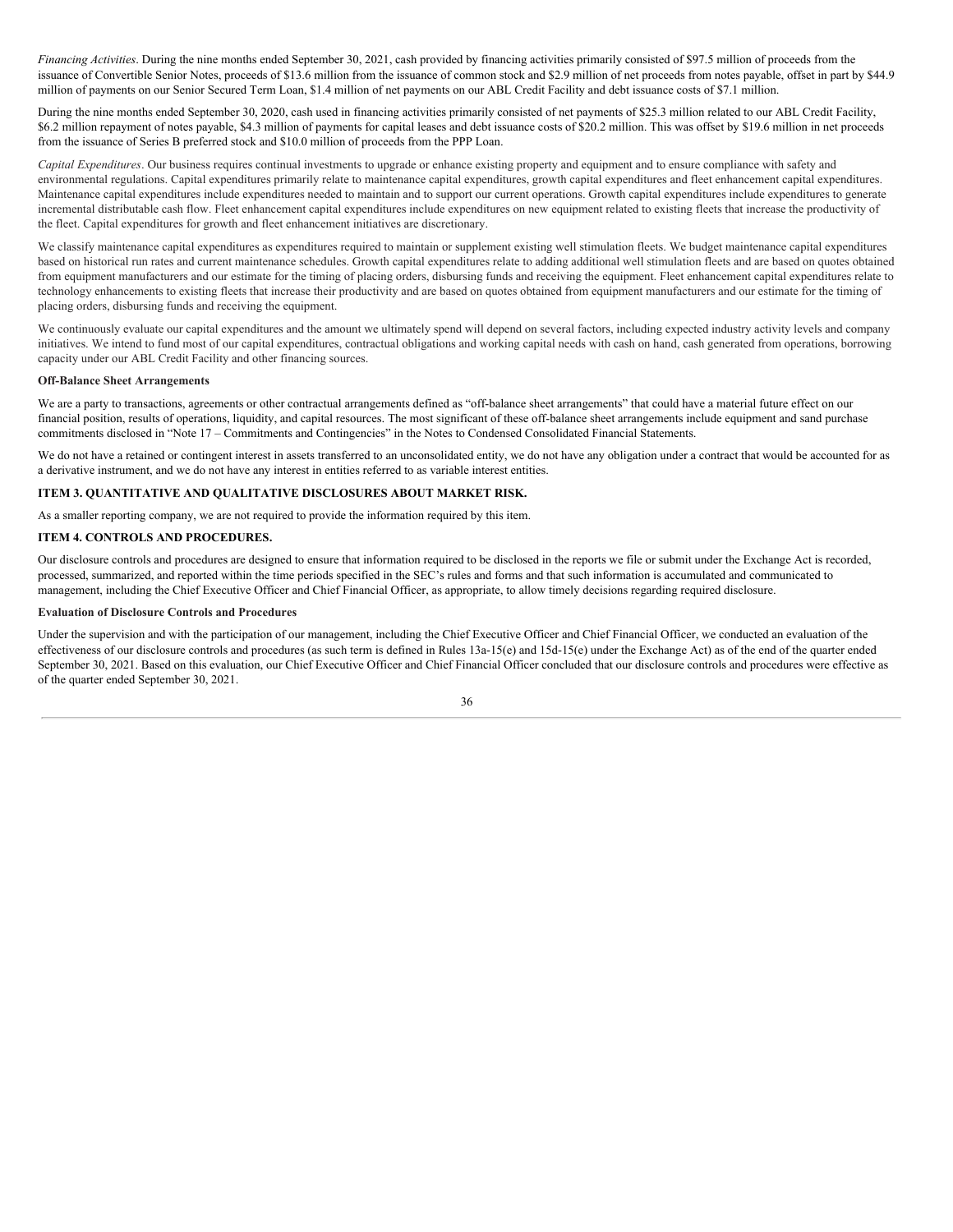#### **Remediation Plan for Material Weakness in Internal Control over Financial Reporting and Status**

During the quarter ended June 30, 2021, management identified a material weakness in our internal control over financial reporting with respect to the classification of the Company's warrants as components of equity instead of as liabilities as more fully described in our Amended Annual Report. Management implemented remediation steps to address the material weakness and to improve our internal control over financial reporting. Specifically, we expanded and improved our review process for complex securities and related accounting standards. We further improved this process by enhancing access to accounting literature, research materials and documents and increased communication among our personnel and third-party professionals with whom we consult regarding complex accounting applications. Management believes that the previously identified material weakness has been remediated as of September 30, 2021.

### **Changes in Internal Control over Financial Reporting**

During the quarter ended September 30, 2021, the Company implemented a new enterprise resource planning ("ERP") system. The new ERP system replaced our previous accounting system and general ledger. As a result of this implementation, the Company modified certain existing controls and implemented new controls and procedures related to the new ERP system to maintain appropriate internal control over financial reporting during and after the system change. We will continue to monitor the impact of this implementation on our processes and procedures, as well as the impact on our internal controls over financial reporting.

Other than the changes described above, there were no changes made in our internal control over financial reporting during the quarter ended September 30, 2021 that have materially affected, or are reasonably likely to materially affect, the Company's internal control over financial reporting.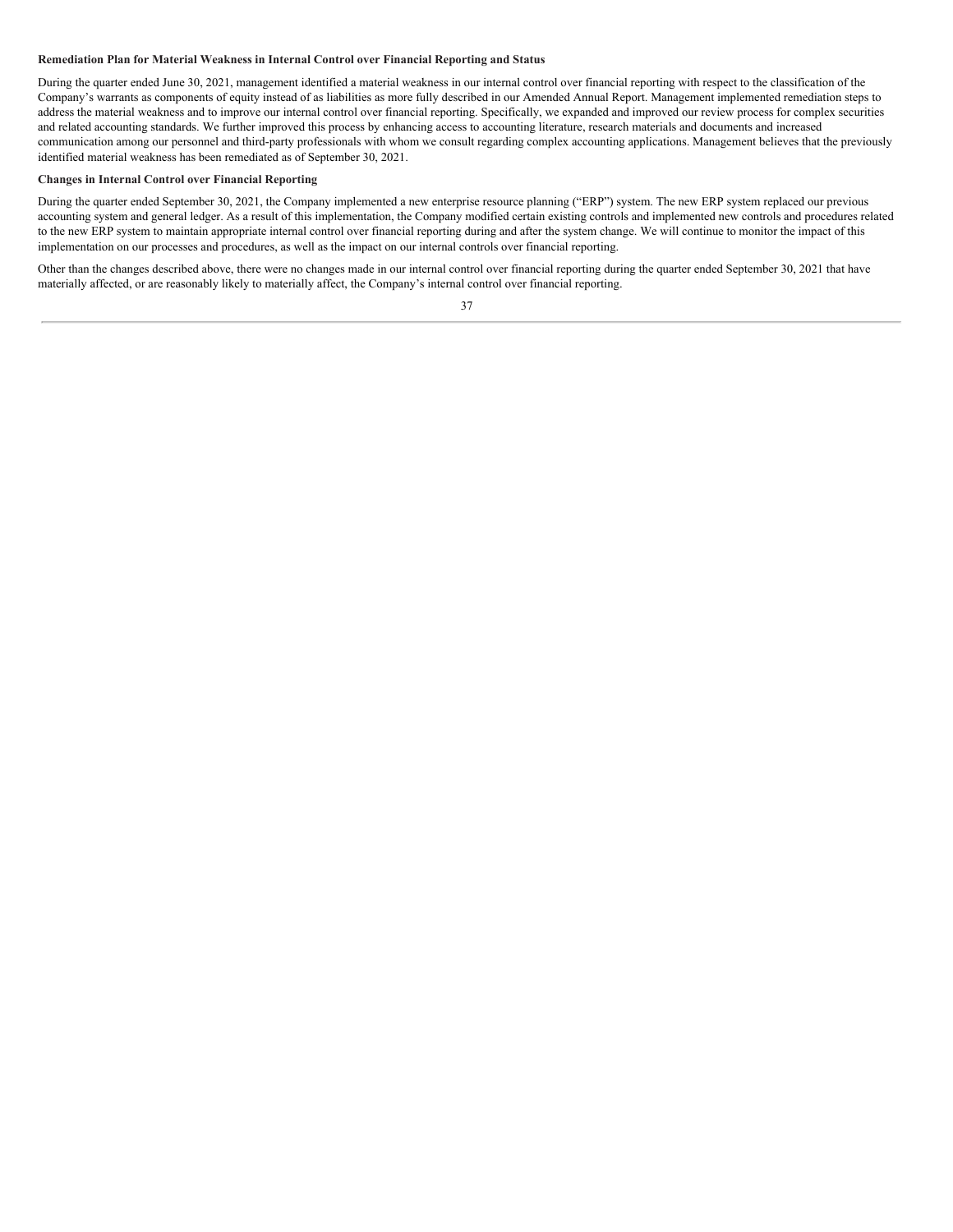### **PART II**

### <span id="page-37-1"></span><span id="page-37-0"></span>**ITEM 1. LEGAL PROCEEDINGS.**

See "Note 17 – Commitments and Contingencies" in the Notes to Condensed Consolidated Financial Statements for further information.

# <span id="page-37-2"></span>**ITEM 1A. RISK FACTORS.**

Except as set forth below, no material changes have occurred from the risk factors previously disclosed in the Company's Amended Annual Report. See also Part I, Item 2 "Disclosure Regarding Forward-Looking Statements" of this Quarterly Report on Form 10-Q.

### Our exit from the diesel pressure pumping market may negatively impact our liquidity and our ability to generate revenues and service our outstanding indebtedness for a *period of time.*

In May 2021, we announced our commitment to becoming an all-electric pressure pumping services provider and in August 2021, we ceased operations of our last active conventional diesel fleet, marking our exit from the conventional diesel pressure pumping market. We have sold a portion of our diesel pressure pumping equipment and expect to continue to sell off the remainder of our diesel pressure pumping equipment, which has and will result in a reduction in the number of fleets we have available to provide pressure pumping services until we are able to build out our all-electric well stimulation equipment. Until we are able to complete the build out of the electric equipment, we expect to generate less revenue, which may adversely impact our ability to service our outstanding indebtedness. Additionally, the decrease in revenue will result in a reduction in the borrowing base available under our ABL Credit Facility, which may adversely impact our liquidity.

### <span id="page-37-3"></span>**ITEM 2. UNREGISTERED SALES OF EQUITY SECURITIES AND USE OF PROCEEDS.**

None.

### <span id="page-37-4"></span>**ITEM 3. DEFAULTS UPON SENIOR SECURITIES.**

Not applicable.

#### <span id="page-37-5"></span>**ITEM 4. MINE SAFETY DISCLOSURES.**

Not applicable.

### <span id="page-37-6"></span>**ITEM 5. OTHER INFORMATION.**

None.

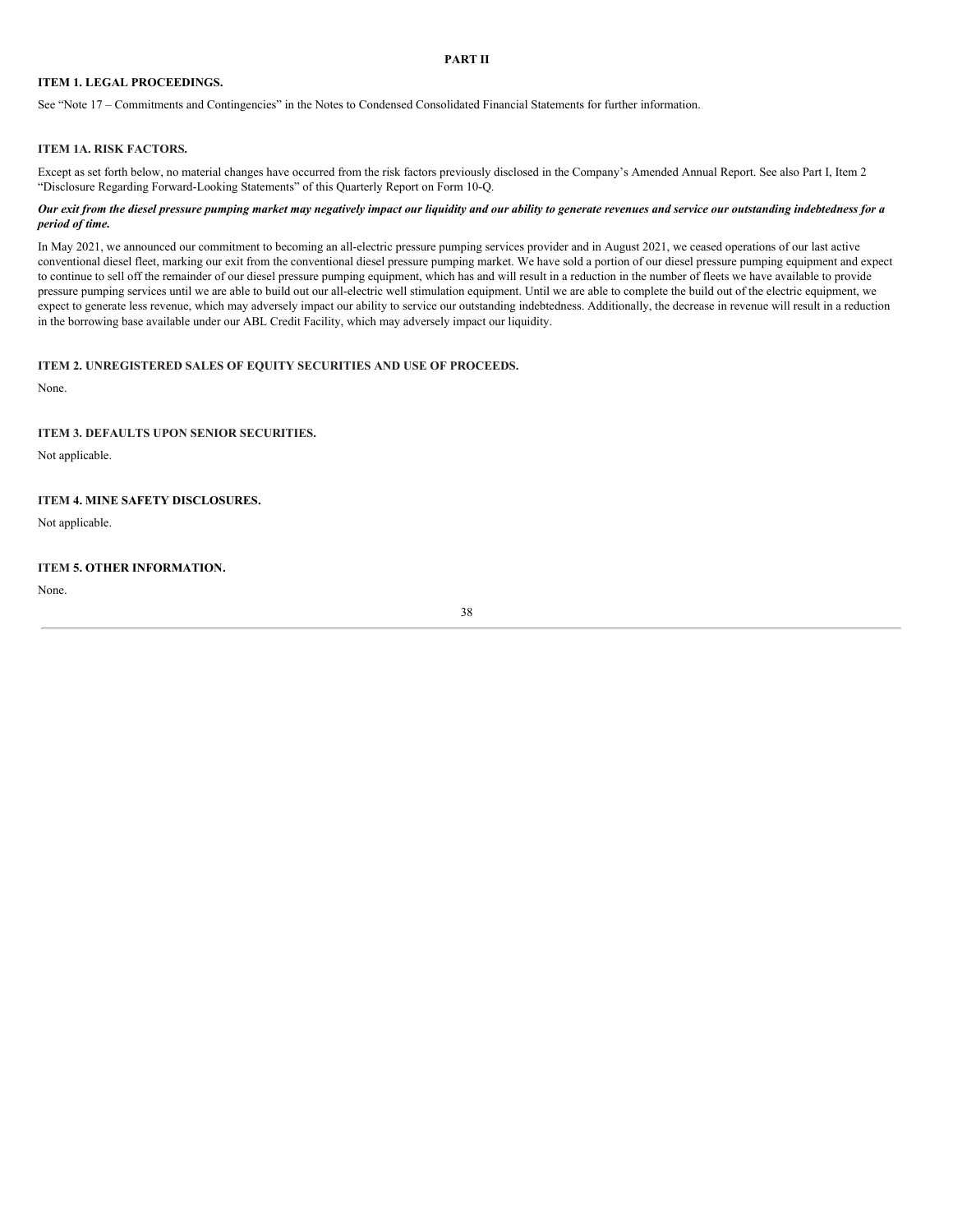# <span id="page-38-0"></span>**ITEM 6. EXHIBITS**

The exhibits required to be filed or furnished by Item 601 of Regulation S-K are listed below.

| Second Amended and Restated Certificate of Incorporation of U.S. Well Services, Inc (incorporated by reference to Exhibit 3.1 of the Current Report on<br>3.1<br>Form 8-K (File No. 001-38025), filed with the SEC on November 16, 2018).<br>3.2<br>Certificate of Amendment to the Second Amended and Restated Certificate of Incorporation of U.S. Well Services, Inc., dated as of September 30, 2021<br>(incorporated by reference to Exhibit 3.1 of the Current Report on Form 8-K (File No. 001-38025), filed with the SEC on October 1, 2021).<br>Certificate of Designations, dated May 24, 2019, of U.S. Well Services, Inc. (incorporated by reference to Exhibit 3.1 of the Current Report on Form 8-K<br>3.3<br>(File No. 001-38025), filed with the SEC on May 24, 2019).<br>Certificate of Designations, dated March 31, 2020, of U.S. Well Services, Inc. (incorporated by reference to Exhibit 3.1 of the Current Report on Form 8-K<br>3.4<br>(File No. 001-38025), filed with the SEC on April 2, 2020).<br>First Amendment to Certificate of Designations of the Series B Redeemable Convertible Preferred Stock, dated September 14, 2021 (incorporated by<br>3.5<br>reference to Exhibit 3.1 of the Current Report on Form 8-K (File No. 001-38025), filed with the SEC on September 17, 2021).<br>Amended and Restated Bylaws (incorporated by reference to Exhibit 3.4 of the Registration Statement on Form S-1 (File No. 333-216076), filed with the<br>3.6 |  |
|--------------------------------------------------------------------------------------------------------------------------------------------------------------------------------------------------------------------------------------------------------------------------------------------------------------------------------------------------------------------------------------------------------------------------------------------------------------------------------------------------------------------------------------------------------------------------------------------------------------------------------------------------------------------------------------------------------------------------------------------------------------------------------------------------------------------------------------------------------------------------------------------------------------------------------------------------------------------------------------------------------------------------------------------------------------------------------------------------------------------------------------------------------------------------------------------------------------------------------------------------------------------------------------------------------------------------------------------------------------------------------------------------------------------------------------------------------------------------------------|--|
|                                                                                                                                                                                                                                                                                                                                                                                                                                                                                                                                                                                                                                                                                                                                                                                                                                                                                                                                                                                                                                                                                                                                                                                                                                                                                                                                                                                                                                                                                      |  |
|                                                                                                                                                                                                                                                                                                                                                                                                                                                                                                                                                                                                                                                                                                                                                                                                                                                                                                                                                                                                                                                                                                                                                                                                                                                                                                                                                                                                                                                                                      |  |
|                                                                                                                                                                                                                                                                                                                                                                                                                                                                                                                                                                                                                                                                                                                                                                                                                                                                                                                                                                                                                                                                                                                                                                                                                                                                                                                                                                                                                                                                                      |  |
|                                                                                                                                                                                                                                                                                                                                                                                                                                                                                                                                                                                                                                                                                                                                                                                                                                                                                                                                                                                                                                                                                                                                                                                                                                                                                                                                                                                                                                                                                      |  |
|                                                                                                                                                                                                                                                                                                                                                                                                                                                                                                                                                                                                                                                                                                                                                                                                                                                                                                                                                                                                                                                                                                                                                                                                                                                                                                                                                                                                                                                                                      |  |
|                                                                                                                                                                                                                                                                                                                                                                                                                                                                                                                                                                                                                                                                                                                                                                                                                                                                                                                                                                                                                                                                                                                                                                                                                                                                                                                                                                                                                                                                                      |  |
|                                                                                                                                                                                                                                                                                                                                                                                                                                                                                                                                                                                                                                                                                                                                                                                                                                                                                                                                                                                                                                                                                                                                                                                                                                                                                                                                                                                                                                                                                      |  |
|                                                                                                                                                                                                                                                                                                                                                                                                                                                                                                                                                                                                                                                                                                                                                                                                                                                                                                                                                                                                                                                                                                                                                                                                                                                                                                                                                                                                                                                                                      |  |
|                                                                                                                                                                                                                                                                                                                                                                                                                                                                                                                                                                                                                                                                                                                                                                                                                                                                                                                                                                                                                                                                                                                                                                                                                                                                                                                                                                                                                                                                                      |  |
|                                                                                                                                                                                                                                                                                                                                                                                                                                                                                                                                                                                                                                                                                                                                                                                                                                                                                                                                                                                                                                                                                                                                                                                                                                                                                                                                                                                                                                                                                      |  |
| SEC on February 15, 2017).                                                                                                                                                                                                                                                                                                                                                                                                                                                                                                                                                                                                                                                                                                                                                                                                                                                                                                                                                                                                                                                                                                                                                                                                                                                                                                                                                                                                                                                           |  |
| 4.1<br>Registration Rights Agreement, dated June 24, 2021, by and among U.S. Well Services, Inc. and the Purchasers party thereto (incorporated by reference to                                                                                                                                                                                                                                                                                                                                                                                                                                                                                                                                                                                                                                                                                                                                                                                                                                                                                                                                                                                                                                                                                                                                                                                                                                                                                                                      |  |
| Exhibit 4.4 of the Current Report on Form 8-K (File No. 001-38025), filed with the SEC on June 28, 2021).                                                                                                                                                                                                                                                                                                                                                                                                                                                                                                                                                                                                                                                                                                                                                                                                                                                                                                                                                                                                                                                                                                                                                                                                                                                                                                                                                                            |  |
| First Amendment to Registration Rights Agreement, dated June 25, 2021, by and among U.S. Well Services, Inc. and the Purchasers party thereto<br>4.2                                                                                                                                                                                                                                                                                                                                                                                                                                                                                                                                                                                                                                                                                                                                                                                                                                                                                                                                                                                                                                                                                                                                                                                                                                                                                                                                 |  |
| (incorporated by reference to Exhibit 4.5 to the Current Report on Form 8-K (File No. 001-38025) filed with the SEC on June 28, 2021).                                                                                                                                                                                                                                                                                                                                                                                                                                                                                                                                                                                                                                                                                                                                                                                                                                                                                                                                                                                                                                                                                                                                                                                                                                                                                                                                               |  |
| Second Amendment to Amended and Restated Registration Rights Agreement, by and among the Company and the Holders party thereto, dated September<br>4.3<br>14, 2021 (incorporated by reference to Exhibit 4.1 to the Current Report on Form 8-K (File No. 001-38025) filed with the SEC on September 17, 2021).                                                                                                                                                                                                                                                                                                                                                                                                                                                                                                                                                                                                                                                                                                                                                                                                                                                                                                                                                                                                                                                                                                                                                                       |  |
| Form of Cash Note (included as Exhibit B-1 to the Note Purchase Agreement, incorporated by referenced to Exhibit 10.1 to the Current Report on Form 8-<br>4.4                                                                                                                                                                                                                                                                                                                                                                                                                                                                                                                                                                                                                                                                                                                                                                                                                                                                                                                                                                                                                                                                                                                                                                                                                                                                                                                        |  |
| K (File No. 001-38025) filed with the SEC on June 28, 2021).                                                                                                                                                                                                                                                                                                                                                                                                                                                                                                                                                                                                                                                                                                                                                                                                                                                                                                                                                                                                                                                                                                                                                                                                                                                                                                                                                                                                                         |  |
| Form of Exchange Note (included as Exhibit B-2 to the Note Purchase Agreement, incorporated by referenced to Exhibit 10.1 to the Current Report on<br>4.5<br>Form 8-K (File No. 001-38025) filed with the SEC on June 28, 2021).                                                                                                                                                                                                                                                                                                                                                                                                                                                                                                                                                                                                                                                                                                                                                                                                                                                                                                                                                                                                                                                                                                                                                                                                                                                     |  |
| Form of License Linked Notes (included as Exhibit B-3 to the Note Purchase Agreement, incorporated by referenced to Exhibit 10.1 to the Current Report<br>4.6                                                                                                                                                                                                                                                                                                                                                                                                                                                                                                                                                                                                                                                                                                                                                                                                                                                                                                                                                                                                                                                                                                                                                                                                                                                                                                                        |  |
| on Form 8-K (File No. 001-38025) filed with the SEC on June 28, 2021).                                                                                                                                                                                                                                                                                                                                                                                                                                                                                                                                                                                                                                                                                                                                                                                                                                                                                                                                                                                                                                                                                                                                                                                                                                                                                                                                                                                                               |  |
| Second Amendment to Note Purchase Agreement, dated August 11, 2021, by and among U.S. Well Services, Inc., the Purchasers party thereto and<br>10.1                                                                                                                                                                                                                                                                                                                                                                                                                                                                                                                                                                                                                                                                                                                                                                                                                                                                                                                                                                                                                                                                                                                                                                                                                                                                                                                                  |  |
| Wilmington Savings Fund Society, FSB, as collateral agent for the Purchasers (incorporated by reference to Exhibit 10.1 to the Current Report on Form 8-K                                                                                                                                                                                                                                                                                                                                                                                                                                                                                                                                                                                                                                                                                                                                                                                                                                                                                                                                                                                                                                                                                                                                                                                                                                                                                                                            |  |
| (File No. 001-38025) filed with the SEC on August 13, 2021).                                                                                                                                                                                                                                                                                                                                                                                                                                                                                                                                                                                                                                                                                                                                                                                                                                                                                                                                                                                                                                                                                                                                                                                                                                                                                                                                                                                                                         |  |
| 10.2<br>Equipment Sale Agreement between U.S. Well Services, LLC and Python Holdings, LLC, dated September 30, 2021 (incorporated by reference to Exhibit                                                                                                                                                                                                                                                                                                                                                                                                                                                                                                                                                                                                                                                                                                                                                                                                                                                                                                                                                                                                                                                                                                                                                                                                                                                                                                                            |  |
| 10.1 to the Current Report on Form 8-K (File No. 001-38025) filed with the SEC on October 6, 2021).                                                                                                                                                                                                                                                                                                                                                                                                                                                                                                                                                                                                                                                                                                                                                                                                                                                                                                                                                                                                                                                                                                                                                                                                                                                                                                                                                                                  |  |
| $31.1*$<br>Certification of Chief Executive Officer pursuant to Rule 13(a)-14 and 15(d)-14 under the Securities Exchange Act of 1934.                                                                                                                                                                                                                                                                                                                                                                                                                                                                                                                                                                                                                                                                                                                                                                                                                                                                                                                                                                                                                                                                                                                                                                                                                                                                                                                                                |  |
| Certification of Chief Financial Officer pursuant to Rule 13(a)-14 and 15(d)-14 under the Securities Exchange Act of 1934.<br>$31.2*$                                                                                                                                                                                                                                                                                                                                                                                                                                                                                                                                                                                                                                                                                                                                                                                                                                                                                                                                                                                                                                                                                                                                                                                                                                                                                                                                                |  |
| $32.1**$<br>Certification of Chief Executive Officer pursuant to 18 U.S.C. Section 1350.                                                                                                                                                                                                                                                                                                                                                                                                                                                                                                                                                                                                                                                                                                                                                                                                                                                                                                                                                                                                                                                                                                                                                                                                                                                                                                                                                                                             |  |
| $32.2**$<br>Certification of Chief Financial Officer pursuant to 18 U.S.C. Section 1350.                                                                                                                                                                                                                                                                                                                                                                                                                                                                                                                                                                                                                                                                                                                                                                                                                                                                                                                                                                                                                                                                                                                                                                                                                                                                                                                                                                                             |  |
| Inline XBRL Instance Document - the instance document does not appear in the Interactive Data File because XBRL tags are embedded within the Inline<br>101.INS*<br>XBRL document.                                                                                                                                                                                                                                                                                                                                                                                                                                                                                                                                                                                                                                                                                                                                                                                                                                                                                                                                                                                                                                                                                                                                                                                                                                                                                                    |  |
| 101.SCH*<br>Inline XBRL Taxonomy Extension Schema Document                                                                                                                                                                                                                                                                                                                                                                                                                                                                                                                                                                                                                                                                                                                                                                                                                                                                                                                                                                                                                                                                                                                                                                                                                                                                                                                                                                                                                           |  |
| 101.PRE*<br>Inline XBRL Taxonomy Extension Presentation Linkbase Document                                                                                                                                                                                                                                                                                                                                                                                                                                                                                                                                                                                                                                                                                                                                                                                                                                                                                                                                                                                                                                                                                                                                                                                                                                                                                                                                                                                                            |  |
| 101.CAL*<br>Inline XBRL Taxonomy Extension Calculation Linkbase Document                                                                                                                                                                                                                                                                                                                                                                                                                                                                                                                                                                                                                                                                                                                                                                                                                                                                                                                                                                                                                                                                                                                                                                                                                                                                                                                                                                                                             |  |
| 101.DEF*<br>Inline XBRL Taxonomy Extension Definition Linkbase Document                                                                                                                                                                                                                                                                                                                                                                                                                                                                                                                                                                                                                                                                                                                                                                                                                                                                                                                                                                                                                                                                                                                                                                                                                                                                                                                                                                                                              |  |
| $101.LAB*$<br>Inline XBRL Taxonomy Extension Label Linkbase Document                                                                                                                                                                                                                                                                                                                                                                                                                                                                                                                                                                                                                                                                                                                                                                                                                                                                                                                                                                                                                                                                                                                                                                                                                                                                                                                                                                                                                 |  |

104\* Cover Page Interactive Data File (embedded within the Inline XBRL document)

\* Filed herewith.

\*\* Furnished herewith.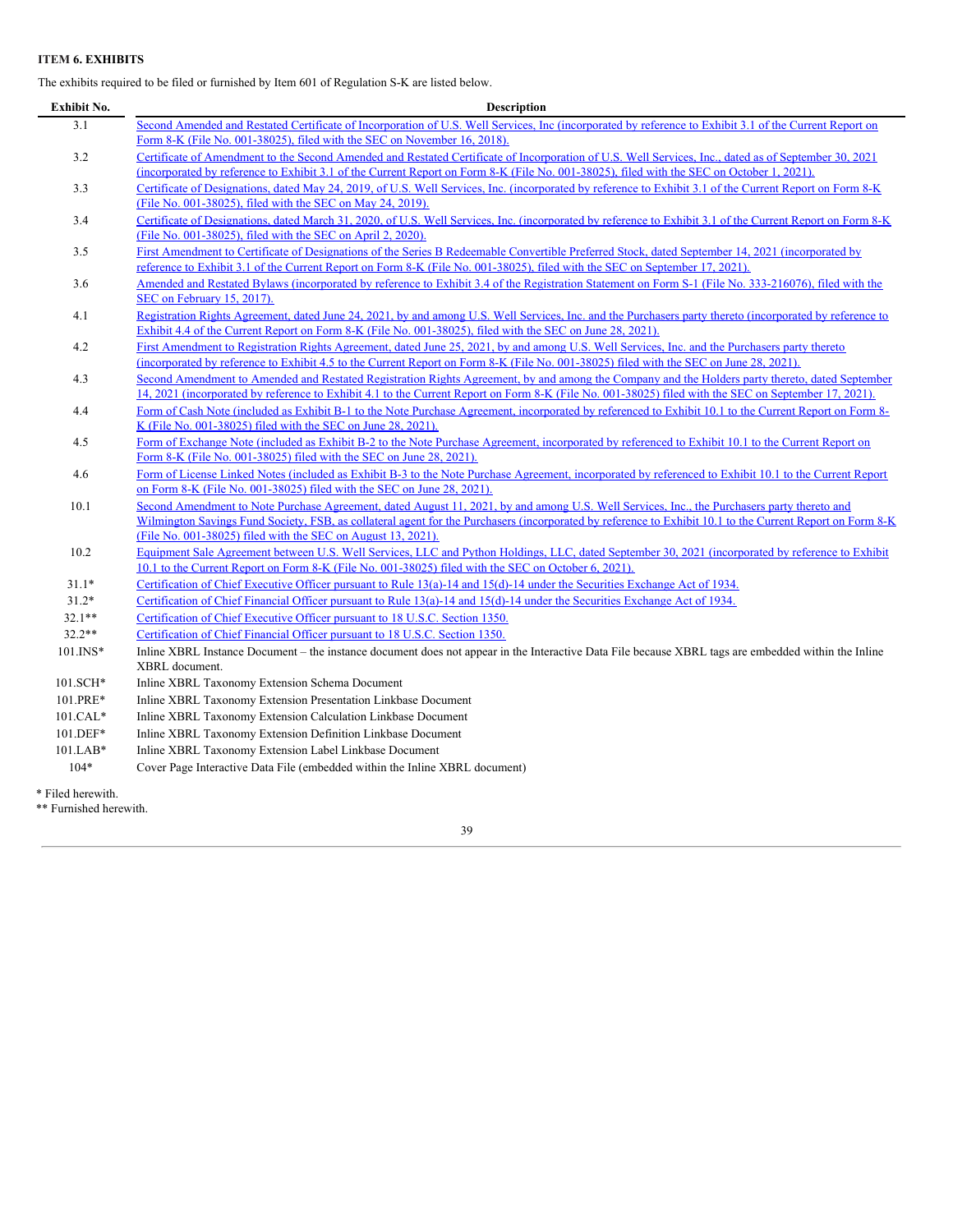### **SIGNATURES**

<span id="page-39-0"></span>Pursuant to the requirements of the Securities Exchange Act of 1934, the registrant has duly caused this report to be signed on its behalf by the undersigned thereunto duly authorized on November 12, 2021.

# **U.S. WELL SERVICES, INC.**

By:

/s/ Joel Broussard Name: Joel Broussard Title: President, Chief Executive Officer, and Director

/s/ Kyle O'Neill Name: Kyle O'Neill Title: Chief Financial Officer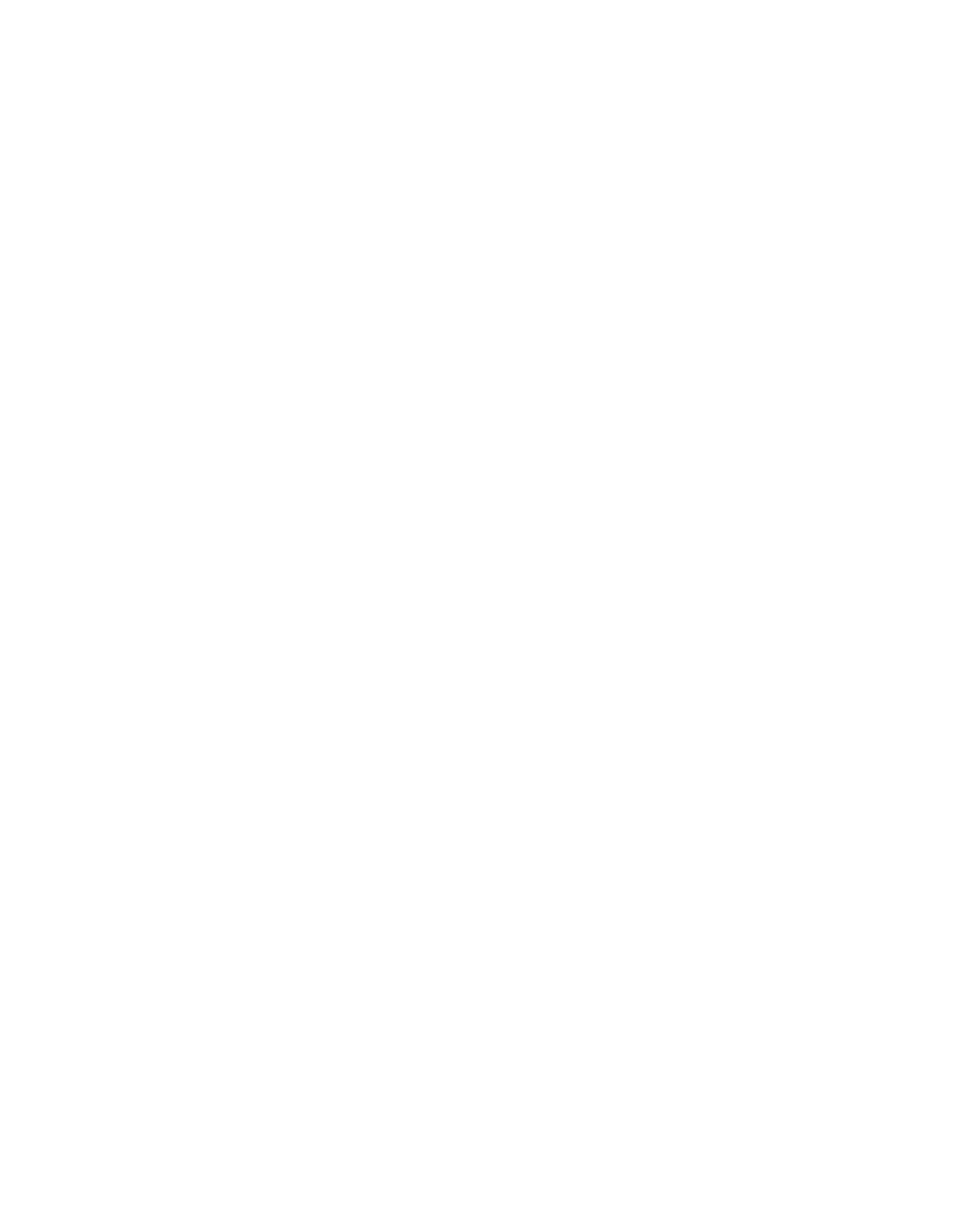### **CERTIFICATION PURSUANT TO 18 U.S.C. SECTION 1350, AS ADOPTED PURSUANT TO SECTION 302 OF THE SARBANES-OXLEY ACT OF 2002**

<span id="page-41-0"></span>I, Joel Broussard, Chief Executive Officer, of U.S. Well Services, Inc. (the "Registrant"), certify that:

1.I have reviewed this Quarterly Report on Form 10-Q of the Registrant (this "Report");

2.Based on my knowledge, this Report does not contain any untrue statement of a material fact or omit to state a material fact necessary to make the statements made, in light of the circumstances under which such statements were made, not misleading with respect to the period covered by this Report;

3.Based on my knowledge, the financial statements, and other financial information included in this Report, fairly present in all material respects the financial condition, results of operations and cash flows of the Registrant as of, and for, the periods presented in this Report;

4.The Registrant's other certifying officer and I are responsible for establishing and maintaining disclosure controls and procedures (as defined in Exchange Act Rules 13a-15(e) and 15d-15(e)) and internal control over financial reporting (as defined in Exchange Act Rules 13a-15(f) and 15d-15(f)) for the Registrant and we have:

- (a) Designed such disclosure controls and procedures, or caused such disclosure controls and procedures to be designed under our supervision, to ensure that material information relating to the Registrant, including its consolidated subsidiaries, is made known to us by others within those entities, particularly during the period in which this Report is being prepared;
- (b) Designed such internal control over financial reporting, or caused such internal control over financial reporting to be designed under our supervision, to provide reasonable assurance regarding the reliability of financial reporting and the preparation of financial statements for external purposes in accordance with generally accepted accounting principles;
- (c) Evaluated the effectiveness of the Registrant's disclosure controls and procedures and presented in this Report our conclusions about the effectiveness of the disclosure controls and procedures, as of the end of the period covered by this Report based on such evaluation; and
- (d) Disclosed in this Report any change in the Registrant's internal control over financial reporting that occurred during the Registrant's most recent fiscal quarter (the Registrant's fourth fiscal quarter in the case of an annual report) that has materially affected, or is reasonably likely to materially affect, the Registrant's internal control over financial reporting; and

5.The Registrant's other certifying officer and I have disclosed, based on our most recent evaluation of internal control over financial reporting, to the Registrant's auditors and the audit committee of the Registrant's board of directors (or persons performing the equivalent functions):

- (a) All significant deficiencies and material weaknesses in the design or operation of internal control over financial reporting which are reasonably likely to adversely affect the Registrant's ability to record, process, summarize and report financial information; and
- (b) Any fraud, whether or not material, that involves management or other employees who have a significant role in the Registrant's internal control over financial reporting.

Date: November 12, 2021

/s/ Joel Broussard

**Joel Broussard Chief Executive Officer**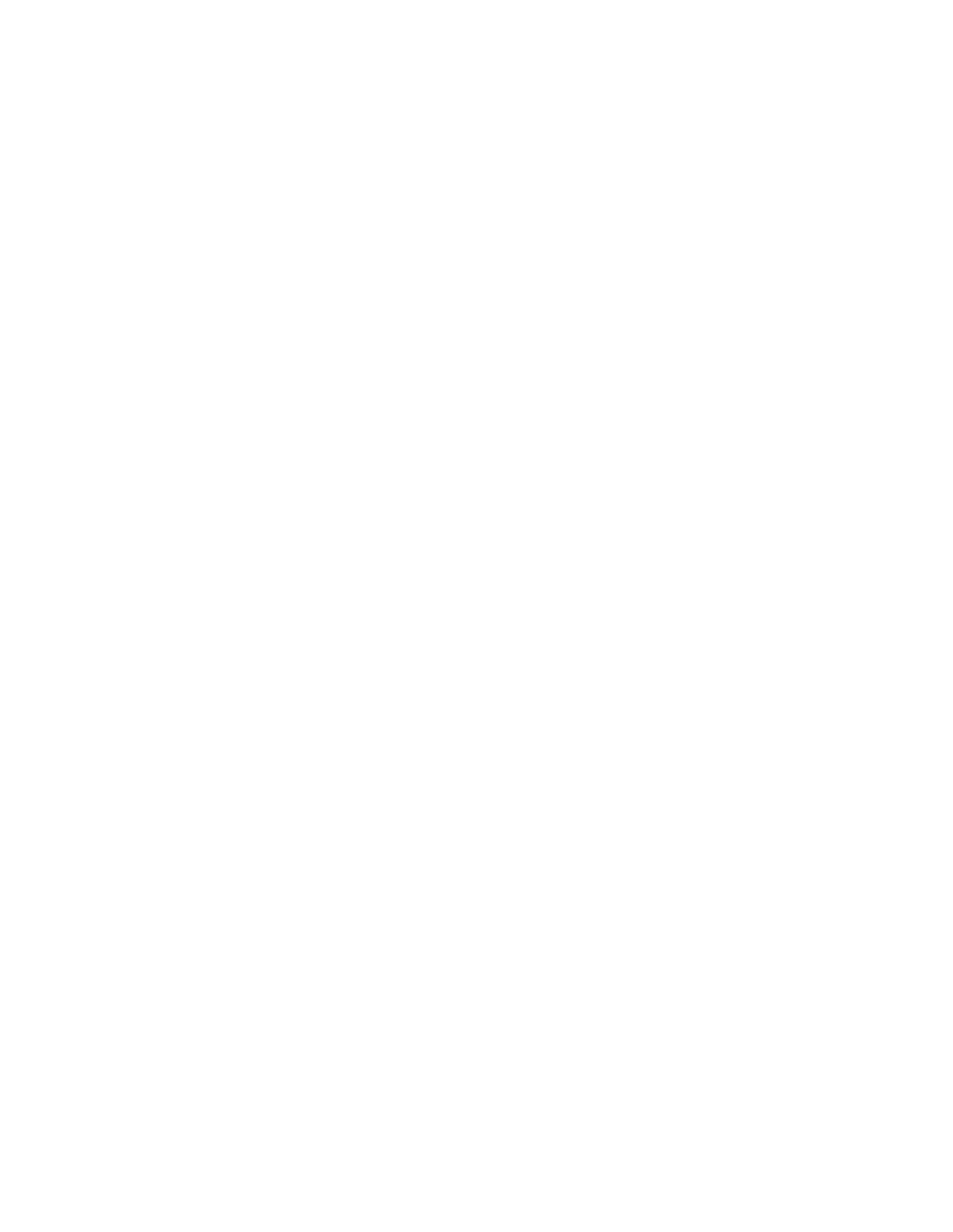### **CERTIFICATION PURSUANT TO 18 U.S.C. SECTION 1350, AS ADOPTED PURSUANT TO SECTION 302 OF THE SARBANES-OXLEY ACT OF 2002**

<span id="page-43-0"></span>I, Kyle O'Neill, Chief Financial Officer, of U.S. Well Services, Inc. (the "Registrant"), certify that:

1.I have reviewed this Quarterly Report on Form 10-Q of the Registrant (this "Report");

2.Based on my knowledge, this Report does not contain any untrue statement of a material fact or omit to state a material fact necessary to make the statements made, in light of the circumstances under which such statements were made, not misleading with respect to the period covered by this Report;

3.Based on my knowledge, the financial statements, and other financial information included in this Report, fairly present in all material respects the financial condition, results of operations and cash flows of the Registrant as of, and for, the periods presented in this Report;

4.The Registrant's other certifying officer and I are responsible for establishing and maintaining disclosure controls and procedures (as defined in Exchange Act Rules 13a-15(e) and 15d-15(e)) and internal control over financial reporting (as defined in Exchange Act Rules 13a-15(f) and 15d-15(f)) for the Registrant and we have:

- (a) Designed such disclosure controls and procedures, or caused such disclosure controls and procedures to be designed under our supervision, to ensure that material information relating to the Registrant, including its consolidated subsidiaries, is made known to us by others within those entities, particularly during the period in which this Report is being prepared;
- (b) Designed such internal control over financial reporting, or caused such internal control over financial reporting to be designed under our supervision, to provide reasonable assurance regarding the reliability of financial reporting and the preparation of financial statements for external purposes in accordance with generally accepted accounting principles;
- (c) Evaluated the effectiveness of the Registrant's disclosure controls and procedures and presented in this Report our conclusions about the effectiveness of the disclosure controls and procedures, as of the end of the period covered by this Report based on such evaluation; and
- (d) Disclosed in this Report any change in the Registrant's internal control over financial reporting that occurred during the Registrant's most recent fiscal quarter (the Registrant's fourth fiscal quarter in the case of an annual report) that has materially affected, or is reasonably likely to materially affect, the Registrant's internal control over financial reporting; and

5.The Registrant's other certifying officer and I have disclosed, based on our most recent evaluation of internal control over financial reporting, to the Registrant's auditors and the audit committee of the Registrant's board of directors (or persons performing the equivalent functions):

- (a) All significant deficiencies and material weaknesses in the design or operation of internal control over financial reporting which are reasonably likely to adversely affect the Registrant's ability to record, process, summarize and report financial information; and
- (b) Any fraud, whether or not material, that involves management or other employees who have a significant role in the Registrant's internal control over financial reporting.

Date: November 12, 2021

/s/ Kyle O'Neill

**Kyle O'Neill Chief Financial Officer**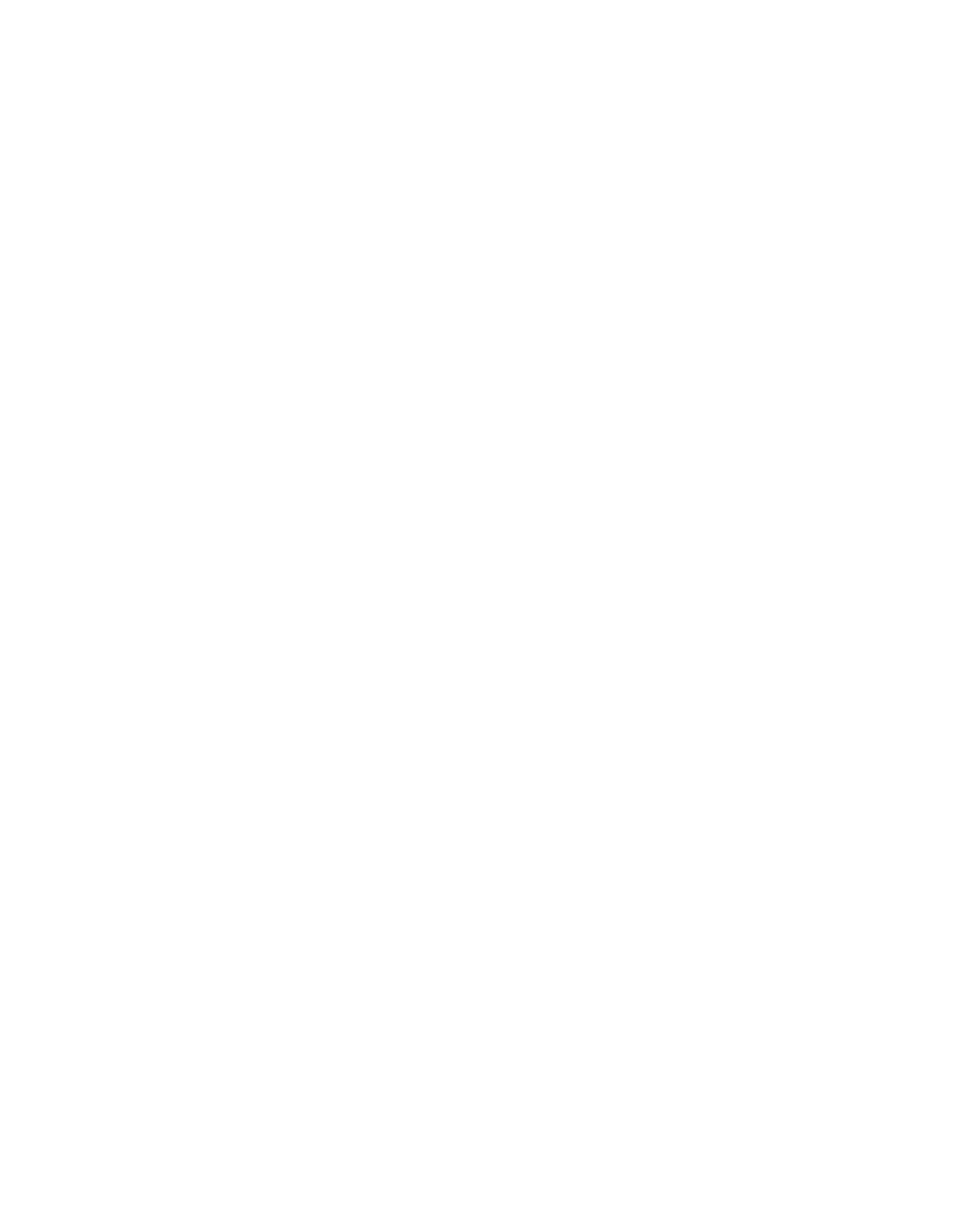### **CERTIFICATION PURSUANT TO 18 U.S.C. SECTION 1350, AS ADOPTED PURSUANT TO SECTION 906 OF THE SARBANES-OXLEY ACT OF 2002**

<span id="page-45-0"></span>In connection with the Quarterly Report of U.S. Well Services, Inc. (the "Company") on Form 10-Q for the period ending September 30, 2021, as filed with the Securities and Exchange Commission on the date hereof (the "Report"), I, Joel Broussard, Chief Executive Officer of the Company, certify, pursuant to 18 U.S.C. Section 1350, as adopted pursuant to Section 906 of the Sarbanes-Oxley Act of 2002, to the best of my knowledge, that:

1. The Report fully complies with the requirements of Section 13(a) or 15(d) of the Securities Exchange Act of 1934; and

2. The information contained in the Report fairly presents, in all material respects, the financial condition and results of operations of the Company.

Date: November 12, 2021

/s/ Joel Broussard

**Joel Broussard Chief Executive Officer**